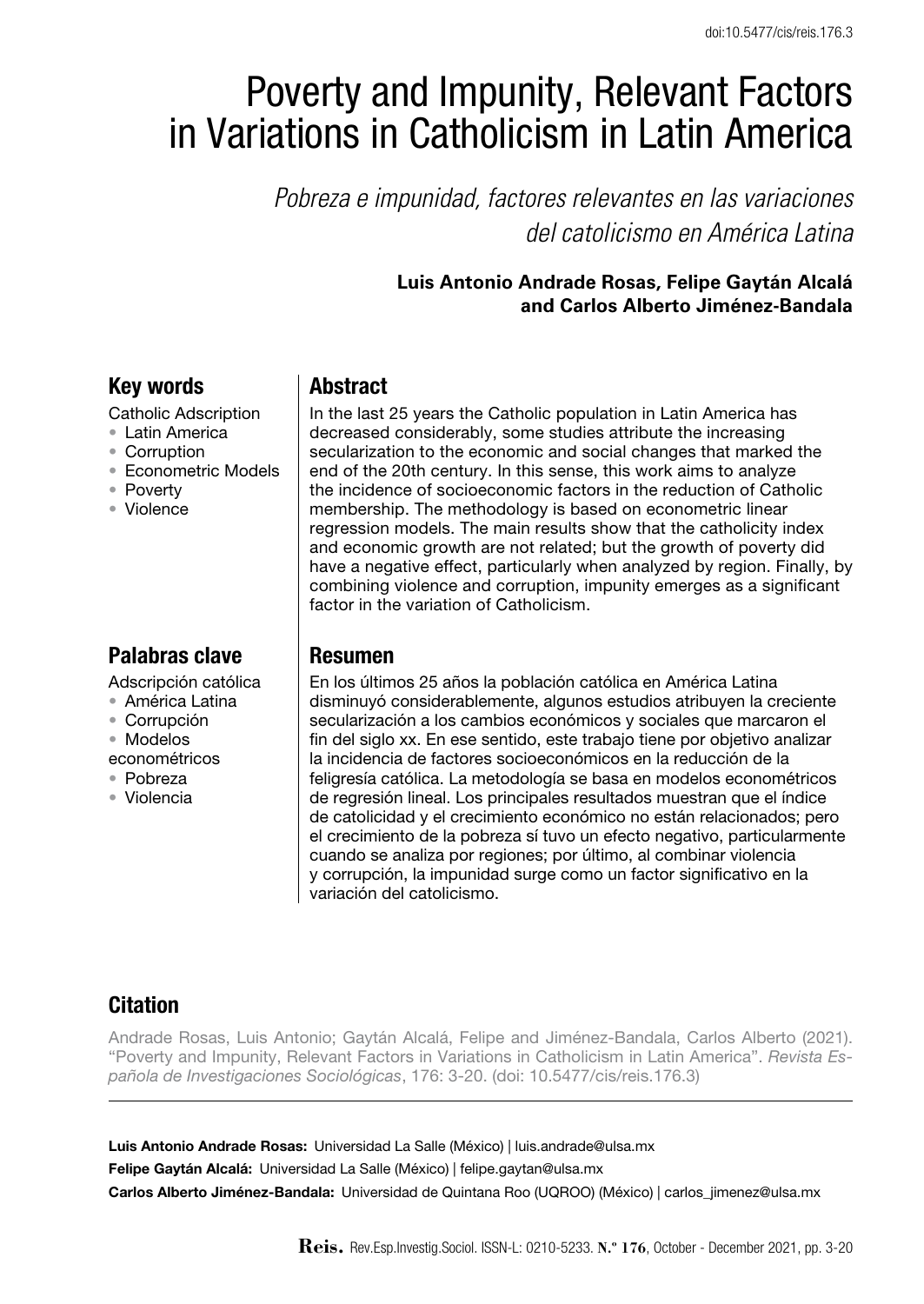## **INTRODUCTION**

Latin America (LA) has historically and culturally been identified with Catholicism, not only because the majority of the population identifies as Catholic in population census, but also because of the predominance of Catholic references in public spaces, which merge with national cultures and identities. The Church has played an influential role in social and political spheres, changing or promotion of laws that it sees as favourable through the actions of Catholics that occupy relevant political and economic positions (McCleary and Barro, 2019).

With the foundation of national states in the 19<sup>th</sup> century, the Church became an important actor, whether in the design of public polices (Peru, Chile and Argentina) or in opposing liberal elites fighting for a secular state (Mexico and Uruguay) (Blancarte, 2002). This situation continued, in some cases, until the beginning of the 20<sup>th</sup> century.

However, in the second half of the 20<sup>th</sup> century, the Catholic Church became concerned about low attendance at religious services. Sociological explanations at the time coincided in suggesting that it was not a conjunctural problem, but rather a structural one rooted in a loss of religiosity and explained by social modernisation (Berger, Davie and Fokas, 2008) and secularisation centred around a pronounced individualism (Dobbelaere, 2008).

The downward trend in levels of Catholicism has continued in this century (Zerpa, 2019); some hypotheses suggest that it is higher economic segments of the population and with a certain social stability that have abandoned the Church in greater measure, while the poor population living in contexts of insecurity have maintained a greater attachment to Catholicism as a way of counteracting uncertainty and suffering. In this article, we consider these factors as socioeconomic variables (poverty, violence and corruption) and analyse their influence on levels of Catholicism in the region using econometric modelling.

In theoretical terms, we suggest that the decline in Catholicism refers to affiliation and not to ways of thinking and practices; while in terms of methodology, we analyse the correlation of the decline in Catholicism with poverty, violence and impunity. One of the limitations of our analysis is the inability to determine where members who abandon the Church based on these factors go. We can only infer the social impact that Evangelical and Protestant churches have had through the economic support they receive in high poverty areas (Guadalupe, 2018; Semán, 2019; Mansilla and Orellana, 2019; Carbonelli, 2019).

This article is organised into three sections. In the first we discuss our frame of reference, including the concept of secularisation, the relationship between the economic and social variables with Catholicism and the concept of impunity. The second section presents the methodology, the data and the construction of our variables. The third section presents the results of the econometric analysis and a discussion of those results. Lastly, we present our conclusions.

## Analytical framework

#### Secularisation in Latin America

Catholicism has declined drastically in Latin America (Graph 1). This is most clearly seen in Central America, where Catholics went from representing 90% of the population in 1970 to less than 50% in 2014. In South America the most significant declines over this time were in Brazil, where the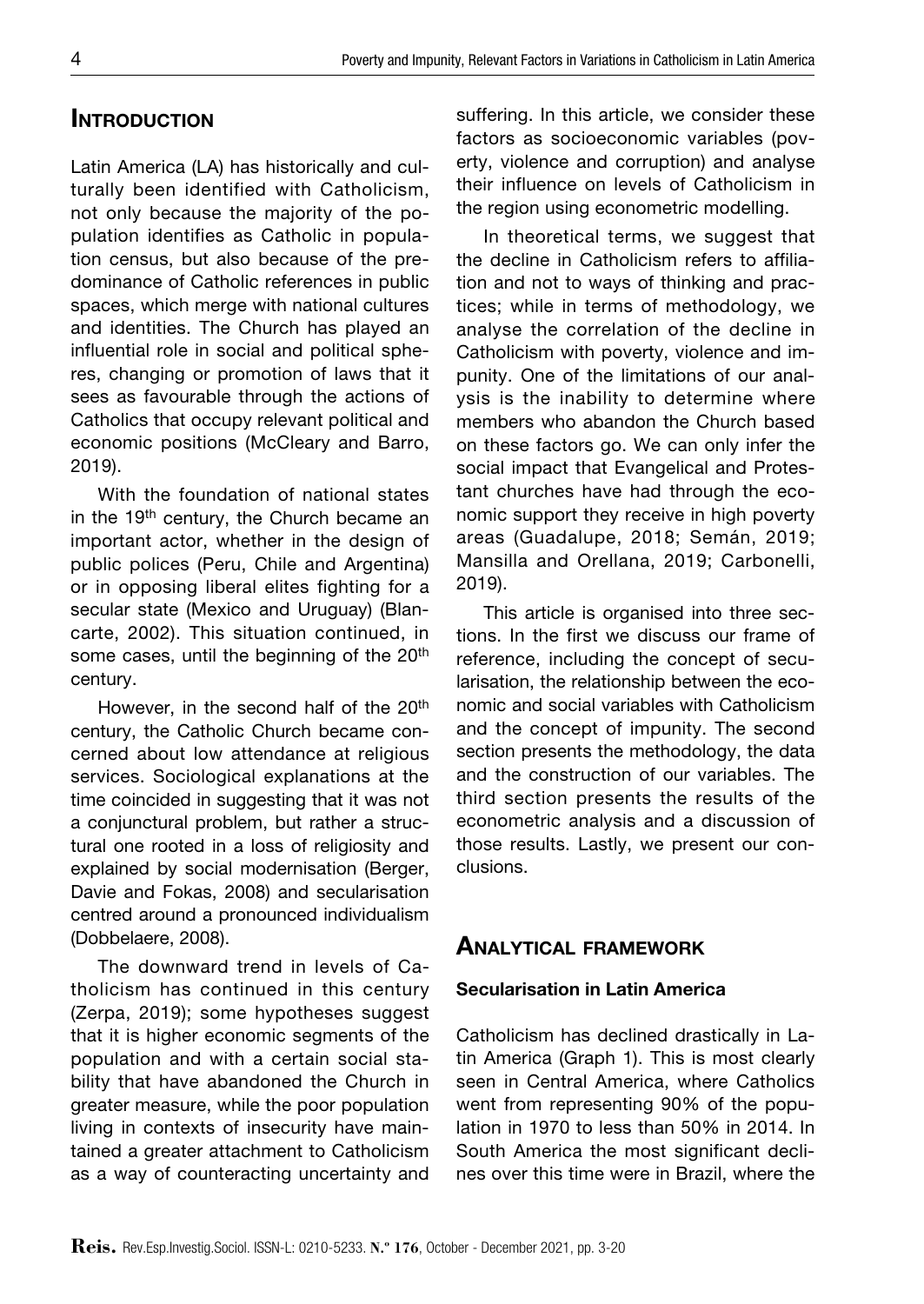percentage of the population identifying as Catholic decreased by 32 points. In contrast, the decline in Paraguay was only 5%. While in Mexico, considered overwhelmingly Catholic, the number of church members declined from 96% of the population to 82%1.

The decline in religiosity was already being analysed during the second half of the 20<sup>th</sup> century. This ongoing change in the conception of the world has been referred to as secularisation, a polysemic concept that has acquired different levels and scope. For some theorists, the secular was understood as the lack of a presence of the religious in public spheres. For others, the concept referred to confining the sacred to the conscience of the individual, each having the freedom to believe or not in something supernatural (Díaz Salazar, 1994). In this respect, Dobbelaere (2008) comments on religious identity no longer being a core pillar in society, but only an additional dimension.

Regarding Latin America, understanding secularisation has been less concerned with forms of social differentiation of religion or its privatization from public spheres, and more with the expansion of religious diversity in the face of a Catholicism dominant in the public sphere. This is the result of two factors, first, an expansion of religious diversity in different countries where Catholicism has dominated over much of the past century, in particular the expansion of Protestant and Evangelical

churches, as well as the growth of non-Christian communities (Gaytán, 2020); and secondly, a deinstitutionalisation of religious beliefs and practices, especially among Catholics, who have stopped participating in religious services but maintain their religious affiliation for tradition. This has led to an exodus toward other practices, including those based on concepts of magic, energies and other rituals (Hoevel, 2016).

Several transformations resulting from the social and economic modernisation of the region converged in this process; for example, migratory flows between countries and regions modified social and moral standards in communities that were previously closed but had become exposed to diversity (Parker, 2013; Morello and Rabbia, 2019). In response, the Catholic Church revealed itself to be conservative and largely intolerant, generating tensions between members and the church hierarchy (Aparicio, 2019). Data from 2014 shows that those confessing loyalty to the Church had dropped from 91% in 1970 to only 68% in 2014 (Pew Research Center, 2014).

The decline in Catholicism does not necessarily imply a conversion to Protestantism and/or to Evangelical churches (Aparicio, 2019). Although data from different agencies, among which stand out the demographic report by CEPAL (2016), indicate that by 2025 the population that will identify with other religious denominations, particularly Protestant and Evangelical, will equal that which identifies as Catholic. However, the decline of one religious affiliation does not correlate with the rise of another. In addition, a growing percentage of the population states it is without religion, that is, many may continue being Catholic, but they do not identify with the institutional structure (Mora, 2017).

<sup>&</sup>lt;sup>1</sup> In addition to the surveys consulted for this study (Latinobarómetro, Pew Research Center, Gallup International), we refer to other surveys that indicate a decline in the attachment to Catholicism. Among these are the Proyecto de Opinión Pública de América Latina of the Universidad de Vanderbilt, national surveys carried out by the Red de Investigadores del Fenómeno Religioso in México (RIFREM, 2016) and the Segunda Encuesta Nacional de Creencias y Prácticas Religiosas in Argentina 2019, carried out by the CEIL–CON-ICET team.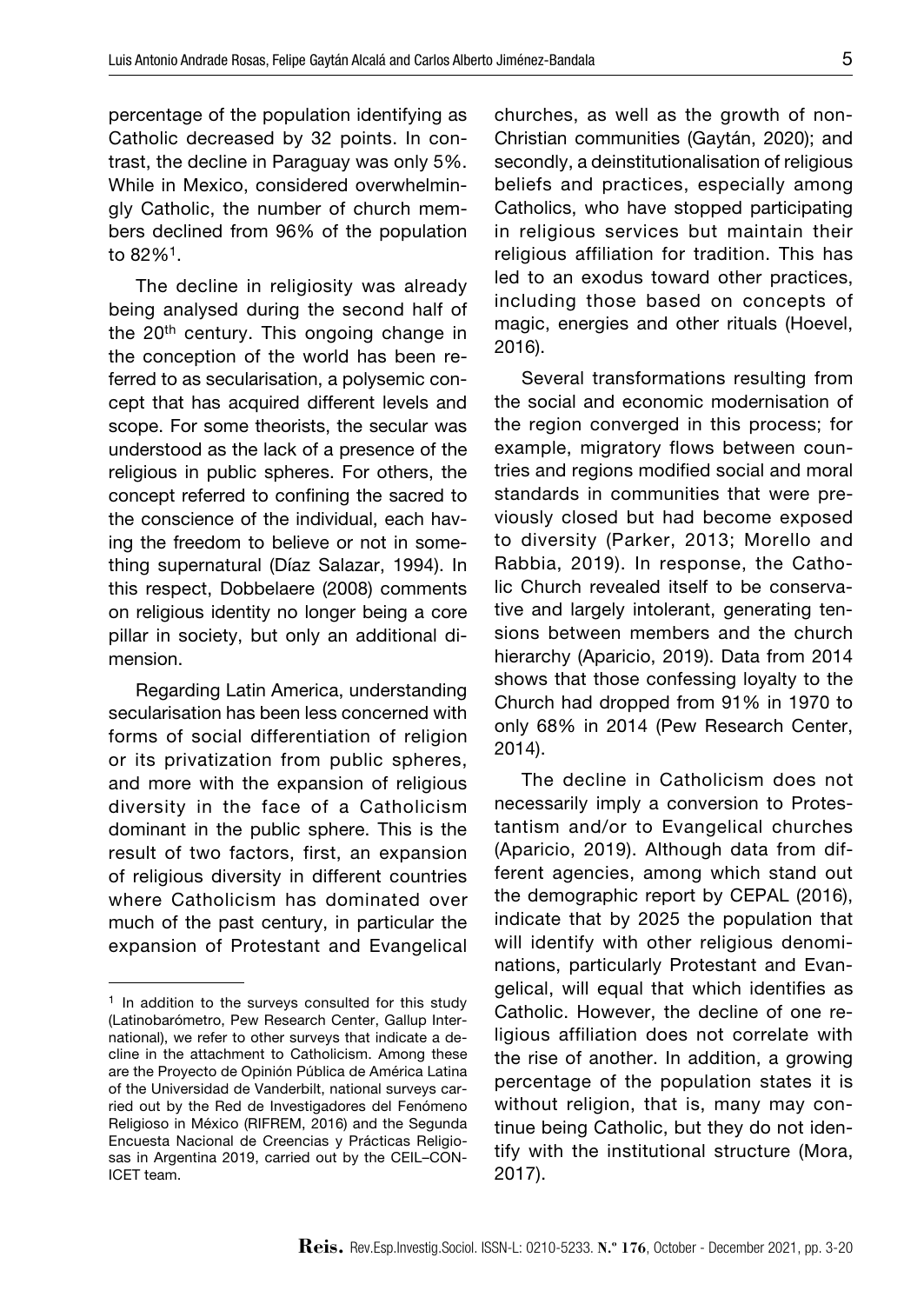

GRAPH 1. Percentage of population that is Catholic in Latin America (1970-2014)

*Source:* By authors based on data from the World Religion Database (Johnson and Grim, 1970 and Pew Research Center (2014)).

## Poverty, corruption and impunity in the context of Latin American Catholicism

Analysis of the influence of socioeconomic variables on the religious sphere can be in different directions. For example, Iyer (2018) suggests that economists should be interested in religious services, because the Church's behaviour as supplier on social issues reveals characteristics related to business competition and innovation. McCleary and Barro (2019) mention that an analogy can be made between religion and economic growth, arguing, from a Weberian perspective, that religious beliefs foster character traits such as a work ethic, honesty (non-corruption) and saving, which, directly or indirectly, as Andrade and Vega (2015) show, affect economic growth.

Regarding Latin America, we find slow economic growth in general over recent years and at the same time an inability to reduce poverty (Andrade and Jiménez-Bandala, 2018). From this perspective, it could be inferred that the greater the economic wellbeing, the more the population abandons its Catholic affiliation, which would imply that poverty is correlated with higher levels of Catholicism, suggesting that the poor population finds refuge in its Catholic beliefs and in belonging to local church communities.

Along the same lines, Sota (2005) comments that persons in situations of poverty look to religion to escape their problems, reconfiguring their beliefs and practices based on the context of poverty in which they are immersed. The relationship between levels of Catholicism and poverty is a result of networks of support and solidarity schemes that the Catholic Church in Latin America has developed, part of a new evangelisation strategy in response to the growing presence of Evangelical and Pentecostal churches (Guadalupe, 2018). Similarly, Thomas and Hopkins (2009) of Africa carry out religious rituals to confront systems of poverty; they use these acts as mechanisms to cope with the structures that negatively affect them due to race, gender and class.

Regarding the generalisation of the povertns argue that the peoply-religion relationship within the population, Schwadel (2008), through an analysis of religious youth in the United States, points out that, although poor youth are likely to pray and read religious scripture, they are unlikely to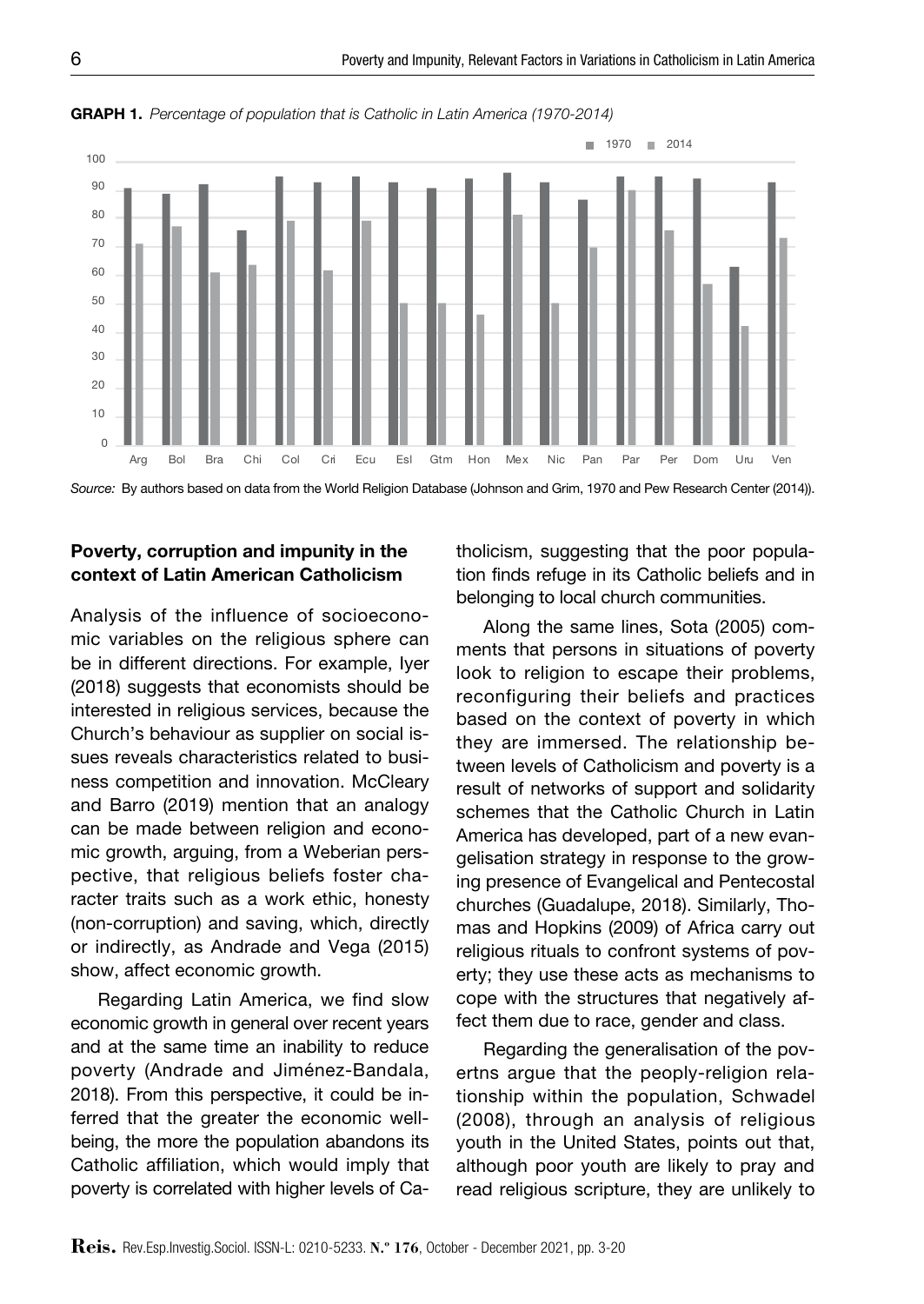regularly participate in organised religious activities. For their part, Ranjith and Rupasingha (2012) analyse if religious affiliation is a determinant in child poverty in the United States, showing that disaggregating those with a religious affiliation into mainly Protestants, Evangelicals and Catholics, reveals different effects on child poverty.

Based on their findings, we can ask about the direct and causal relationship between socioeconomic situation and religious affiliation. This affiliation is accentuated in the poorest sectors of the population, who require relief from their precarious situation and seek well-being and the generation of circuits of solidarity; in contrast, the upper middle class, characterised by high levels of education and consumption, is less religious. In this respect, Bäckström (2017) analyses the role of churches as agents of welfare in the social economy and how their assistance has been essential to religious affiliation. Religion is a survival strategy that constructs bonds of solidarity, which permit individuals to face uncertain conditions (Camargo, 2019). Levine (2011) argues that in critical situations, such as being without work, a greater number of persons maintain their religious beliefs or return to them, unemployment serving as a link between poverty and religion.

The strategic use of religion to face uncertainties is also found in Inglehart and Norris (2016), who argue that secularisation appears in societies with high levels of welfare and development, where institutional mechanisms of social protection work. This is consistent with the results from a Gallup International study (2017) that shows that individuals that manifest greater religiosity have lower income and educational levels. In addition, this study finds that greater religiosity is correlated with contexts of insecurity and corruption. Thus, it seems we might hypothesise that circumstances of social and economic uncertainty and vulnerability facilitate religious attachment,

which functions as a type of social support for individuals.

All of this occurs in Latin America in a context of growing rates of corruption and criminal violence (robberies, homicides, kidnappings, drug trafficking, etc.) and domestic violence (physical and emotional abuse) (Wielandt and Artigas, 2016). According to the Latinobarometer (2018), LA populations perceive a growth in violence (above 55% on average), with intrafamily violence being the most common, particularly towards women (64%) and children (63%), while feelings of insecurity in the street have also increased (51%). Regarding corruption, it is in fourth place in terms of the most urgent issues to address, only behind the economy, crime and political conflict; however, in Mexico, it is in first place (Latinobarómetro, 2018).

Although there is a negative correlation between religious affiliation and income and education, this does not mean that the Church finds greater approval among the poor in comparison to higher income sectors or those with higher levels of education; lower education is not synonymous with approval (Hoevel, 2016; Camargo, 2019). In the same way, positive correlations between religiosity and violence, and religiosity and corruption do not imply that religion is an institutional means of protection. However, it does appear as such when we use the composite variable, impunity, which refers to both violence and the lack of punishment for its perpetrators because of failures in the justice system due to corruption (Le Clercq, 2018). However, the concept of impunity refers not only to the lack of any sanction for crime, but to the vulnerability and helplessness that the population feels in the face of the failures of authorities to address crime (Vilalta, Castillo and Torres, 2016). As a response, many communities have established support and defence networks to prevent crime and/or to demand that the state apply the law (Bonet and Alija, 2009).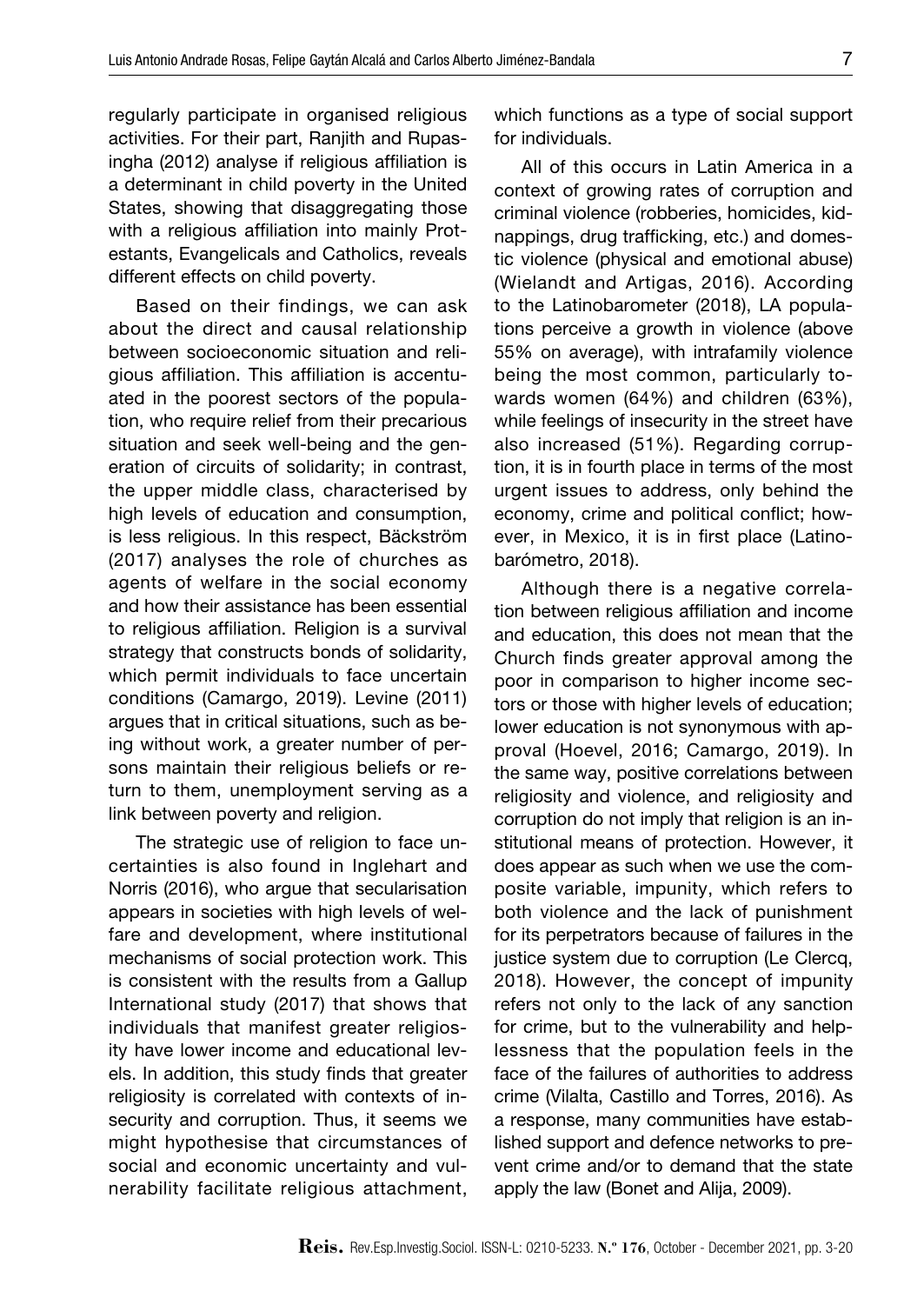The Catholic population finds legal and psychological support in facing the consequences of crime in their parochial community networks. The Church has established civic organisations to denounce impunity and, in extreme cases, self-defence groups have formed to confront drug traffickers and organised crime (Valenzuela and Odgers, 2014; Burbano, 2010). The impunity variable has a positive impact on levels of Catholicism, however, not in terms of an increase in belief, but rather as a safety mechanism provided by belonging to a religious institution.

Thus, impunity is a variable that reveals, on the one hand, perceptions of insecurity regarding violence and, on the other, the inability of authorities to punish delinquency. This produces a sensation of vulnerability to crime as well as toward authority (Le Clercq, 2018), as authorities unable to persecute and punish crime may also be in collusion with criminals. The uncertainties of daily life, social conflicts and discontent, all have a negative impact on citizens' perceptions of the political system and on trust and solidarity as well, factors which play a role in religiosity (PNUD, 2013).

## **METHODOLOGY**

#### Econometric model

In an econometric analysis, to show the correlation between variables, two conditions must be met: i) an existing intuitive part that reflects the expected theoretical analysis (direction of the relationship represented in the slope of the resulting equation) and, ii) a measurement of statistical significance, which shows the minimum explanatory error revealed in analysing the relationship between the independent variable and the dependent variable.

To capture conditions (i) and (ii), we use the following linear expression,

$$
Y_{i} = a_{0} + a_{1}X_{1i} + a_{2}X_{2i} + \dots + a_{ki} + U_{i}
$$
 (1)

where,  $Y_i$  represents the dependent or explained variable and  $X_1, X_2, ..., X_k$  the possible *k* independent variables. The coefficients  $a_j$  represent the effects from the changes in the independent variables over the dependent variable, expressed as !*Yi*  $\frac{\partial I_i}{\partial X_{ji}} = a_j$ , for *j* = 1, 2, ..., *k*.

For their part, *Ui* represents uncontrolled and random variables, referred to as disturbances; classic examples of these disturbances are a crisis, a war and disease, among others. Lastly, effects that are not represented in the independent variables are attributed to these disturbances (Gujarati, 2003).

The expression (1), which considers the unrepresented effects of the independent variables on the dependent variable, in conjunction with the disturbance factor, represents an econometric model. This model, must meet the following assumptions:

- i)  $U_i$  is a random variable with normal distributions, with mean 0 and constant va $r$ iance, that is,  $U_i$ ~ $N$  (0,  $\sigma^2$ ).
- ii) The explanatory variables  $X_1, X_2, ..., X_k$ , have to be uncorrelated, that is, what explains  $X_j$  has to be completely different from the explanation for  $X_j$ , for all  $i \neq j$ .
- iii) The  $U_i$  have to be independent, which means, for example, that if we want to explain religious change in a country in terms of the observed variables  $X_1$ ,  $X_2$ ,  $..., X_k$ , a disease in one country should not affect religious change in other countries.

To find the values of the coefficients *aj*  $(j = 1, 2, ..., k)$  we use ordinary least squares (OLS), which estimate the average behaviour *Y<sub>i</sub>* given the observations  $X_1, X_2, ..., X_k$ as shown in (2),

$$
\hat{Y}_i = E(Y_i|X_1, X_2, \dots, X_k) = \hat{a}_0 + \hat{a}_1 X_1
$$
  
+ 
$$
\hat{a}_2 X_{2i} + \dots + \hat{a}_k X_{ki}
$$
 (2)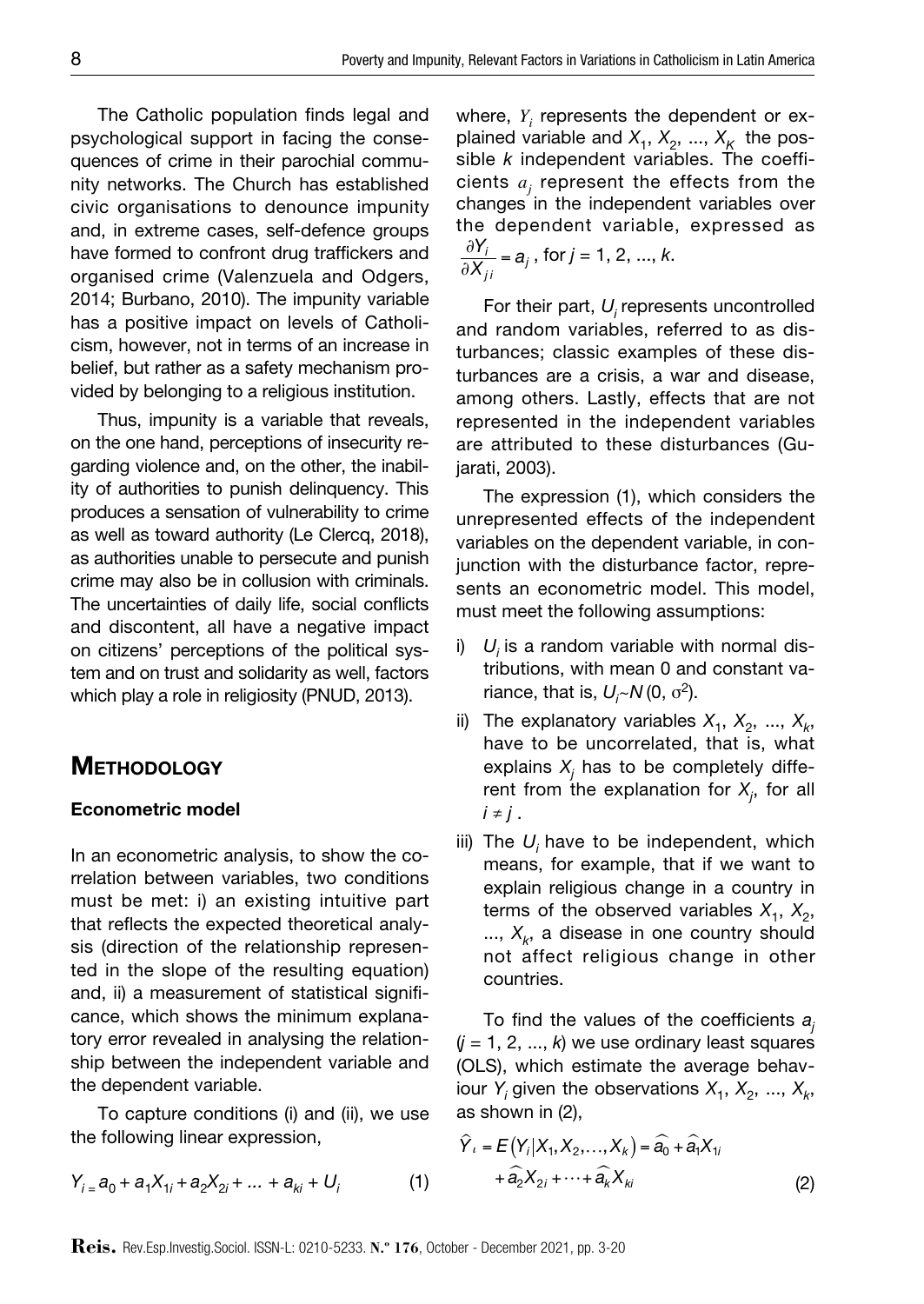To test if the variables  $X_1, X_2, ..., X_k$ , are individually significant on *Yi* , we propose the following hypothesis test,

$$
H_0: a_j = 0
$$
 vs.  $H_a: a_j \neq 0$ , para  $j = 1, 2, ..., k$  (3)

To check it we use *p* values (error probability). A  $p_{value}$  < 0.05 shows that the value *X* is statistically significant to explain the behaviour *Yi* at least to a 95% confidence level.

If we want to show the significance of the overall model, the hypothesis test is

$$
H_0: a_1 = a_2 = ...a_k = 0 \text{ vs. } H_0: a_j \neq 0,
$$
  
para  $j = 1, 2, ..., k$  (4)

To verify it we constructed a statistical *F*,  $F_p = \frac{n - (k + 1)}{k}$  $\frac{R^2}{1-R^2}$  that follows a Fischer distribution (Gujarati, 2003) and compare it with the quantile  $F_{n-(k+1)}^{k}$  that the statistical packages yield. If  $\ddot{F_p} > F_{n-(k+1)}$  does not reject  $H_0$ , this implies that at least one variable impacts the model.

Lastly, we consider the case of the following model,

$$
Y_i = a_0 + a_1 X_{1i} + a_2 X_{2i} + \dots + a_k X_{gi} + U_i \tag{5}
$$

We aggregate more independent variables to (5), as shown in (6),

$$
Y_{i} = a_{0} + a_{1}X_{1i} + a_{2}X_{2i} + ... + a_{g}X_{gi}
$$
  
+ ... + a\_{k}X\_{ki} U\_{i} \t\t(6)

With  $k > g$ , to verify if the aggregation of *k* – *g* variables was significant, we propose the following hypothesis test,

$$
H_0: a_{g+1} = a_{g+2} = ...a_k = 0 \text{ vs. } H_0: a_j \neq 0, \qquad Y_i = \text{para } j = g+1, g+2, ..., k \qquad (7)
$$

To test it, we construct the statistical test

$$
F_{\rm obs} = \frac{R_{\rm C}^2 - R_{\rm R}^2/(k - g)}{(1 - R_{\rm C}^2)/(n - k - 1)} \sim F_{n - k - 1}^{k - g}
$$

Where,  $R_R^2$  refers to the  $R^2$  of the reduced model (5) and  $R_c^2$  to the  $R^2$  of the complete model (6). If  $F_{obs} > F_{n-k-1}^{k-g}$  we do not reject  $H_0$  and, therefore, the aggregation of the new variables is not justified.

However, the explanatory variables in (1) are quantitative, but in some cases it is of interest to include qualitative variables to consider other effects on the dependent variable. A particular case for these qualitative variables is the dichotomous or binary variables.

Thus, let *D* be a variable representing the broader place to which a country belongs, defined as,

$$
D = \begin{cases} 1 & \text{if the country is in Central América} \\ 0 & \text{other case,} \end{cases}
$$

Then, if  $Y_i$  represents the level of religiosity of a country, we can analyse the effect of *X*1*<sup>i</sup>* (in particular) on *Yi* , depending on whether the country is in Central America or another region. For this analysis, we begin with the following expression,

$$
Y_i = a_0 + a_1 X_{1i} + a_2 X_{2i} + \dots + a_k X_{ki}
$$
  
+  $a_{k+1} D_i X_{1i} + U_i$  (8)

In this case, the model estimate for the non-Central American countries is,

$$
\hat{Y}_i = E(Y_i|X_1, X_2, \dots, X_k \quad y \quad D_i = 0) = \hat{a}_0
$$

$$
+ \hat{a}_1 X_{1i} + \hat{a}_2 X_{2i} + \dots + \hat{a}_k X_{ki}
$$
(9)

And, for Central American countries it is,

$$
\hat{Y}_i = E(Y_i|X_1, X_2, ..., X_k \ y \ D_i = 1) = \hat{a}_0 + (\hat{a}_1 + \hat{a}_{k+1}) X_{1i} + \hat{a}_2 X_{2i} + ... + \hat{a}_k X_{ki}
$$
(10)

To validate the difference between the models, an individual hypothesis test is proposed for the coefficient of the binary variable,  $\widehat{a_{k+1}}$ .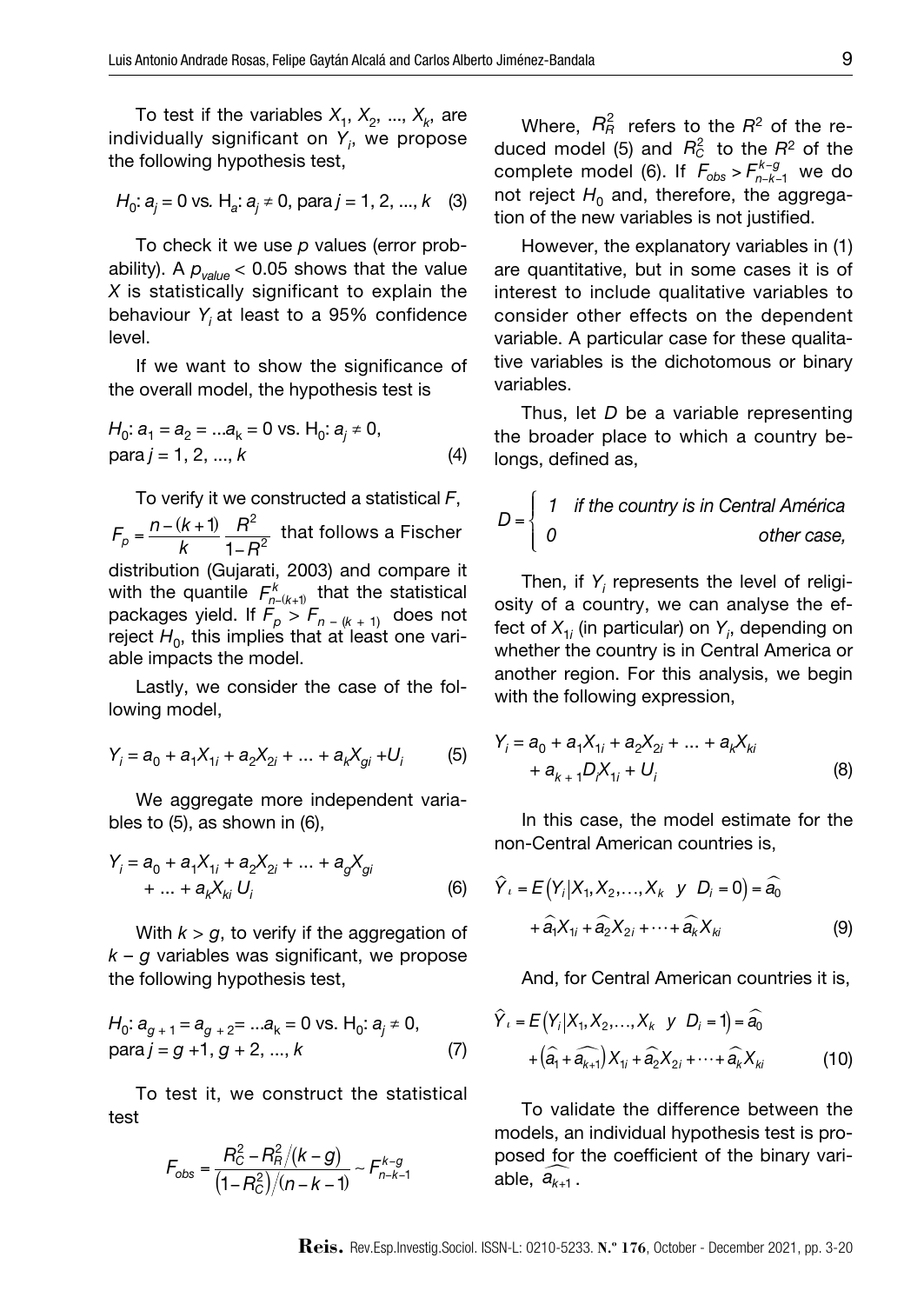#### Data and Variables

For this study we propose the variable described in Table 1. Where *Y* is the dependent variable and  $X_1 ... X_4$  the independent variables.

If  $X_1$  and  $X_4$  were considered as rates of growth, as we begin from the assumption that economic variables, in contrast to social variables, can be perceived by individuals over a longer period of time. We consider 2000 to 2013, one year before *Y* (level of Catholicism), to make economic changes compatible with individuals' perceptions.

TablE 1. *Description of the variables in the model*

| Literal | Variable             | Description                                                                                                                                                                                                                                                                                                                                         |
|---------|----------------------|-----------------------------------------------------------------------------------------------------------------------------------------------------------------------------------------------------------------------------------------------------------------------------------------------------------------------------------------------------|
| Υ       | Level of Catholicism | Percentage of the population that is Catholic in the 2014 Pew Research<br>Center survey of religious preference. It takes the values of 0 to 1, where 1<br>indicates complete Catholic preference.                                                                                                                                                  |
| $X_{1}$ | Economic Growth      | Real growth of Gross Domestic Product for the period from 2000 to 2013,<br>considering the figures of constant prices from the statistical compendium<br>of the Economic Commission for Latin America and the Caribbean (ECLA):<br>$X_1 = \frac{pib_{2013} - pib_{2000}}{pib_{2000}}$<br>It is a continuous variable that can have negative values. |
| $X_{2}$ | Corruption           | Percentile of the lower limit for the variable "control over corruption" devel-<br>oped by the World Bank for 2014 to be comparable in time with the de-<br>pendent variable. It has values from 0 to 100, 100 being the country with<br>the greatest control and equivalent to the least corrupt.                                                  |
| $X_{3}$ | Violence             | Homicide rate per 100 thousand inhabitants for the year 2014, based on<br>a statistical compendium of the World Bank. It has a positive value, the<br>closer to zero the less violent is the country.                                                                                                                                               |
| $X_{A}$ | Poverty              | Growth of the Economically Active Employed Population that is under the<br>poverty threshold for the period from 2000 to 2013, based on ECLA data:<br>$X_4 = \frac{pob_{2013} - pob_{2000}}{pob_{2000}}$                                                                                                                                            |
|         |                      | It is a continuous variable that can have negative values.                                                                                                                                                                                                                                                                                          |

*Source:* By authors.

Due to the complexity in directly  $X_2$ measuring this phenomenon, for cases of (corruption),  $X_3$  (violence) and  $X_4$  (poverty) we use *proxy* variables. Their selection was based on the following criteria.

For corruption there are different ways of measuring it. Buscaglia (2001) suggests the number of denunciations filed, however, there is an implicit bias in using this measurement, as more corrupt countries may report fewer complaints. Morris (1991) proposed counting reports in the press, but again, more corrupt countries may coopt journalists. Other ways of approaching this phenomenon are surveys of perceptions, such as the one carried out by Trans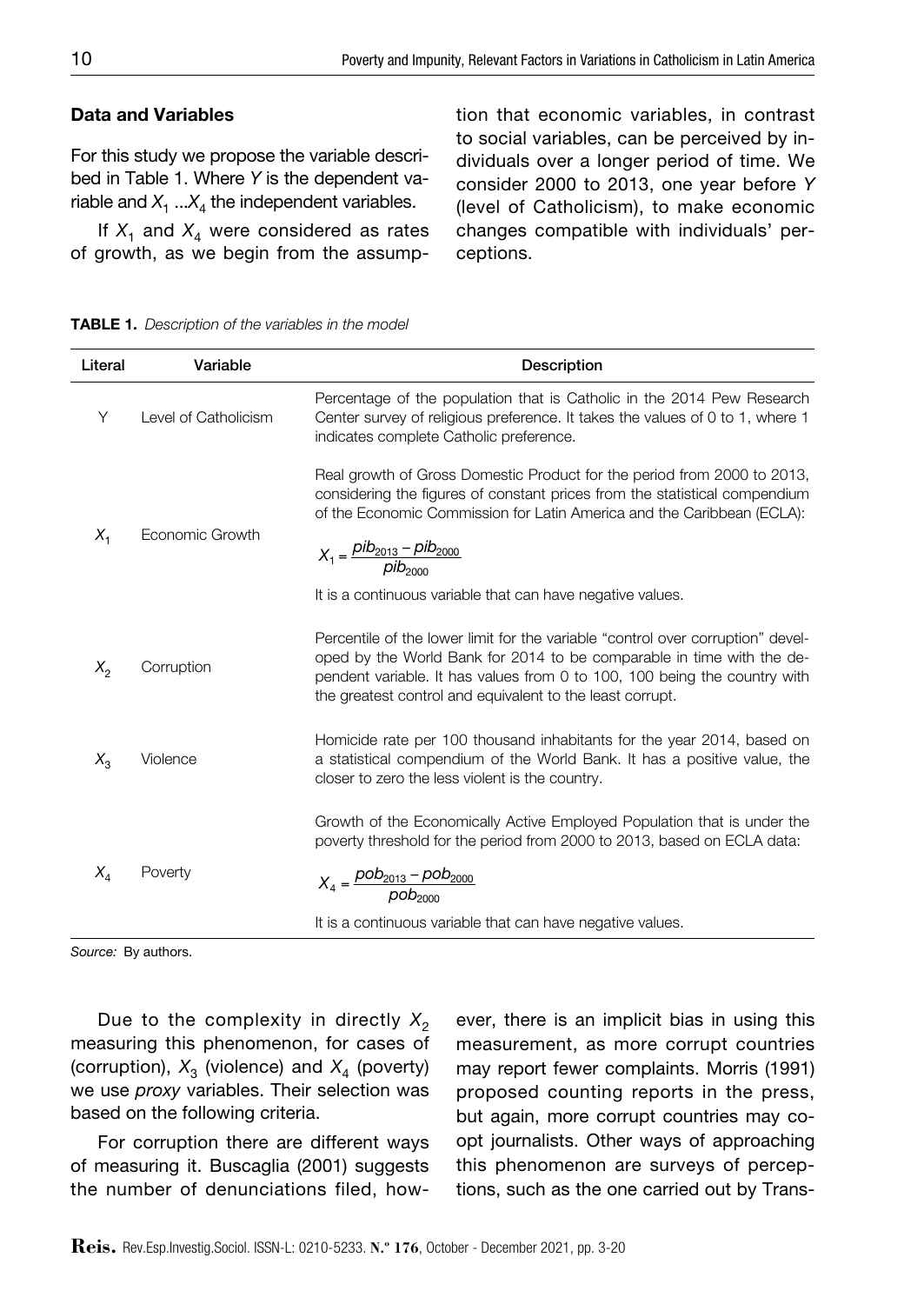parency International, considered an index of indices because it has been published since 1995 (Johnston, 2005), although there are also certain problems with endogeneity due to perceptions often being constructed based on the media (see Transparency International, 2018). For their part, Kaufman, Kraay and Zoido-Lobatón (1999) created an indicator for control over corruption that the World Bank (2014) adopted, which weighs both perceptions and verifiable data. Although, it is strongly correlated with the results of Transparency International, the World Bank indicator tends to be more effective if we consider that perception is a social construct, and may follow a different pace than reality. As a result, we considered the latter to represent the variable in the model.

Regarding violence, measuring it is also complex due to different definitions. The simplest is to define it as only physical acts. But if we consider that indicators of violence are constructed based on reports of crimes or the records of local prosecutors (public authorities) and that these tend to be underestimations, then the indicator for homicides, which are inevitable reported as deaths, may be the closest to accurately reflecting the level of violence in a country. Thus, for violence we use the homicide rate per 100 thousand persons, following Vilalta, Castillo and Torres (2016).

Lastly, poverty is also difficult to measure because it is constituted of multiple subjective and objective dimensions. The most commonly used measurement is income level (World Bank, 2009); however, this variable is limited because it excludes important factors. Some authors propose measures based on unmet basic needs (UBN) (Santos, 2013; Bielchowsky and Torres, 2018). Another way is to mix both approaches (Boltvinik, 1992). The most comprehensive way is the threshold methodology that the ECLA (2018) constructed based on Alkire and Foster (2011), in which the thresholds are based on intermediate criteria and as a result, inclusion errors are reduced. We chose this option.

Data for 18 Latin American and Caribbean countries were obtained (Appendix 1) and the results are presented in the following section.

## Analysis and Results

#### Economic Growth and Poverty

We analyse the relationship between the economic variables and level of Catholicism. Initially, the estimate of the effect of the level of poverty  $(X_4)$  is,

$$
\hat{Y}_i = 57.88 - 19.84 X_{4i},
$$
  
\n
$$
p_{value} = 0.079, \quad R_{\hat{B}}^2 = 0.180
$$
\n(11)

In this case, poverty is significant with a confidence level of 93%. In the expression (11) growth of GDP  $(X_1)$  was aggregated to obtain the following estimation,

$$
\hat{Y}_t = 97.19 - 19.25X_{4i} + 5.63X_{1i},
$$
  
\n
$$
p_{value} = 0.097 \qquad 0.606
$$
  
\n
$$
R_C^2 = 0.195
$$
 (12)

Based on the results in (12), we see that aggregating growth in GDP was not significant. This supports the argument that the secularisation process, at least as found among those countries that experienced significant growth in GDP, maintains social differentiation between social spheres, the economy having no direct impact on religious behaviour, at least in terms of identity and religious attachment (Guiso, Sapienza and Zingales, 2003).

To discard any form of correlation between economic growth  $(X_1)$  and level of Catholicism (*Y*), two binary variables were constructed. The first  $(\delta_1)$  to distinguish those countries with accumulated growth above 70% from those that did not reach that threshold, that is,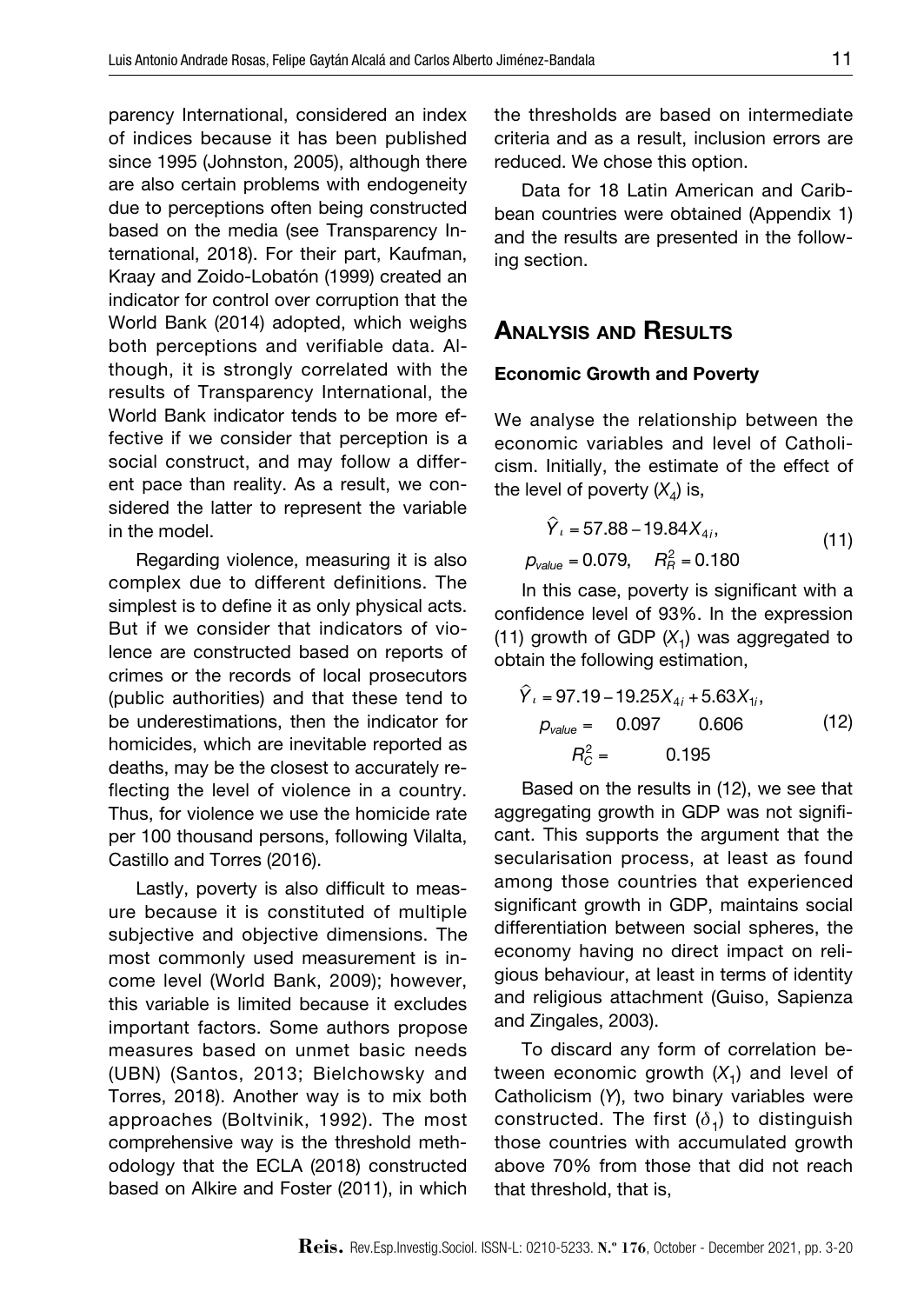$$
\delta_1 = \left\{ \begin{array}{ll} 1 & \text{if } \text{crecpib}_{00-13} > 0.70 \\ 0 & \text{other case,} \end{array} \right.
$$

The results are shown in (13),

$$
\hat{Y}_i = 97.19 - 18.67X_{4i} + 5.66\delta_{1i},
$$
  
\n
$$
p_{value} = 0.102 \qquad 0.390 \qquad (13)
$$
  
\n
$$
R^2 = 0.221
$$

We can see that the binary variable to identify the economic factor is not significant either individually or jointly; in effect,

$$
H_0
$$
: =  $\beta_1$  =  $\beta_2$  = 0 vs.  $H_0$ : =  $\beta_1 \neq 0$ 

Note that  $F_p = \frac{n - (k + 1)}{k}$  $\frac{R^2}{1-R^2}$  = 2.13 and *to be significal*<br>explained by tl  $P(F > 2.13) = 0.153$ 

For the second variable  $(\delta_2)$ , we considered the size of GDP and created two groups of countries, with the six largest —Mexico, Brazil, Argentina, Chile, Peru and Colombia— in one group; the binary variable was

$$
\delta_2 = \begin{cases} 1 & \text{if the country is in the largest group} \\ 0 & \text{other case,} \end{cases}
$$

The resulting estimation is shown in (14),

$$
\hat{Y}_t = 56.24 - 17.39X_1 + 7.73\delta_2
$$
  
\n
$$
p_{value} = 0.123 \qquad 0.257 \qquad (14)
$$
  
\n
$$
R^2 = 0.250
$$

The model is not globally stable, that is, *P* (*F* > 2.50) = 0.115.

The argument for a relationship between religion and economic factors is found in the seminal work of Weber (2011), who proposed a relationship between the protestant ethic and capitalism. Allen (2004) also refers to the support that Protestantism provided to capitalism through justifying the material exploitation of the proletarian masses. In this respect, Ferguson (2004) points out that religious factors modified the work ethic in the United States, fostering the country's successful insertion in globalisation, in contrast to Europe, where the process of secularisation provoked a loss of religious values and had a negative impact on levels of industrialisation.

However, based on the data used here we can say that the empirical evidence for Latin America shows that economic growth has no significant relationship with religiosity, neither quantitatively (expression [12]), nor qualitatively (expression [13]). These results support the findings of Esquivel (2017), who found that economic growth had no impact on levels of Catholicism.

While economic growth was not found to be significant, poverty was. This can be explained by the dynamic in Latin America of economic growth being disconnected from any reduction in poverty, as the economic benefits of growth are concentrated among the highest income strata, making it the most unequal region on the planet (CE-PAL, 2018). This is reflected in expression (11), a model that shows that poverty rates negatively affect the level of Catholicism in the region; thus, an increase in poverty of 1% is reflected in a decrease of 19.84% in the number of Catholics.

This result contradicts what was discussed in section I, and even contradicts other findings, such as the one showing that people with higher incomes consider themselves less religious, while those at poverty thresholds are more religious (RedC Opinion Pol-Win Gallup International, 2012). Gallup International (2017) confirms a relationship between higher levels of poverty and religiosity.

This different behaviour for Latin America may be a result of the way in which individuals face poverty: migration can be a response to unemployment and lack of opportunities (Delaunay, 2005). This phenomenon may be associated with a loss of Catholic affiliation and the influence of other, "American style" Christian churches (the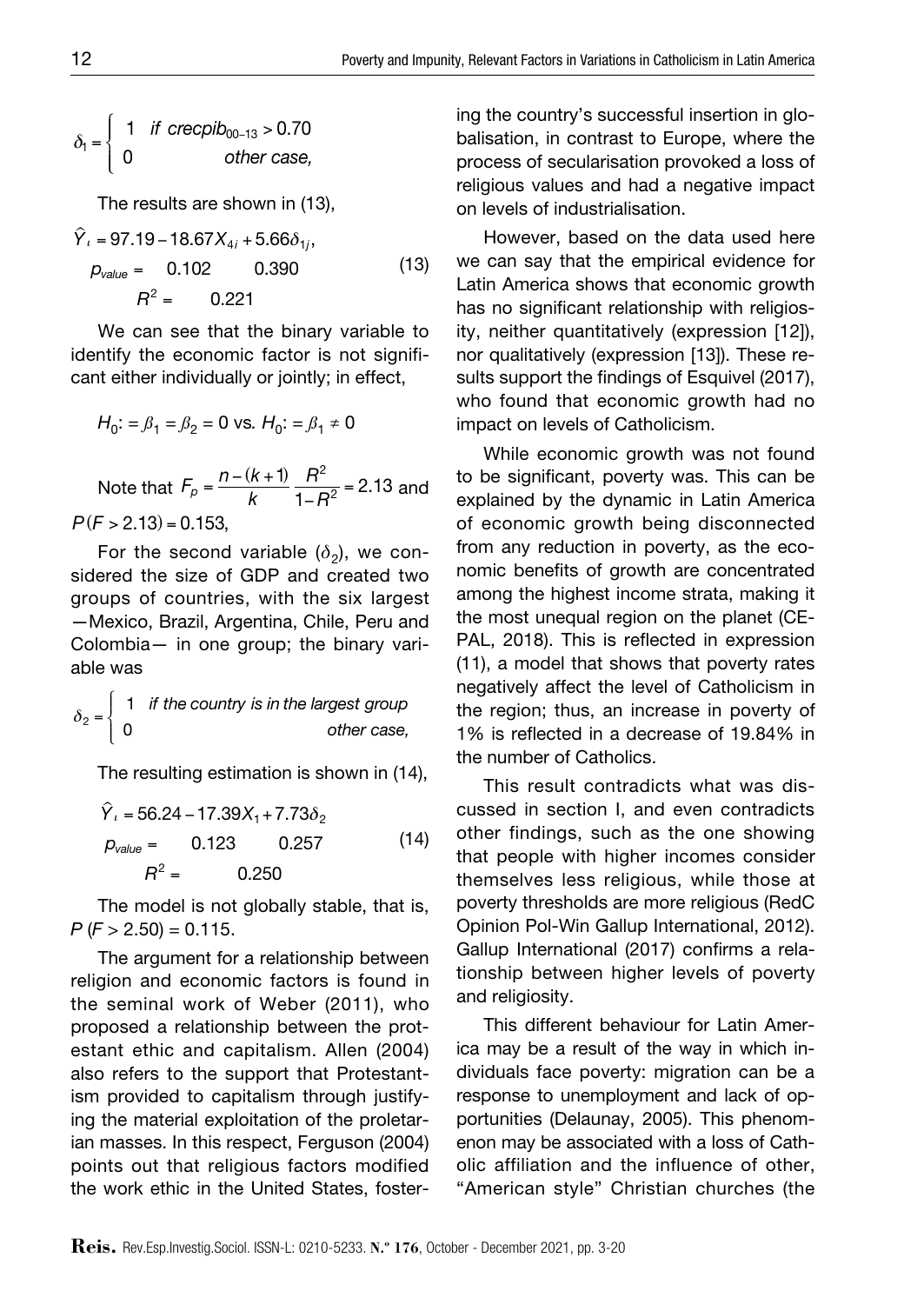U.S. being a country receiving LA migrants). These churches carry out a conversion strategy through networks of support and solidarity (Semán, 2019; Carbonelli, 2019).

This would indicate that Catholics have increasingly adopted a strategic approach in response to their economic situation and that this has had an impact on their religious affiliation (Camargo, 2019). To test this, we verify if the correlation between poverty and Catholicism is consistent in Latin America (CEPAL, 2016). For this purpose, we use a binary variable  $(\delta_2)$  that distinguishes between two regions that have been historically recognised for their geographic proximity and social and economic similarity: Central America and the Caribbean on the one hand (Guatemala, Honduras, Nicaragua, El Salvador, Costa Rica, Panama, Mexico and the Dominican Republic), and South America on the other (Argentina, Bolivia, Brazil, Chile, Colombia, Ecuador, Paraguay, Uruguay and Venezuela). They are described in the following manner:

$$
\delta_3 = \begin{cases}\n1 & \text{if the country is in Central America} \\
0 & \text{or the Caribbean} \\
0 & \text{other case,} \n\end{cases}
$$

The estimation incorporating the region is shown in (15),

$$
\hat{Y}_t = 60.26 - 24.64X_4 + 35.48\delta_3 X_4
$$
  
\n
$$
p_{value} = 0.015 \qquad 0.014 \qquad (15)
$$
  
\n
$$
R^2 = 0.463, \quad P(F > 6.40) = 0.009
$$

The results show that both variables are significant to a 95% confidence level (*Pvalue*), while the model is globally stable with a 1% error.

In this way, we have the model for the Central American-Caribbean countries in (15A) when  $\delta_3 = 1$  and for South America in (15B) when  $\delta_3 = 0$ ,

 $\hat{Y}_i = 60.26 + 10.84 X_{4i}$  (15A)

 $\hat{Y}_i = 60.26 - 24.64X_{4i}$  (15B)

Thus, in Central America and the Caribbean, when poverty increases by 1% Catholicism increases by 10.84%, while in South America the behaviour is the opposite. An increase in poverty of 1% in the latter region results in a decline in Catholicism of 24.64%. The result for model (15A) is similar to the overall findings, not so for (15B). Given that, historically, Central American and Caribbean countries, including Mexico, which experienced a rapid decline in living conditions during the neoliberal period (Jiménez-Bandala, 2018), have suffered greater levels of poverty than South American countries, we can say that the increase in poverty in poorer countries increases affiliation to the Catholic Church; in contrast, the increase in poverty in other LA countries may lead to changes in religious affiliation, as we see, for example, in the increase in recent years in affiliation to other Christian churches in Brazil.

The expression (15A) is also consistent with the actions of the Catholic Church in the region, which has played a role in the formation of networks of solidarity in defence of human rights and in support of migrants, creating shelters and developing a political activism that has even cost the lives of a number of priests (González, 2019). Catholicism has had an intense presence in both parishes and communities with deeprooted pastoral missions, and at times, with guerrilla movements and other militant groups, which for some is seen as a strategy to maintain the Church's public presence in the face of other religious offerings, such as the Evangelicals (Burbano, 2010).

#### Violence and corruption: Impunity

The estimation of the level of violence  $(X_3)$ on levels of Catholicism (*Y*) is shown in (16),

$$
\hat{Y}_i = 71.21 - 0.24 X_{3i}
$$
\n
$$
p_{value} = 0.120,
$$
\n(16)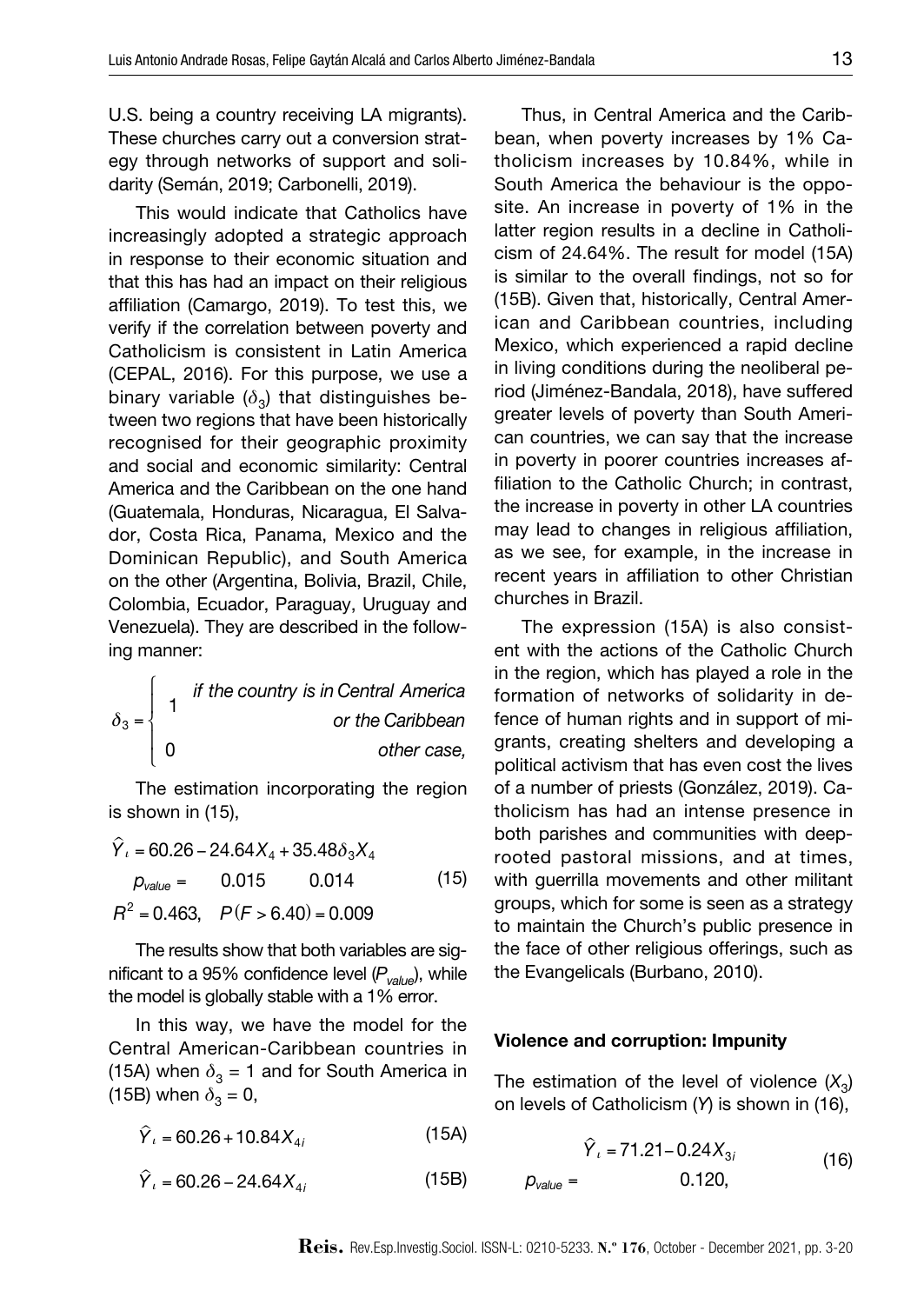The results shows that rates of violence were not significant in changing religiosity; which is consistent with other studies, such as the those of Blancarte (2019), Mallimaci (2011) and Valenzuela and Odgers (2014), who showed that in highly Catholic areas, such as Mexico City and Tijuana (Mexico), Sao Paulo (Brazil) and Buenos Aires (Argentina), increasing violence did not impact either the level of Catholicism or religious affiliation.

Regarding corruption  $(X_2)$ , its correlation with Catholicism can be seen in (17), although it was not significant,

 $\hat{Y}_i$  = 71.03 – 0.19 $X_{2i}$  $p_{value} = 0.181$ (17)

Scandals related to political abuses, illicit enrichment and looting of the public treasury, which have become common in Latin America, seem to have no impact on religious preference, despite cases involving members of the Catholic Church itself. On the contrary, it is often members of the Church that have spoken out against violence and corruption. If we look at the results of Latinobarometer surveys (1995- 2017) we find that an important percentage of Catholics tolerate corruption when it appears that public authorities are solving the country's problems; for example, religious individuals justify stealing when those who do so appear to provide support to the poorest (Aparicio, 2019).

Although the individual variables were not significant, a joint model is proposed whose estimation is as follows,

 $\hat{Y}_i$  = 82.49 – 35.21 $X_3$  + 0.29 $X_2$  $p_{value} = 0.02$  0.03,  $R^2 = 0.37$ ,  $P(F > 4.56) = 0.028$ (18)

The above means that our indicators for violence and corruption, when combined, are significant to a 95% confidence level. The results show, in particular, that with greater violence and lower corruption, the percentage of Catholicism declines considerably. This finding is important if we consider that violence and corruption shape a state of impunity that weakens levels of Catholic affiliation. In contrast, when considered separately, violence (expression 16) and corruption (expression 17) do not impact levels of Catholicism.

While one aspect of impunity is the absence of state institutions investigating, prosecuting and punishing those responsible for crimes (Le Clercq, 2018), another aspect is the generation of perceptions of vulnerability and helplessness in the face of violence and criminality among the population. Thus, impunity as a concept must include both these dimensions (Bonet and Alija, 2009).

Based on our results in (18), if the level of violence  $(X_3)$  declines by a percentage point along with a decline in the level of corruption  $(X_2)$ , this generates an increase of 34.92% in Catholic affiliation<sup>2</sup> (subtraction of coefficients). The result is coherent given the existence of networks of protection and self-defence in Central America, some led by Catholic priests (the Centro Agustín Pro in Mexico and the Centro Arnulfo Romero in El Salvador), as well as groups for protection and critical thinking in Colombia (Centro de Pensamiento Camilo Torres Restrepo) and Argentina (Movimientos de Sacerdotes para el Tercer Mundo). There seems to be a clear image: increases in violence and the ineffectiveness of the police lead to the establishment of groups in which the religious and the non-religious join together in the face of a state that does not apply the law.

However, if corruption  $(X_2)$  increases and violence  $(X_3)$  decreases, the result will be

<sup>2</sup> Remember that the value of corruption is measured on a scale from 0 to 100, through levels of transparency, in which values closer to 100 mean less corruption and values closer to 0 mean more corruption. Hence, the subtraction of coefficients.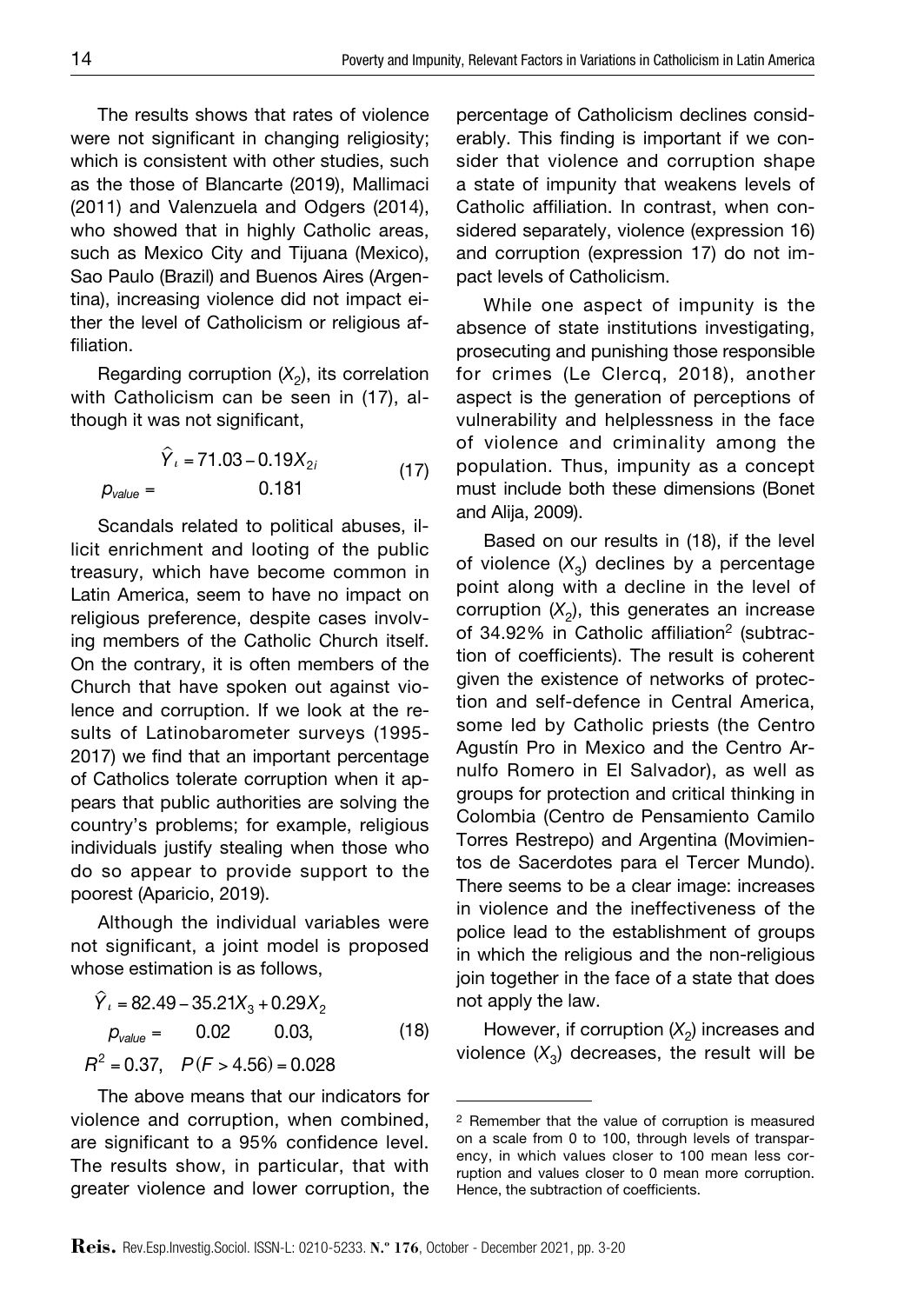an increase in Catholic affiliation of 35.5% (adding the coefficients). Sectors of the Catholic Church (including both clergy and laity) have condemned existing impunity, organised protests and formed organisations to pressure public authorities to punish the guilty and to stop the violence, all of which has strengthened the credibility of the Church in the eyes of its parishioners.

Concerns about impunity make sense when violence is perceived to be on the rise and the authorities fail to punish criminals, whether for collusion or negligence (both demonstrate corruption). In Latin America this leads to a decline in Catholicism, but, if we look at the coefficients of the results in (18), corruption has less effect than violence; which is also consistent with other studies that show a greater tolerance in Latin America for corruption than for violence (Aparicio, 2019).

However, the impunity factor —which appears constantly and is referred to in different studies and Latin American indexes— is not a conjuntural phenomenon in Latin America, but rather a structural one. In this regard, Wielandt and Artigas (2016) argue that impunity is a key obstacle to regional development. In addition, it has been a centre of debate for its impact on human rights and for the weakness of justice systems to punish criminality (Vilalta, Castillo and Torres, 2016; Bonet and Alija, 2009). The importance of impunity as an academic issue in recent years has led to more and better monitoring of the problem, as seen, for example, in the indexes presented by Transparency International in its chapter on Latin America (2018) and those of the Universidad de Las Américas Puebla (UDLAP) (Le Clercq and Rodríguez, 2017).

It is important to highlight that growth in levels of Catholicism does not mean that individuals' faith or beliefs are stronger, as hypothesised by Inglehart and Norris (2016). Simply put, people see Catholic communities as circuits of support for feelings of social vulnerability and dispair. Catholics have greater trust in their church than in public institutions (Ameigeiras, 2019; Mallimaci, Giménez and Esquivel, 2019) As a result, the Church becomes a fortress for addressing the uncertainty generated by the incapacity of systems to effectively achieve justice.

## **CONCLUSIONS**

Secularisation in Latin America has been understood as an intense process of modernisation, associated with urbanisation, industrialisation and technification. It has had a direct effect on the Catholicism that has long predominated in the region. Various studies have pointed to certain economic and social factors as direct causes of the changing fortune of the Catholic Church. In this article, using an econometric analysis, we have put these factors to the test, measuring their impact on the declining proportion of the population that professes a Catholic faith.

Our results show that economic growth and size of GDP do not have a direct impact on countries' levels of Catholicism. This suggests that individuals translate their economic problems into a rational strategy rather than giving it a religious sense.

In contrast, we find that poverty is significant in a negative direction, which appears to contradict what surveys seem to find. The explanation for this may be due to unfulfilled expectations regarding well-being and conditions of necessity generating simple strategic paths for action. However, this effect changes when we separate Central American and Caribbean countries (higher poverty and higher levels of religiosity) from those of South America (where we find the opposite relationship between poverty and religiosity).

An additional explanation for the abandonment of the Catholic Church by the poor in South America could be community sup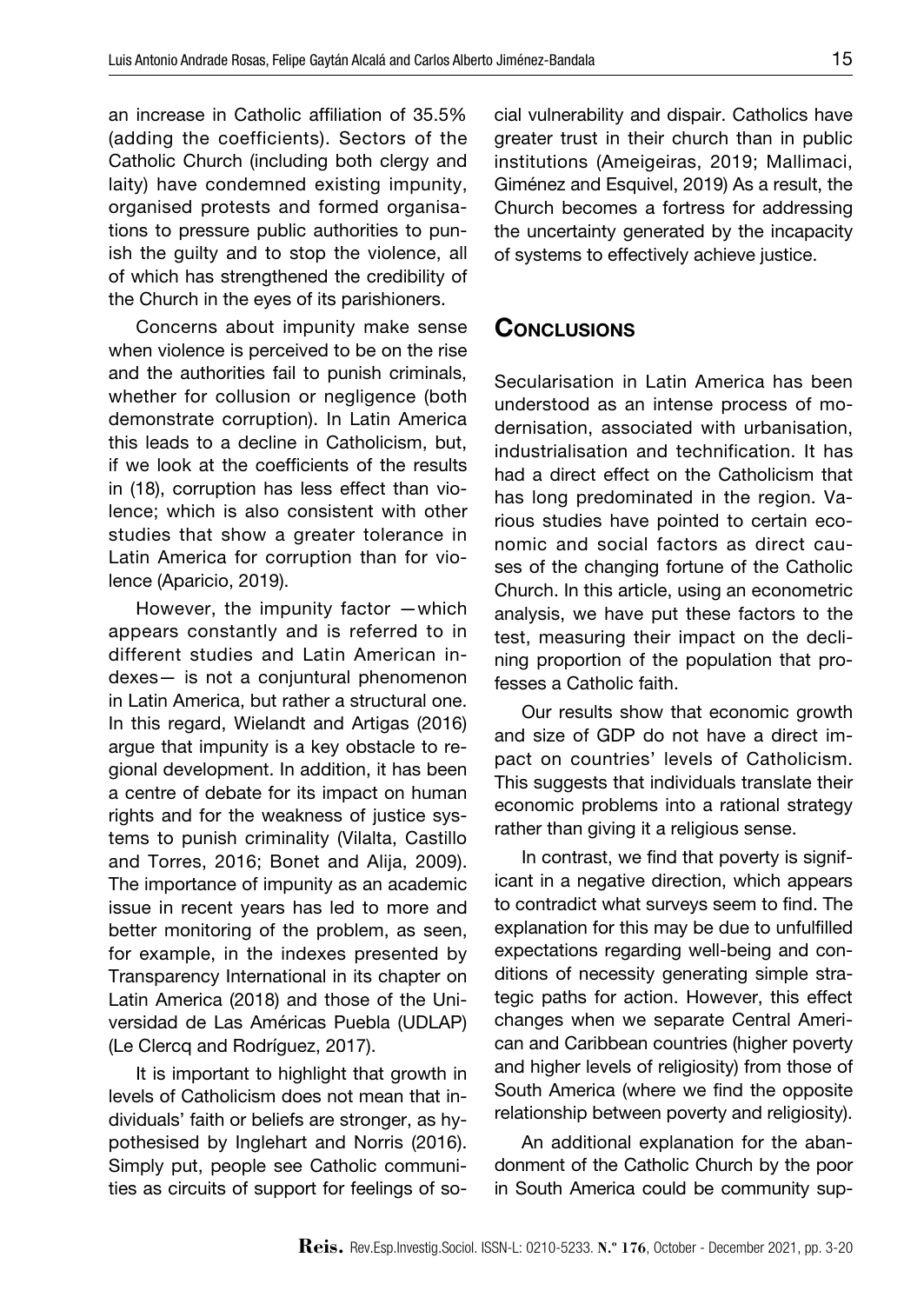port networks that Evangelical churches have constructed, but we cannot say that Catholics have become Evangelicals. Further quantitative analysis is necessary to explain where the Catholic faithful go when they abandon their Catholicism. Do they abandon their religiosity or change their church affiliation?

Beyond the hypotheses addressed, the analysis has permitted us to unravel some common-sense relationships that pointed to violence and corruption as factors in the growth of Catholicism as a source of certainty and protection. However, what we have found is the lack of significant variability in levels of Catholicism in relation to violence and corruption when these factors are examined separately. Their impact is seen when we construct a composite variable measuring impunity, which transforms Catholic affiliation to a rational strategy that is based on solidarity networks organised around community and local churches to confront criminality and fill the void that state institutions have left.

# **BIBLIOGRAPHY**

- Alkire, Sabina and Foster, James (2011). "Counting and Multidimensional Poverty Measurement". *Journal of Public Economics,* 95(7-8): 476-487.
- Allen, Kieran (2004). *Max Weber. A Critical Introduction*. London: Pluto Press.
- Ameigeiras, Aldo (2019). "Religión, migración y desigualdad en la periferia urbana del Gran Buenos Aires". In: Giménez, B. (ed.). *La religión ante los problemas sociales espiritualidad, poder y sociabilidad en América Latina*. Buenos Aires: Consejo Latinoamericano de Ciencias Sociales, pp. 259- 282.
- Ameigeiras, Ronald and Norris, Pippa (2016). *Sacred and Secular: Religion and Politics Worldwide.* Cambridge: Cambridge University Press.
- Andrade Rosas, Luis A. and Vega, Vladimir (2015). "Toma de decisiones del gobierno para incentivar el crecimiento bajo corrupción no controlada". *Revista del Centro de Investigación de la Universidad La Salle*, 11(44): 103-120.
- Andrade Rosas, Luis A. and Jiménez-Bandala, Carlos Alberto (2018). "Unemployment and the Probability of Falling into Poverty Traps: Considerations

for Developing Countries" / "El desempleo y la probabilidad de caer en trampas de pobreza: consideraciones para países en vías de desarrollo". *Revista Española de Investigaciones Sociológicas*, 164: 3-20. doi: 10.5477/cis/reis.164.3

- Aparicio, Abraham (2019). "Valores políticos y sociales de católicos, evangélicos y personas sin religión en Latinoamérica". *Revista de Ciencias Sociales*, 25(1): 264-280.
- Bäckström, Anders (2017). "The Wave Project as a Record of Religious and Social Transformations in Northern Europe". In: Bäckström, A.; Molokotos-Liederman, L. and Davie, G. (eds.). *Religion and Welfare in Europe: Gendered and Minority Perspectives.* Bristol: Bristol University Press.
- Banco Mundial (2009). *Indicadores mundiales de Desarrollo*. Washington D.C.: Banco Mundial. (Papers and Reports).
- Banco Mundial (2014). *Indicadores mundiales de buen gobierno*. Washington D.C.: Banco Mundial. (Papers and Reports).
- Berger, Peter; Davie, Grace and Fokas, Effie (2008). *Religious America Secular Europe?.* United Kingdom: Ashgate Press.
- Bielchowsky, Ricardo and Torres, Miguel (2018). *Desarrollo e igualdad: el pensamiento de la CE-PAL en su séptimo decenio*. Santiago: Comisión Económica para América Latina.
- Blancarte, Roberto (2002). "Religión, política y libertades en los albores del tercer milenio". *Meta política*, 6-7(26-27): 39-44.
- Blancarte, Roberto (2019). "Reflexiones en torno a la relación entre religión, violencia y fundamentalismo". In: Capdevielle, P. and Blancarte, R. (eds.). *Política, religión y violencia ¿El retorno de los fundamentalismos?* México: Instituto de Investigaciones Jurídicas-UNAM.
- Boltvinik, Julio (1992). "El método de medición integrada de la pobreza: una propuesta para su desarrollo". *Comercio Exterior*, 42(4): 354-365.
- Bonet, Jordi and Alija, Rosa (2009). *Impunidad, derechos y justicia transicional.* Bilbao: Instituto de Derechos Humanos. Universidad de Deusto.
- Burbano, Mauricio (2010). "Migración y religión: desafíos para la Iglesia". *Belo Horizonte. Pensar*, 5(1): 45-61.
- Buscaglia, Edgardo (2001). "An Analysis of Judicial Corruption and its Causes: An Objective Governing-Based Approach". *International Review of Law and Economics*, 21(2): 233-449.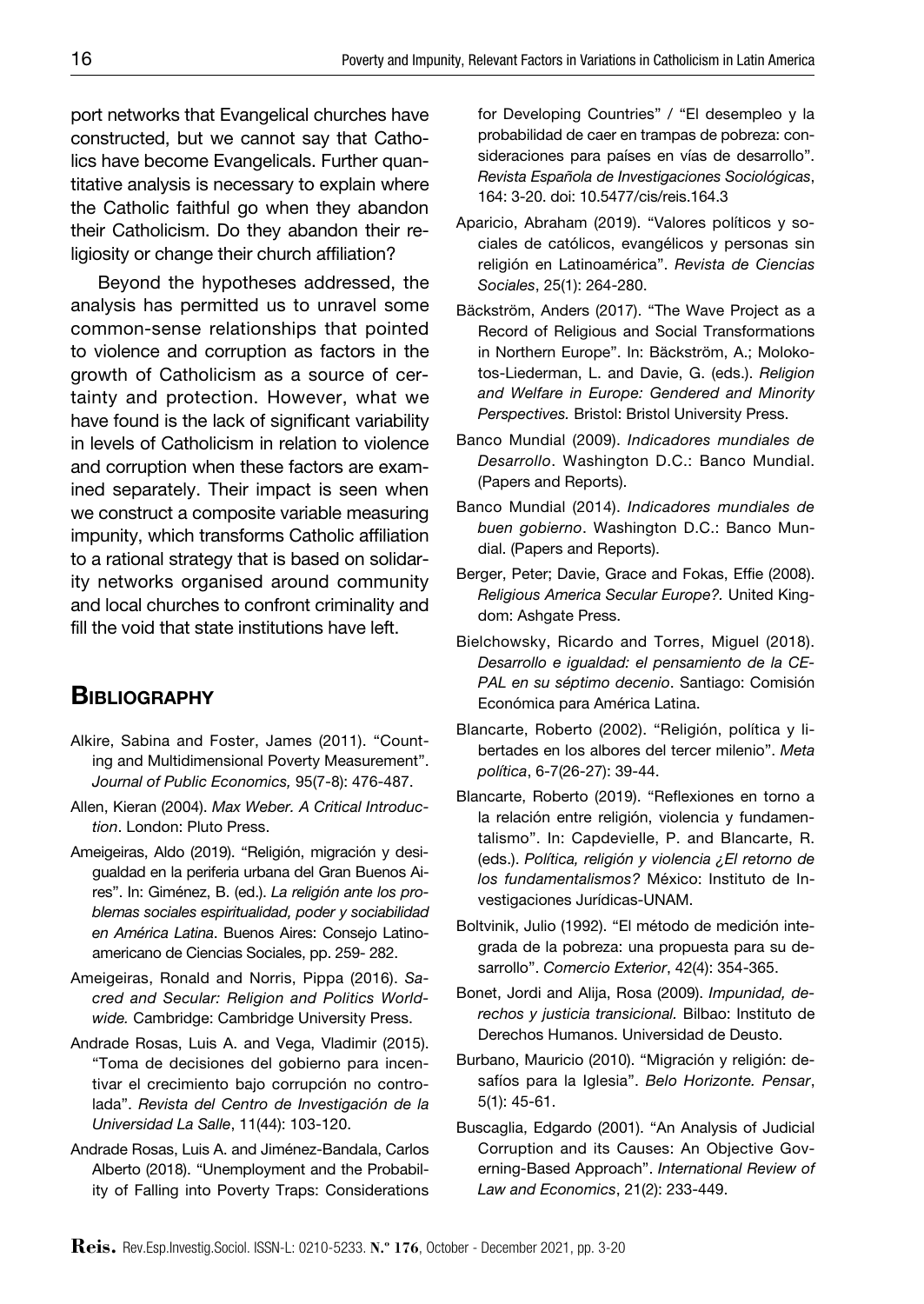- Carbonelli, Marcos (2019). "De los templos a las calles. La politización evangélica en perspectiva". *Revista Digital de Trabajo Social*, 3(5): 29-43.
- CEPAL (2016). *Anuario estadístico de América Latina y el Caribe*. Santiago: Comisión Económica para América Latina.
- CEPAL (2018). *Desarrollo social inclusivo: una nueva generación de políticas para superar la pobreza y reducir la desigualdad en América Latina y el Caribe.* (LC.L/4056/Rev.1). Santiago: Comisión Económica para América Latina.
- Corporación Latinobarómetro (1995-2017). *Encuesta Latinobarómetro-Series de tiempo 1995- 2017*. Available at: [http://www.latinobarometro.](http://www.latinobarometro.org/latContents.jsp) [org/latContents.jsp](http://www.latinobarometro.org/latContents.jsp), access February 12, 2020.
- Corporación Latinobarómetro (2018). *Informe Latinobarómetro 2018*. Available at: [http://www.la](http://www.latinobarometro.org/latContents.jsp)[tinobarometro.org/latContents.jsp,](http://www.latinobarometro.org/latContents.jsp) access February 13, 2020.
- Delaunay, Daniel (2005). "Relaciones entre pobreza, migración y movilidad: dimensiones territorial y contextual". *Notas de Población,* 84: 87-131.
- Díaz Salazar, Rafael (1994). "La religión vacía. Un análisis de la transición religiosa en Occidente". In: Di Stefano, R. and Zanatta, L. (eds.). *Historia de la iglesia argentina: Desde la Conquista hasta fines del siglo xx*. México: Grijalbo.
- Dobbelaere, Karel (2008). "La secularización: teoría e investigación". In: Pérez-Agote, A. and Santiago, J. (eds.). *Religión y política en la sociedad actual.* Madrid: Centro de Investigaciones Sociológicas.
- Esquivel, Juan (2017). "Transformations of Religious Affiliation in Contemporary Latin America: an Approach from Quantitative Data". *International Journal of Latin American Religions*, 1(1): 5-23.
- Ferguson, Niall (2004). "Economics, religion and the decline of Europe". *Economic Affairs,* 24(4): 37-40.
- Gallup International [Center for Public and Political Studies] (2017). *Religion prevails in the world*. Available at: [https://www.gallup-international.bg/](https://www.gallup-international.bg/en/36009/religion-prevails-in-the-world/) [en/36009/religion-prevails-in-the-world/,](https://www.gallup-international.bg/en/36009/religion-prevails-in-the-world/) access January 28, 2020.
- Gaytán Alcalá, Felipe (2020). "Dinámicas de la catolicidad en América Latina: pertenecer y creer en contexto de cambio religioso". *Revista Vínculos, Sociología, Análisis y Opinión*, 16: 37-59.
- González, José (2019). "Qué dice el espíritu a la Iglesia. La teología del S. xxi como escucha del espíritu". *Carthaginensia*, 35(68): 301-321.
- Guadalupe, José (2018). "¿Políticos evangélicos o evangélicos políticos? Los nuevos modelos de conquista política de los evangélicos". In: Guadalupe, J. L. and Grundberger, S. (eds.). *Evangélicos y poder en América Latina*. Lima: Fundación Konrad Adenauer-Instituto de Estudios Sociales Cristianos.
- Guiso, Luigi; Sapienza, Paola and Zingales, Luigi (2003). "Peoples Opium? Religion and Economic Attitudes". (*NBER* Working Paper No. 9237).
- Gujarati, Damodar (2003). *Econometría*. Mexico: McGraw-Hill.
- Hoevel, Carlos (2016). "Religión y racionalidad económica: afinidades y rupturas". *Revista Humanidades*, 1, 115-133.
- Inglehart, Ronald F. and Norris, Pippa (2016). *Trump, Brexit, and the Rise of Populism: Economic Have-Nots and Cultural Backlash*. (HKS Working Paper; RWP16-026). doi: 10.2139/ssrn.2818659
- Iyer, Sriya (2018). *The Economics of Religion in India*. London: Harvard University Press.
- Jiménez-Bandala, Carlos A. (2018). "Development in Southern Mexico: Empirical Verification of the Seven Erroneous Theses about Latin America". *Latin American Perspectives*, 45(2): 129-141. doi: 10.1177/0094582X17736036
- Johnston, Michael (2005). "Es posible medir la corrupción, ¿pero podemos medir la reforma?". *Revista Mexicana de Sociología*, 67(2): 357-377.
- Johnson, Todd M. and Grim, Brian J. (eds.) (1970). *World Religion Database*. Leiden/Boston: Brill.
- Kaufman, Daniel; Kraay, Aart and Zoido-Lobatón, Pablo (1999). *Governance Matters, Research*. Washington D.C.: Banco Mundial. (Working Papers, WPS 2196).
- Le Clercq, Juan (2018). "Midiendo la impunidad en América Latina: retos conceptuales y metodológicos". *Revista Íconos,* 55: 69-91.
- Le Clercq, Juan and Rodríguez, Gerardo (2017). *Índice global de impunidad 2017: dimensiones de la impunidad.* México. Universidad de las Américas Puebla UDLAP - Jenkins Graduate School - Centro de Estudios sobre Impunidad y Justicia. Available at: [https://www.udlap.mx/cesij/files/](https://www.udlap.mx/cesij/files/IGI-2017_esp.pdf) [IGI-2017\\_esp.pdf,](https://www.udlap.mx/cesij/files/IGI-2017_esp.pdf) access March 20, 2020.
- Levine, Daniel (2011). "Religión y política en América Latina en el siglo xx: un balance empírico metodológico". In: Touris, C. (ed.). *Nuevos aportes a los estudios de la religión en sociedades contemporáneas del cono sur.* Buenos Aires: Ediciones Lumiere-RELIG-AR-CONICET, pp. 201-223.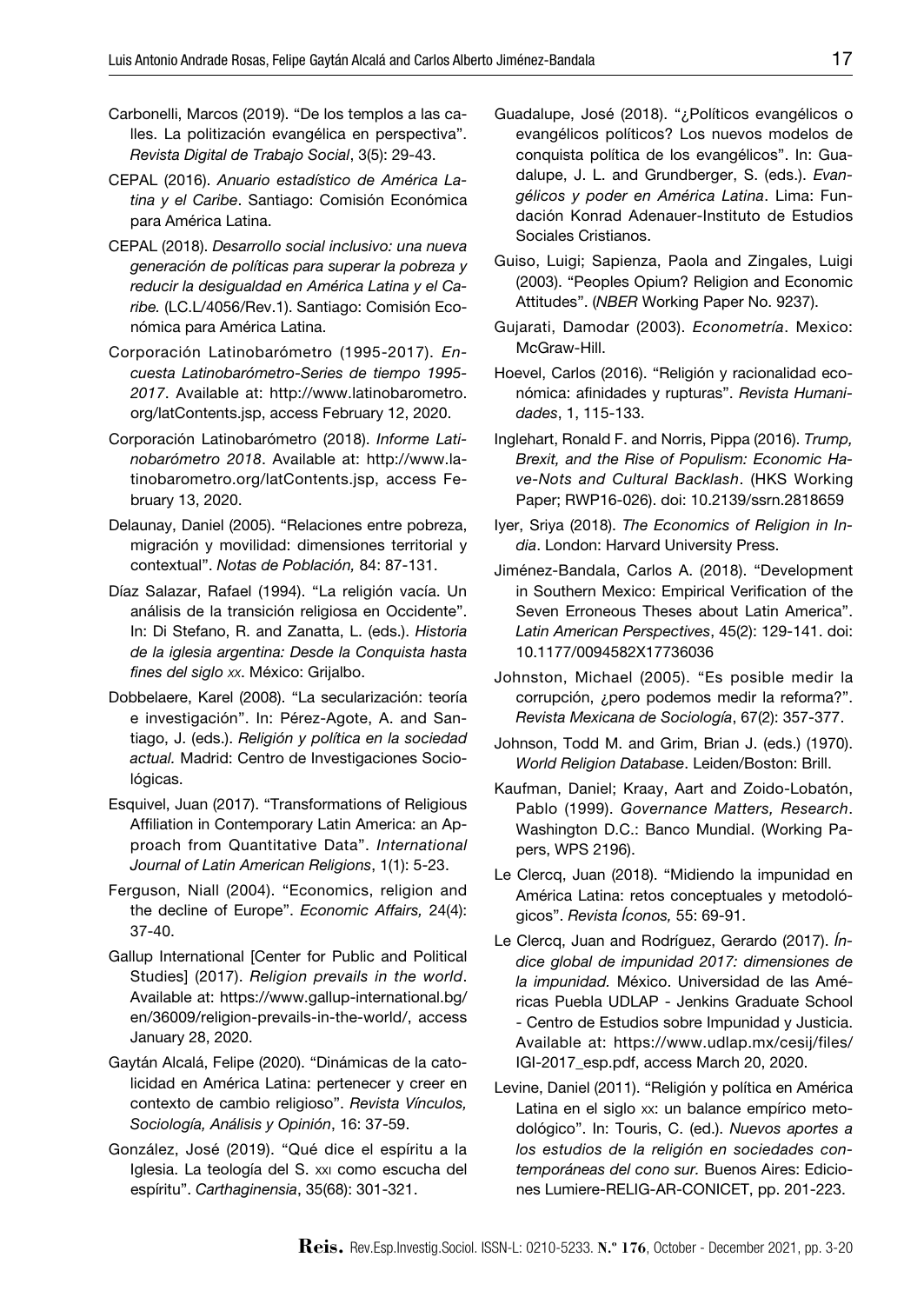- Mallimaci, Fortunato (2011). "Los laberintos de la secularización y la laicidad en Argentina". In: Touris, C. (ed.). *Nuevos aportes a los estudios de la religión en sociedades contemporáneas del cono sur.* Buenos Aires: Ediciones Lumiere- RE-LIG-AR-CONICET.
- Mallimaci, Fortunato; Giménez, Verónica and Esquivel, Juan (2019). *Segunda nacional de creencias y prácticas religiosas en Argentina Buenos Aires. CIEL–CONICET.* Available at: [http://www.](http://www.ceil-conicet.gov.ar/wp-content/uploads/2019/11/ii25-2encuestacreencias.pdf) [ceil-conicet.gov.ar/wp-content/uploads/2019/11/](http://www.ceil-conicet.gov.ar/wp-content/uploads/2019/11/ii25-2encuestacreencias.pdf) [ii25-2encuestacreencias.pdf](http://www.ceil-conicet.gov.ar/wp-content/uploads/2019/11/ii25-2encuestacreencias.pdf), access April 22, 2020.
- Mansilla, Miguel and Orellana, Luis (2019). "Los evangélicos y política en Chile, 1960-1990. Política, apoliticismo y anti política". *Cultura y religión*, 13(1): 129-132.
- McCleary, Richard and Barro, Robert (2019). "Religion and Economic Growth". In: *The Wealth of Religions: The Political Economy of Believing and Belonging*. Princeton; Oxford: Princeton University Press, pp. 45-66. doi:10.2307/j. ctvc775c4.6
- Mora, Carlos Nazario (2017). "Entre la crítica, la autonomía y la indiferencia: la población sin religión en México". *Estudos de Religião*, 31(3): 157-178.
- Morello, Gustavo and Rabbia, Hugo H. (2019). "Cambios religiosos y dinámicas demográficas: más allá de la Teoría de la Secularización. El caso del catolicismo en la ciudad de Córdoba, Argentina". *Revista de Estudios Sociales,*  69: 14-27.
- Morris, Stephen (1991). *Corruption and Politics in Contemporary Mexico*. Tuscaloosa: University of Alabama Press.
- Parker, Cristian (2013). "¿América Latina ya no es católica? El incremento del pluralismo cultural y religioso". In: Llanbias, J. (ed.). *América Latina: Interrogantes y Perspectivas.* Toronto: Universidad de York - Universidad de Valparaíso.
- Pew Research Center (2014). *Religion in Latin America: Widespread Change in a Historically Catholic Region*. Available at: [http://www.pewforum.](http://www.pewforum.org/2014/11/13/religion-in-latin-america/) [org/2014/11/13/religion-in-latin-america/,](http://www.pewforum.org/2014/11/13/religion-in-latin-america/) access April 8, 2020.
- Programa de Naciones Unidas para el Desarrollo (PNUD) (2013). *Informe Regional de Desarrollo Humano 2013-2014. Seguridad Ciudadana con rostro humano*: *diagnóstico y propuestas para América Latina.* Panamá: ONU.
- Ranjith, Sri and Rupasingha, Anil (2012). "Social and Cultural Determinants of Child Poverty in

the United States". *Journal of Economic Issues,*  46(1): 119-141*.* 

- RedC Opinion Pol-Win Gallup International (2012). *Índice Global de Religiosidad y Ateísmo 2012*. Available at: [https://danteamerisi.wordpress.](https://danteamerisi.wordpress.com/2015/11/30/indice-global-de-religiosidad-y-ateismo/) [com/2015/11/30/indice-global-de-religiosidad-y](https://danteamerisi.wordpress.com/2015/11/30/indice-global-de-religiosidad-y-ateismo/)[ateismo/](https://danteamerisi.wordpress.com/2015/11/30/indice-global-de-religiosidad-y-ateismo/), access May, 2020.
- Red de Investigadores del Fenómeno Religioso en México (RIFREM) (2016). *Encuesta nacional sobre creencias y prácticas religiosas en México*. Available at: <http://rifrem.mx/encreer/>, access March 13, 2020.
- Santos, Maria; Verba, Schlozman y Brady, E. (2013). "Measuring Multidimensional Poverty in Latin America: Previous Experience and the Way Forward". OPHI. (Workin Paper; 66) Available at: http://www.ophi.org.uk/measuringmultidimensional-povertyin-latin-america-previous-experience-and-the-way-forward/.
- Schwadel, Philip (2008). "Poor Teenagers' Religion". *Sociology of Religion*, 69(2): 125-149.
- Semán, Pablo (2019). "¿Quiénes son? ¿Por qué crecen? ¿En qué creen? Pentecostalismo y política en América Latina". *Revista Nueva Sociedad*, 280: 26-46.
- Sota, Eduardo (2005). *Religión, pobreza y modernidad. La reconfiguración religiosa en las calles de la Ciudad de México*. Mexico: Universidad Iberoamericana*.*
- Thomas, Linda and Hopkins, Dwight (2009). "Religion and Poverty: Ritual and Empowerment in Africa and African Diaspora". In: Paris, P. and Olupona, J. (eds.). *Religion and Poverty: Pan-African*. *Perspectives*. Durham, London: Duke University Press, pp. 128-151. doi:10.2307/j.ctv11hppnm.11
- Transparency International the Global Coalition against Corruption (2018). *Índice de percepción de la corrupción 2018*. Available at: [https://im](https://images.transparencycdn.org/images/CPI-2018-Executive-Summary-in-Spanish.pdf)[ages.transparencycdn.org/images/CPI-2018-Ex](https://images.transparencycdn.org/images/CPI-2018-Executive-Summary-in-Spanish.pdf)[ecutive-Summary-in-Spanish.pdf](https://images.transparencycdn.org/images/CPI-2018-Executive-Summary-in-Spanish.pdf), access June 6, 2020.
- Valenzuela, Erik and Odgers, Olga (2014). "Usos sociales de la religión como recurso ante la violencia: católicos, evangélicos y testigos de Jehová en Tijuana, México". *Revista Culturales*, 2(2): 9-40.
- Vilalta, Carlos; Castillo, José G. and Torres, Juan (2016). "Delitos violentos en ciudades de América Latina". *División de Capacidad Institucional del Estado.* Washington D.C.: Banco Interamericano y Desarrollo. (Documento Para Discusión N.º IDB-DP-474).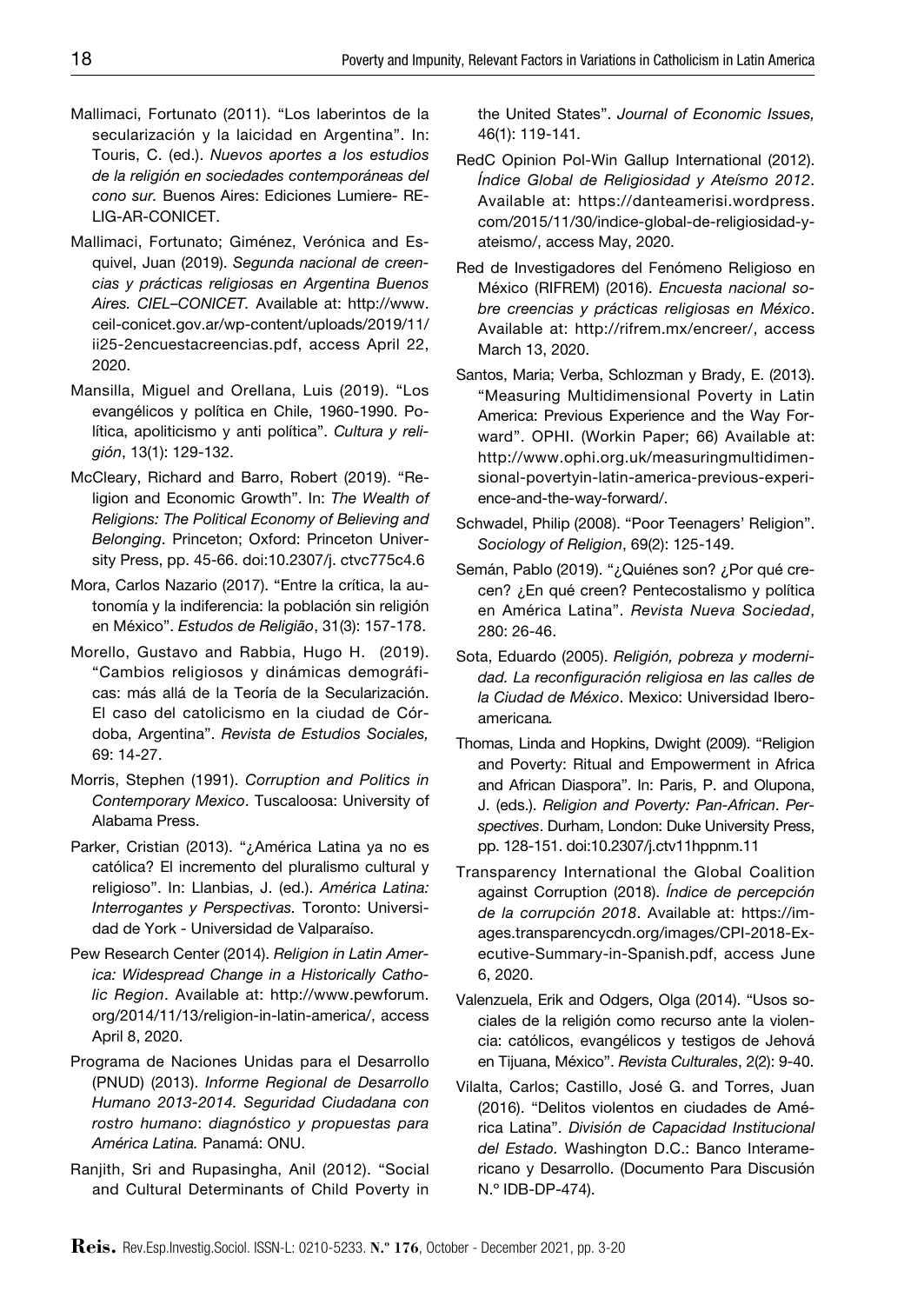- Weber, Max (2011). *La ética protestante y el espíritu del capitalismo*. México. Fondo de Cultura Económica.
- Wielandt, Gonzalo and Artigas, Carmen (2016). *La corrupción y la impunidad en el marco del desarrollo en América Latina y el Caribe: un enfoque*

RECEPTION: January 28, 2019 REVIEW: January 27, 2020 ACCEPTANCE: September 11, 2020 *centrado en derechos desde la perspectiva de las Naciones Unidas*. Santiago de Chile: CEPAL.

Zerpa, Yubeira (2019). "La batalla por el alma de América Latina: Una revisión crítica del papel de la religión en el continente". *Humania del Sur*, 0(25): 155-167.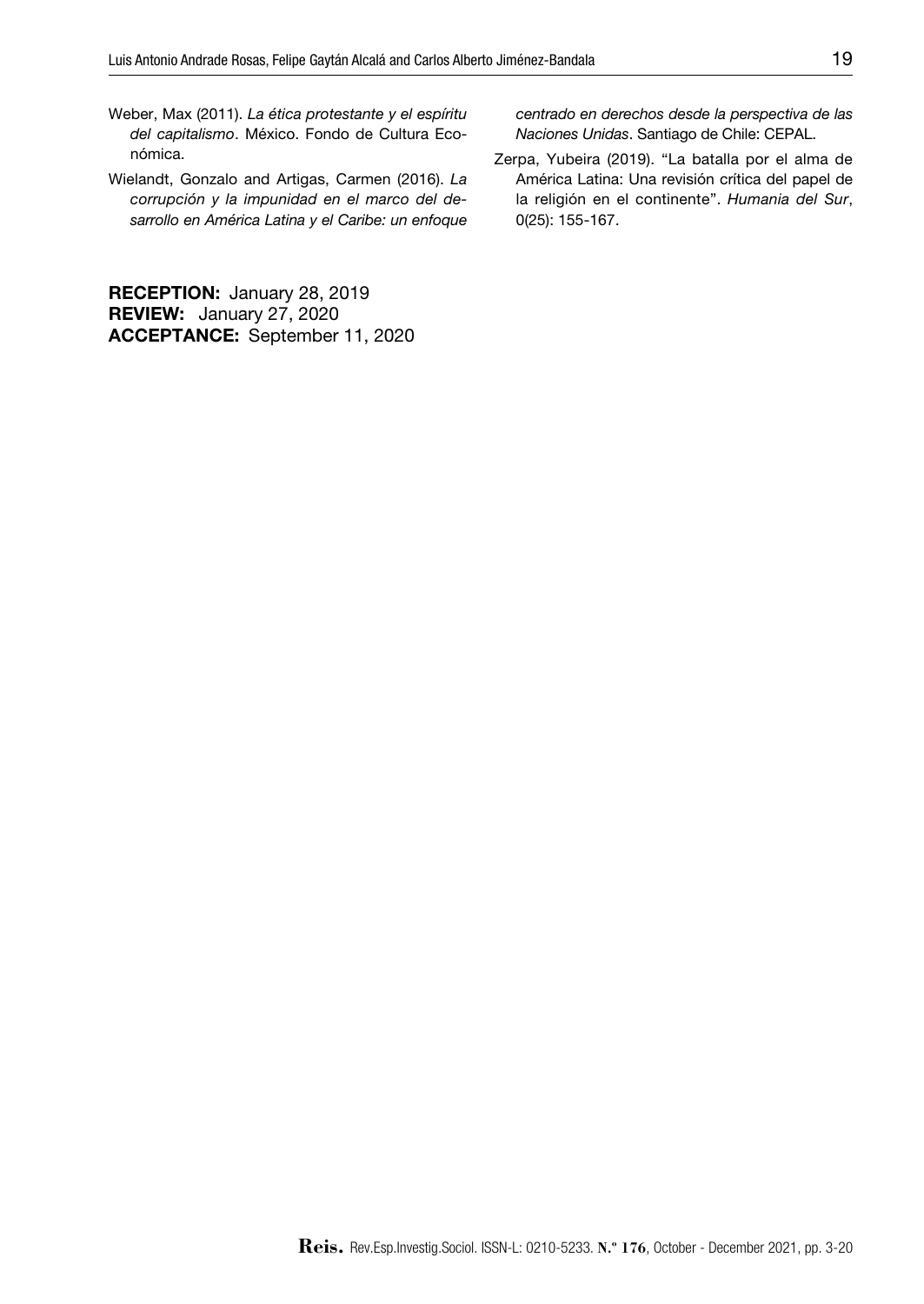| Country    | $[1]$  | $[2]$     | $[3]$ | $[4] \centering% \includegraphics[width=1.0\textwidth]{images/TransY.pdf} \caption{The first two different values of $g_I$ and $g_I$ are shown in the left (upper) and the right (lower) and the right (lower) are shown in the right (lower) and the right (lower) are shown in the right (lower) and the right (lower) are shown in the right (lower) and the right (lower) are shown in the right (lower) and the right (lower) are shown in the right (lower) and the right (lower) are shown in the right (lower) and the right (lower) are shown in the right (lower) and the right (lower) are shown in the right (lower) and the right (lower) are shown in the right (lower) and the right (lower) are shown in the right (lower) and the right (lower) are shown in the right (lower) and the right (lower) are shown$ | $[5]$          | [6]     | [7]  |
|------------|--------|-----------|-------|----------------------------------------------------------------------------------------------------------------------------------------------------------------------------------------------------------------------------------------------------------------------------------------------------------------------------------------------------------------------------------------------------------------------------------------------------------------------------------------------------------------------------------------------------------------------------------------------------------------------------------------------------------------------------------------------------------------------------------------------------------------------------------------------------------------------------------|----------------|---------|------|
| Arg        | 0.4993 | $-0.0895$ | 71    | $\overline{0}$                                                                                                                                                                                                                                                                                                                                                                                                                                                                                                                                                                                                                                                                                                                                                                                                                   | $\Omega$       | 20.5742 | 7.6  |
| Bol        | 0.9035 | $-0.7457$ | 77    | $\Omega$                                                                                                                                                                                                                                                                                                                                                                                                                                                                                                                                                                                                                                                                                                                                                                                                                         | $\Omega$       | 16.2679 | 12.4 |
| <b>Bra</b> | 0.5074 | $-0.7596$ | 61    | $\overline{0}$                                                                                                                                                                                                                                                                                                                                                                                                                                                                                                                                                                                                                                                                                                                                                                                                                   | $\circ$        | 29.1866 | 24.6 |
| Chi        | 0.7641 | $-0.0850$ | 64    | $\overline{0}$                                                                                                                                                                                                                                                                                                                                                                                                                                                                                                                                                                                                                                                                                                                                                                                                                   | $\Omega$       | 82.2967 | 3.6  |
| Col        | 0.8661 | $-0.6017$ | 79    | $\mathbf 0$                                                                                                                                                                                                                                                                                                                                                                                                                                                                                                                                                                                                                                                                                                                                                                                                                      | $\overline{O}$ | 36.8421 | 27.4 |
| Cri        | 0.8347 | $-0.0484$ | 62    | 1                                                                                                                                                                                                                                                                                                                                                                                                                                                                                                                                                                                                                                                                                                                                                                                                                                | $-0.0484$      | 68.8995 | 10.0 |
| Ecu        | 0.8648 | $-0.7994$ | 79    | $\overline{0}$                                                                                                                                                                                                                                                                                                                                                                                                                                                                                                                                                                                                                                                                                                                                                                                                                   | $\overline{O}$ | 17.2249 | 8.2  |
| Esl        | 0.3283 | $-0.7097$ | 50    | 1                                                                                                                                                                                                                                                                                                                                                                                                                                                                                                                                                                                                                                                                                                                                                                                                                                | $-0.7097$      | 28.7081 | 64.2 |
| Gtm        | 0.6759 | $-0.2523$ | 50    | 1                                                                                                                                                                                                                                                                                                                                                                                                                                                                                                                                                                                                                                                                                                                                                                                                                                | $-0.2523$      | 15.7895 | 31.2 |
| Hon        | 0.7794 | $-0.0197$ | 46    | 1                                                                                                                                                                                                                                                                                                                                                                                                                                                                                                                                                                                                                                                                                                                                                                                                                                | $-0.0197$      | 20.5742 | 74.6 |
| Mex        | 0.3893 | $-0.5772$ | 81    | $\mathbf 0$                                                                                                                                                                                                                                                                                                                                                                                                                                                                                                                                                                                                                                                                                                                                                                                                                      | $\mathbf 0$    | 15.7895 | 15.7 |
| Nic        | 0.7006 | $-0.4549$ | 50    | 1                                                                                                                                                                                                                                                                                                                                                                                                                                                                                                                                                                                                                                                                                                                                                                                                                                | $-0.4549$      | 11.0048 | 11.5 |
| Pan        | 1.5616 | $-0.4481$ | 70    | 1                                                                                                                                                                                                                                                                                                                                                                                                                                                                                                                                                                                                                                                                                                                                                                                                                                | $-0.4481$      | 33.4928 | 17.4 |
| Par        | 0.7776 | $-0.4487$ | 90    | $\mathbf{O}$                                                                                                                                                                                                                                                                                                                                                                                                                                                                                                                                                                                                                                                                                                                                                                                                                     | $\Omega$       | 10.0478 | 8.8  |
| Per        | 1.1708 | $-0.6538$ | 76    | $\mathbf{O}$                                                                                                                                                                                                                                                                                                                                                                                                                                                                                                                                                                                                                                                                                                                                                                                                                     | $\Omega$       | 20.5742 | 6.7  |
| Dom        | 1.0601 | $-0.1979$ | 57    | 1                                                                                                                                                                                                                                                                                                                                                                                                                                                                                                                                                                                                                                                                                                                                                                                                                                | $-0.1979$      | 14.5679 | 33.3 |
| Uru        | 0.6614 | 0.0333    | 42    | $\mathbf{0}$                                                                                                                                                                                                                                                                                                                                                                                                                                                                                                                                                                                                                                                                                                                                                                                                                     | $\Omega$       | 82.2967 | 7.8  |
| Ven        | 0.3752 | 0.0058    | 73    | $\overline{0}$                                                                                                                                                                                                                                                                                                                                                                                                                                                                                                                                                                                                                                                                                                                                                                                                                   | $\Omega$       | 1.9139  | 62.0 |

# Appendix 1. Variables used to construct the econometric models

*Notes:* [1] Real growth of GDP from 2000 to 2013 (CEPAL, selected years).

[2] Percentage of the employed population under the poverty threshold, 2000-2013 (CEPAL, selected years).

[3] Percentage of the population that was Catholic in 2014, (Pew Research Center, 2014).

[4] Dichotomous region,  $1 =$  Central America,  $0 =$  South America.

 $[5] = [4]^{\times}[2]$  Dichotomous Region\* Growth of the population under the poverty threshold.

[6] Corruption control percentile lower limit 2014.

[7] Homicide rate per 100 thousand inhabitants 2014 (Banco Mundial, 2014).

Arg=Argentina; Bol= Bolivia; Bra= Brazil; Chi=Chile; Col=Colombia; Cri=Costa Rica; Ecu=Ecuador; Esl=El Salvador; Gtm=Guatemala; Hon=Honduras; Mex=Mexico; Nic=Nicaragua; Pan=Panama; Par=Paraguay; Per=Perú; Dom=Dominican Republic; Uru=Uruguay; Ven=Venezuela.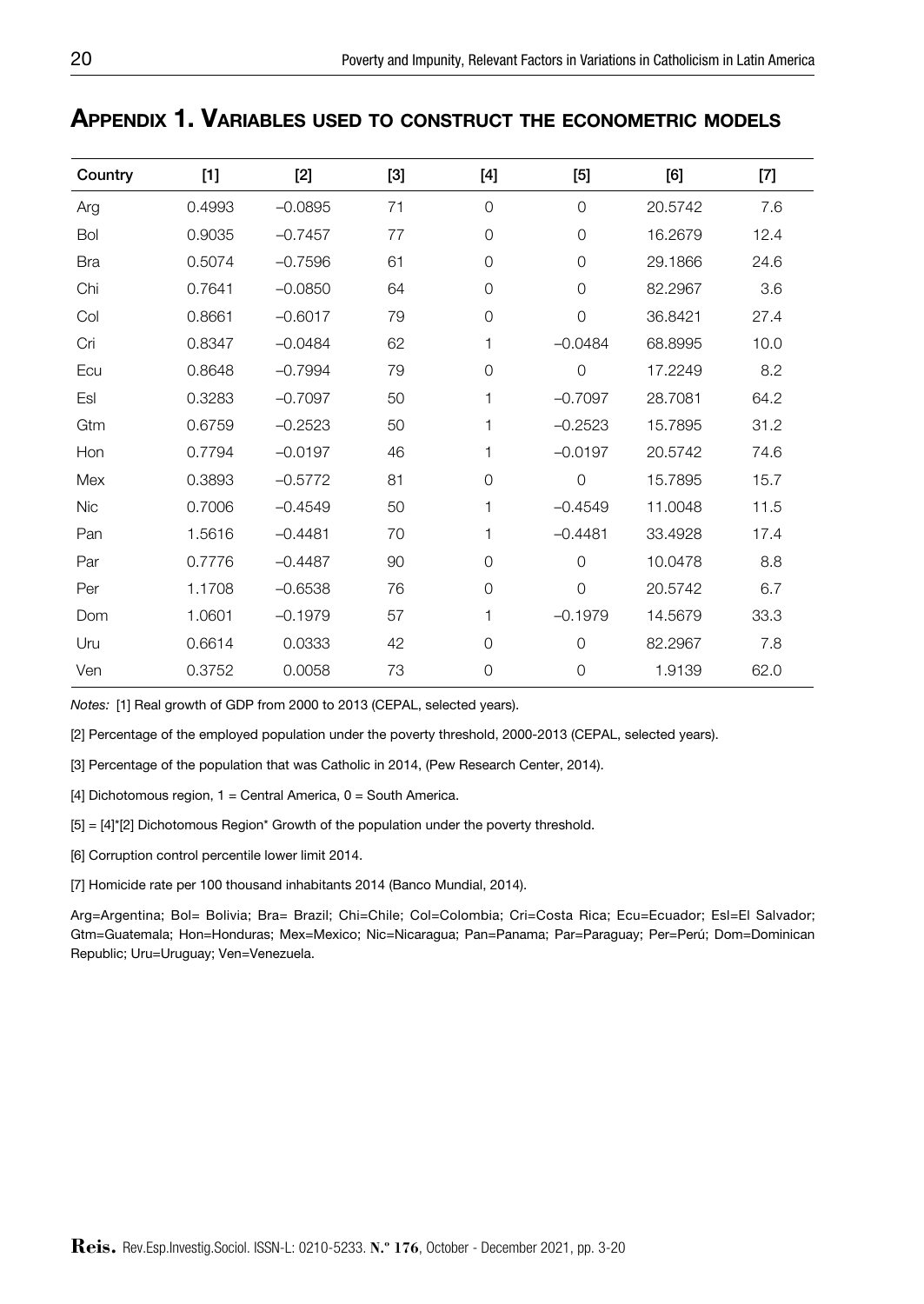# Pobreza e impunidad, factores relevantes en las variaciones del catolicismo en América Latina

*Poverty and Impunity, Relevant Factors in Variations in Catholicism in Latin America*

## **Luis Antonio Andrade Rosas, Felipe Gaytán Alcalá y Carlos Alberto Jiménez-Bandala**

# Palabras clave

Adscripción católica

- • América Latina
- • Corrupción
- • Modelos
- econométricos
- • Pobreza
- • Violencia

# Key words

Catholic Adscription

- Latin America
- • Corruption
- • Econometric Models
- • Poverty
- • Violence

## Resumen

En los últimos 25 años la población católica en América Latina disminuyó considerablemente, algunos estudios atribuyen la creciente secularización a los cambios económicos y sociales que marcaron el fin del siglo xx. En ese sentido, este trabajo tiene por objetivo analizar la incidencia de factores socioeconómicos en la reducción de la feligresía católica. La metodología se basa en modelos econométricos de regresión lineal. Los principales resultados muestran que el índice de catolicidad y el crecimiento económico no están relacionados, pero el crecimiento de la pobreza sí tuvo un efecto negativo, particularmente cuando se analiza por regiones; por último, al combinar violencia y corrupción, la impunidad surge como un factor significativo en la variación del catolicismo.

# **Abstract**

In the last 25 years the Catholic population in Latin America has decreased considerably, some studies attribute the increasing secularization to the economic and social changes that marked the end of the 20<sup>th</sup> century. In this sense, this work aims to analyze the incidence of socioeconomic factors in the reduction of Catholic membership. The methodology is based on econometric linear regression models. The main results show that the catholicity index and economic growth are not related; but the growth of poverty did have a negative effect, particularly when analyzed by region. Finally, by combining violence and corruption, impunity emerges as a significant factor in the variation of Catholicism.

# Cómo citar

Andrade Rosas, Luis Antonio; Gaytán Alcalá, Felipe y Jiménez-Bandala, Carlos Alberto (2021). «Pobreza e impunidad, factores relevantes en las variaciones del catolicismo en América Latina». *Revista Española de Investigaciones Sociológicas*, 176: 3-20. (doi: 10.5477/cis/reis.176.3)

La versión en inglés de este artículo puede consultarse en http://reis.cis.es

Luis Antonio Andrade Rosas: Universidad La Salle (México) | luis.andrade@ulsa.mx Felipe Gaytán Alcalá: Universidad La Salle (México) | felipe.gaytan@ulsa.mx Carlos Alberto Jiménez-Bandala: Universidad de Quintana Roo (UQROO) (México) | carlos\_jimenez@ulsa.mx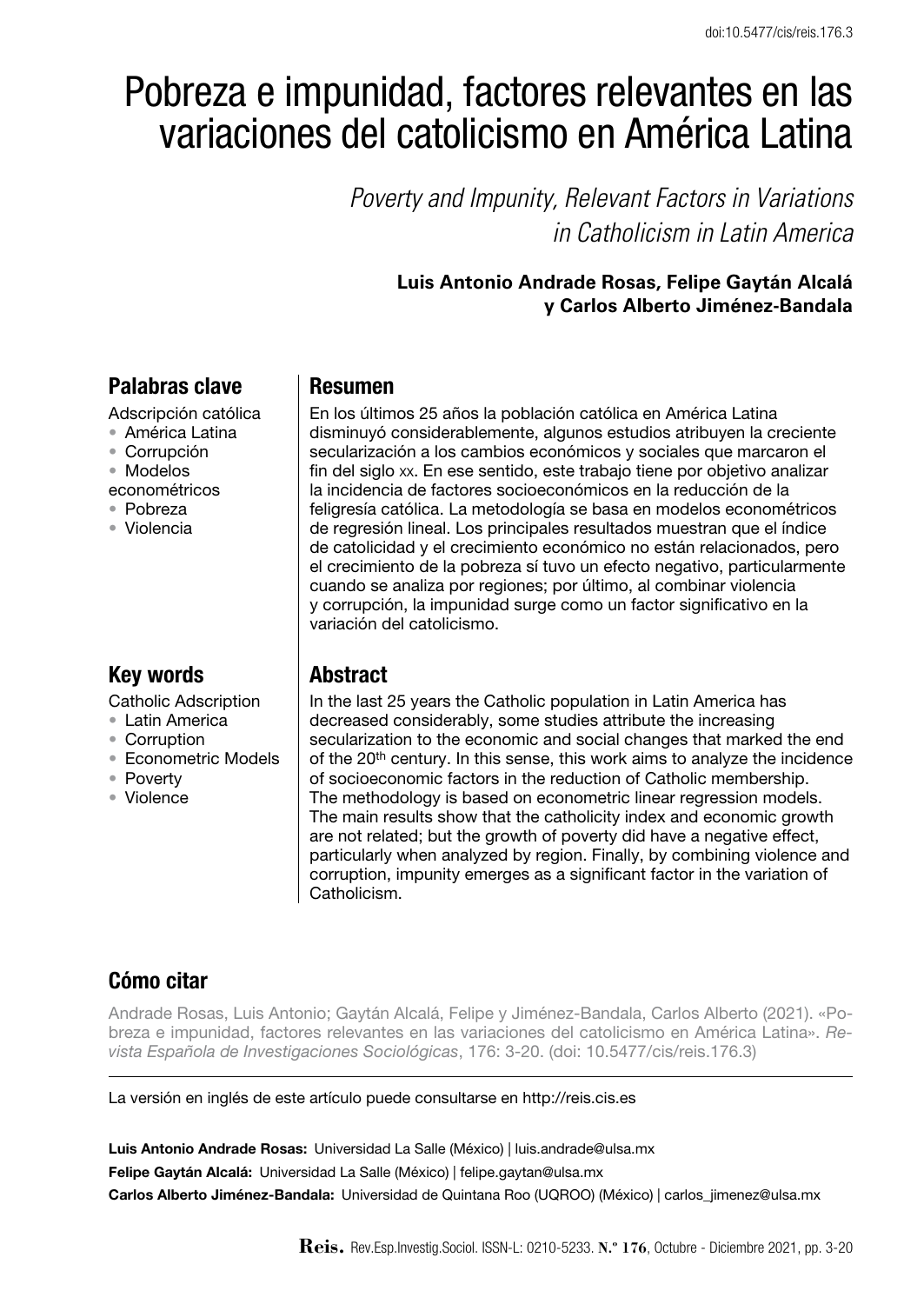## **INTRODUCCIÓN**

América Latina (AL) es una región que histórica y culturalmente se ha identificado como católica, no solo porque la mayoría de los habitantes se declaran católicos en los censos poblacionales, sino también por el predominio de los referentes católicos en el espacio público que se funden con la identidad y cultura nacional. El clero ha jugado un papel influyente en las esferas sociales y políticas, a través de cambiar o impulsar leyes que le sean favorables por medio de los católicos que ocupan puestos políticos o económicos de relevancia (McCleary y Barro, 2019).

Desde la fundación de los Estados nacionales en el siglo xix, el catolicismo y la jerarquía eclesiástica fueron protagonistas, ya sea en el diseño de políticas públicas (Perú, Chile, Argentina) o como punto de conflicto con las élites liberales que pugnaban por un Estado laico (México, Uruguay) (Blancarte, 2002). Esta situación se mantuvo, incluso, a principios del siglo xx.

Pero, para la segunda mitad del siglo xx, la Iglesia católica empezó a preocuparse por la baja asistencia a los servicios religiosos. Las explicaciones sociológicas de la época coincidieron en señalar que no era un problema coyuntural, sino más bien estructural de pérdida de la religiosidad, explicada por la modernización social (Berger, Davie y Fokas, 2008) y por la secularización centrada en un acendrado individualismo (Dobbelaere, 2008).

A principios del siglo xxi, la tendencia a la baja del catolicismo se mantuvo (Zerpa, 2019); algunas hipótesis apuntan que fue la población de segmentos económicos altos y con cierta estabilidad social la que en mayor medida abandonó la religión; mientras que la población perteneciente a segmentos en pobreza y en contextos de inseguridad ha manifestado un mayor apego al catolicismo como forma de contrarrestar

la incertidumbre y el sufrimiento. Es a partir de estos puntos que en este trabajo se consideran variables socioeconómicas (pobreza, violencia y corrupción) para analizar su incidencia en el nivel de catolicismo en la región, mediante modelación econométrica.

En lo teórico, señalamos que la disminución en la catolicidad se ciñe a la adscripción y no a las formas de creer y practicar, mientras que para los alcances metodológicos de este estudio se analiza la disminución de la catolicidad en su correlación con la pobreza, la violencia y la impunidad. Una de las limitantes de este análisis es no poder distinguir a dónde van los feligreses que abandonan su catolicidad por estos factores señalados. Solo se puede inferir el impacto social que las iglesias evangélicas y protestantes han tenido a través de los apoyos económicos en zonas de alta pobreza (Guadalupe, 2018; Semán, 2019; Mansilla y Orellana, 2019; Carbonelli, 2019).

El artículo se estructura en tres secciones. En la primera parte se muestra el marco referencial, incluyendo el concepto de secularización, la relación de las variables económicas y sociales con el catolicismo y el concepto de impunidad. La segunda corresponde a la metodología, se presentan los datos y la construcción de las variables; en una tercera sección se muestran los resultados del análisis econométrico y su respectiva discusión. Finalmente, se presentan conclusiones.

#### Marco analítico

#### Secularización en América Latina

El catolicismo en Latinoamérica ha disminuido drásticamente (gráfico 1). El caso más notorio está en Centroamérica donde los católicos pasaron de representar el 90% de la población en 1970 a menos del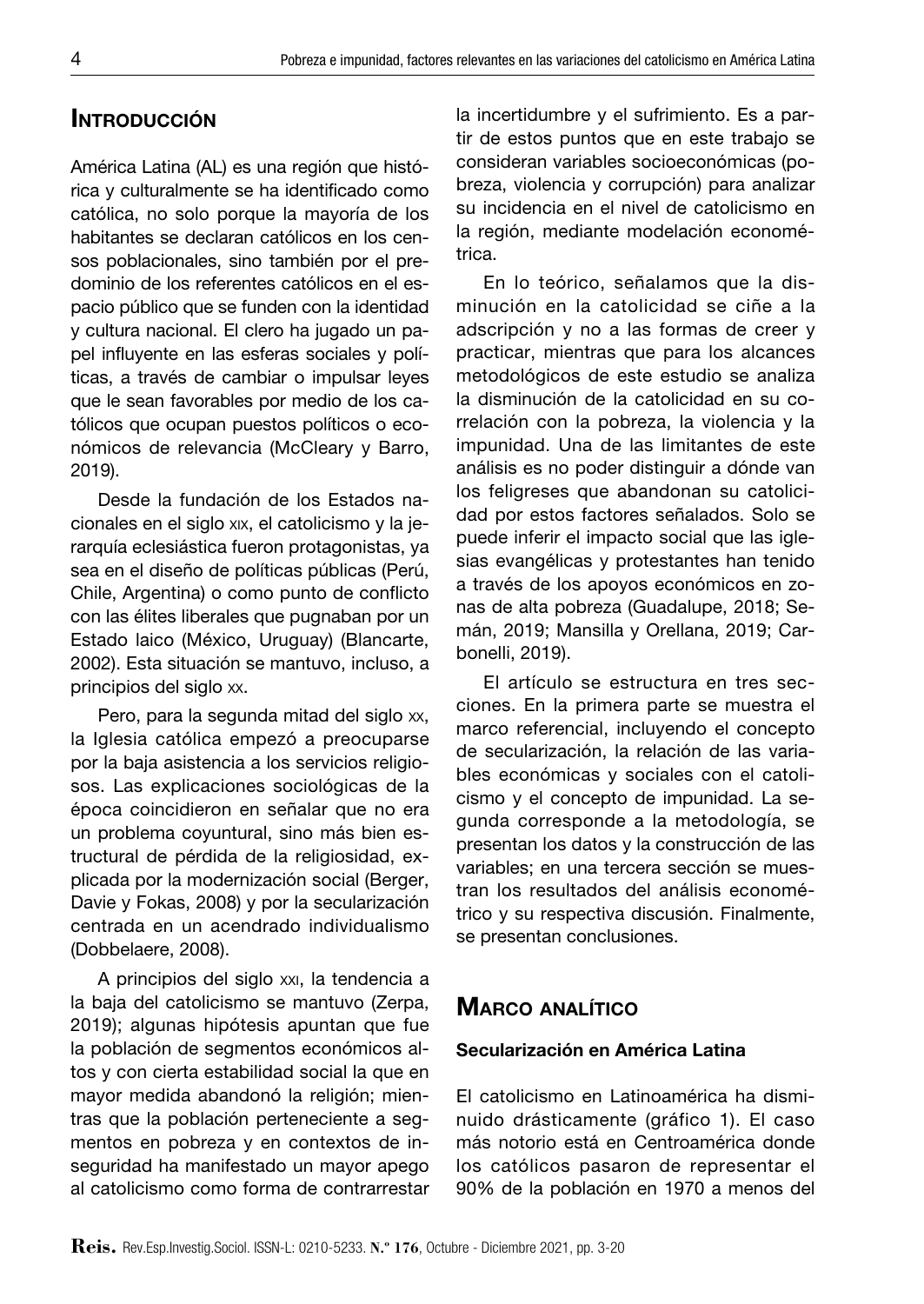50% en 2014. En América del Sur las bajadas más significativas se ubican en Brasil donde disminuyó 32 puntos porcentuales. En contraste, Paraguay tuvo una reducción de apenas un 5%. Incluso países como México, considerados eminentemente católicos, han visto caer el número de feligreses hasta el 82% de la población<sup>1</sup>.

Ya durante la segunda mitad del siglo xx se analizaba el fenómeno religioso como un proceso en declive. Esta disminución progresiva de lo religioso en la concepción del mundo se denominó secularización, concepto polisémico que adquiere diferentes órdenes y alcances. Para algunos teóricos, lo secular se entendió como la no presencia de lo religioso en ámbitos públicos. Para otros, tal concepto remitió al confinamiento de lo sagrado a la conciencia de cada individuo, teniendo la libertad de creer o no en algo supranatural (Díaz Salazar, 1994). Al respecto, Dobbelaere (2008) comenta la prevalencia de un sentido general de dejar de identificar a la religión como el eje central en la sociedad, para considerarla una dimensión más.

Para América Latina, la comprensión de la secularización ha transitado menos por las formas de diferenciación social de la religión o su privatización en los ámbitos públicos, y más como una expansión de la diversidad religiosa frente a un catolicismo dominante en el ámbito público. Esto puede ser entendido en dos sentidos: uno de ellos, como expansión de la diversidad religiosa en los distintos países donde hace menos de medio siglo predominaba el catolicismo, particularmente la expansión de las iglesias protestantes y evangélicas de distinto signo, además de un crecimiento de comunidades no cristianas (Gaytán, 2020). Otra, como la desinstitucionalización de las creencias y prácticas de los feligreses, especialmente los católicos, quienes han dejado de participar en los servicios religiosos, pero mantienen su adscripción religiosa por tradición. Esto ha dado lugar a procesos de éxodo hacia prácticas como la magia, energías o rituales distintos (Hoevel, 2016).

En este proceso confluyen diversas transformaciones derivadas de la modernización social y económica en la región; por ejemplo, los flujos migratorios entre países y regiones modificaron las pautas sociales y morales de comunidades antes cerradas y ahora expuestas a la diversidad (Parker, 2013; Morello y Rabbia, 2019). Frente a ello, la Iglesia católica se mostró conservadora y poco tolerante, generando tensiones entre feligreses y jerarquía católica (Aparicio, 2019). Los datos en 2014 señalan que la lealtad confesional católica pasó de representar el 91% de la población en 1970 a solo el 68% en 2014 (Pew Research Center, 2014).

El descenso de la catolicidad no ha implicado necesariamente una conversión inmediata hacia el protestantismo y/o adhesión a las iglesias evangélicas (Aparicio, 2019). Aunque los datos arrojados por distintas agencias, entre las que destaca el informe demográfico de CEPAL (2016), señalan que para 2025 la población que se identificará con otras denominaciones religiosas, particularmente protestantes y evangélicas, será equivalente a la católica, proporcionalmente uno a uno, el descenso de una adscripción religiosa no se correlaciona con el ascenso de otra. Además, un porcentaje creciente de la población se ha declarado sin religión, esto es, pueden seguir siendo católicos, pero no se identifican con la estructura institucional (Mora, 2017).

<sup>1</sup> Además de las encuestas consultadas para este estudio —Latinobarómetro, Pew Research Center, Gallup International—, se suman otras encuestas que señalan el declive de la adscripción al catolicismo. Entre estas, el Proyecto de Opinión Pública de América Latina de la Universidad de Vanderbilt, las encuestas nacionales por la Red de Investigadores del Fenómeno Religioso en México (RIFREM, 2016) y la Segunda Encuesta Nacional de Creencias y Prácticas Religiosas en Argentina 2019, elaborada por el equipo de CEIL-CONICET.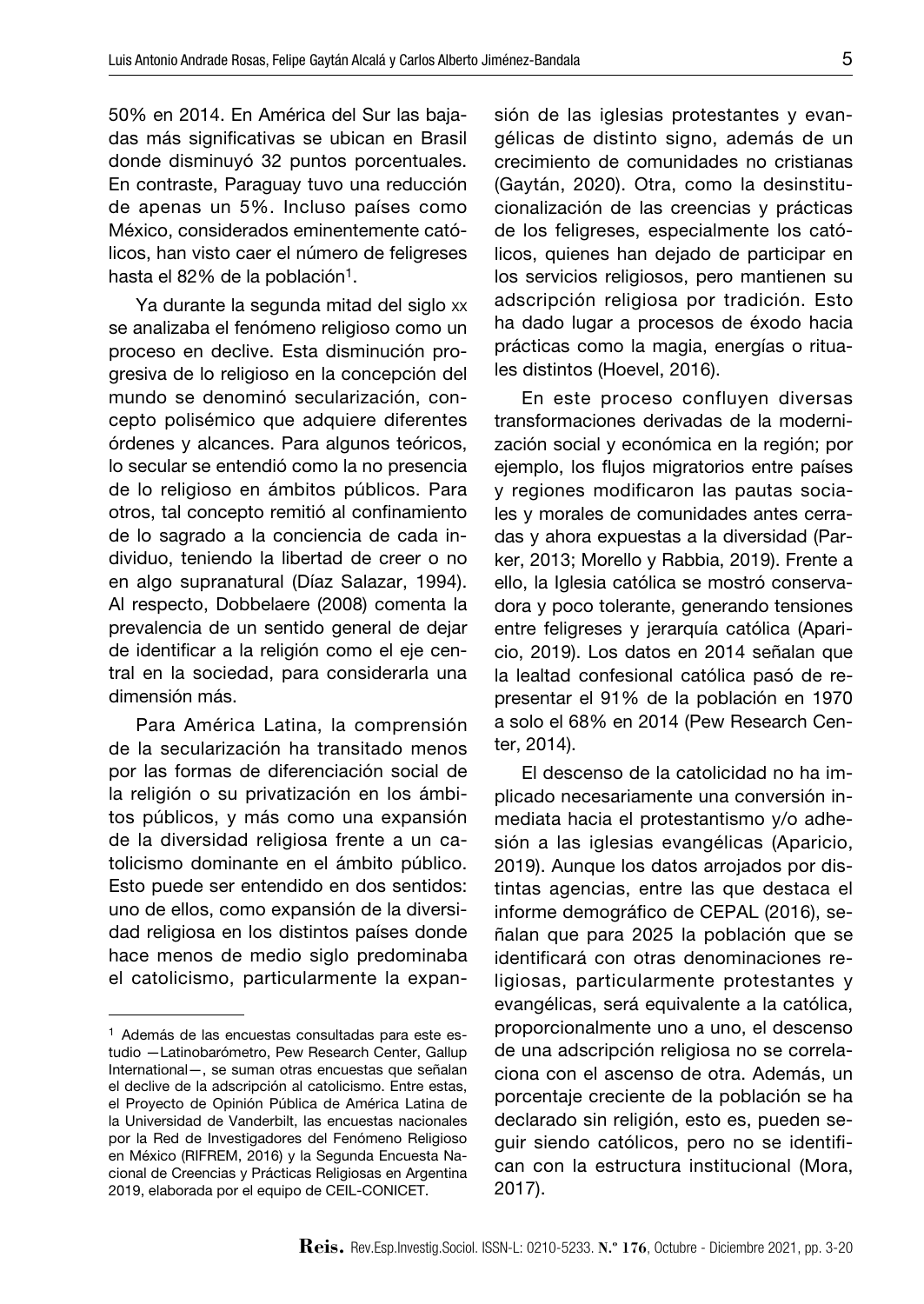

Gráfico 1. *Porcentaje de población católica en América Latina (1970-2014)*

*Fuente:* Elaboración propia con datos de World Religion Database (Johnson y Grim, 1970) y Pew Research Center (2014).

## Pobreza, corrupción e impunidad en el contexto del catolicismo de América Latina

El análisis de la incidencia de variables socioeconómicas en el ámbito religioso puede tener connotaciones diversas. Por ejemplo, Iyer (2018) menciona que los economistas deberían interesarse en los servicios religiosos, debido a que el comportamiento proveedor de la Iglesia en cuestiones sociales muestra características relacionadas con la competencia e innovación empresarial. Por su parte, McCleary y Barro (2019) mencionan que la religión tiene una analogía con el crecimiento económico, argumentando, desde la postura de Weber, que las creencias religiosas fomentan rasgos de carácter como la ética laboral, la honestidad (la no corrupción) y el ahorro que, de manera directa o indirecta, como lo muestran Andrade y Vega (2015), afectan al crecimiento económico.

En lo que respecta a América Latina, se ha observado en general un lento crecimiento económico durante los últimos años y al mismo tiempo un estancamiento en la reducción de la pobreza (Andrade y Jiménez-Bandala, 2018). Desde esta perspectiva, podría inferirse que a mayor bienestar económico la población abandona su adscripción católica, lo que implicaría que la pobreza tiene correlación con una mayor catolicidad; es decir, la población pobre se refugia en su creencia católica y en los grupos comunitarios pertenecientes a las parroquias.

En el mismo sentido, Sota (2005) comenta que las personas en situación de pobreza buscan en la religión escapar de sus problemas y reconfiguran sus creencias y prácticas de acuerdo con los contextos de pobreza en los que están inmersos. La relación entre el índice de catolicidad y pobreza estaría dada por las redes de apoyo y esquemas de solidaridad que la Iglesia católica ha desarrollado en América Latina, una estrategia de nueva evangelización para que los católicos se mantengan, ante la creciente presencia de iglesias evangélicas y pentecostales que disputan ese mercado (Guadalupe, 2018). Al respecto, Thomas y Hopkins (2009) argumentan que los pueblos de África implementan rituales religiosos para hacer frente a los sistemas de pobreza; además, utilizan estos actos como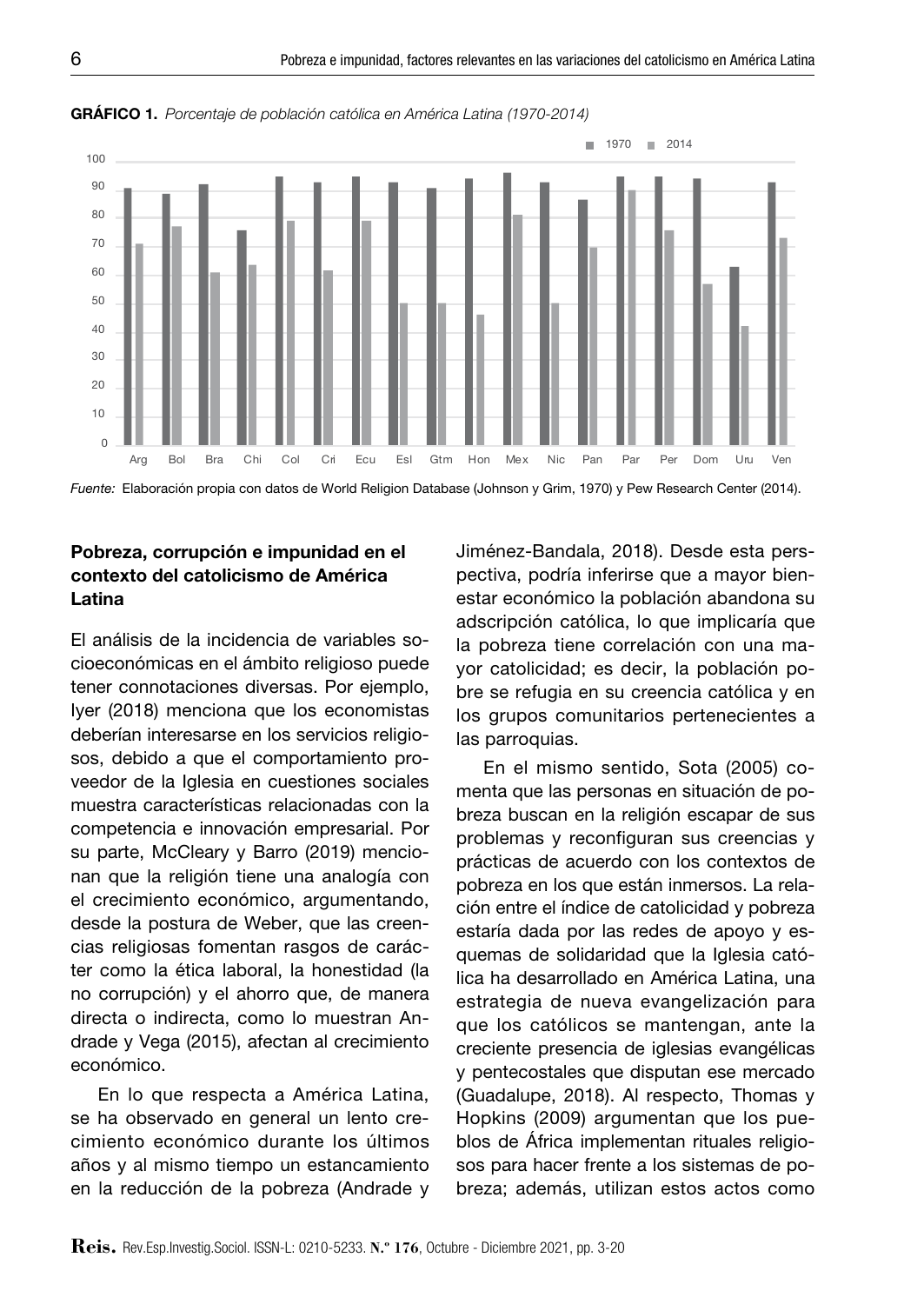un mecanismo para lidiar con las estructuras que los afectan negativamente por la raza, el género y la clase.

En lo que respecta a la generalización de la relación pobreza-religión dentro de la población, Schwadel (2008), a través de un análisis de la juventud religiosa en Estados Unidos, señala que, si bien los adolescentes pobres son propensos a orar y leer escrituras religiosas, es poco probable que participen regularmente en actividades religiosas organizadas. Agregando que, las investigaciones deberían considerar el papel de la clase social al analizar las creencias y actividades religiosas. Por su parte, Ranjith y Rupasingha (2012) analizan si la adherencia religiosa es determinante en la pobreza infantil en los Estados Unidos, mostrando que esta desagregación religiosa, en protestantes principalmente, evangélicos protestantes y católicos, tiene efectos diferentes sobre la pobreza infantil.

A partir de lo comentado por Ranjith y Rupasingha, podemos cuestionarnos sobre la relación directa y causal entre situación socioeconómica y adscripción religiosa. Esta adscripción se acentúa en los sectores más pobres, que requieren aliviar su situación precaria, buscar el bienestar y generar circuitos de solidaridad; por el contrario, la clase media alta, caracterizada por un alto nivel de escolaridad y consumo, tendría un mayor alejamiento de la religión. Al respecto, Bäckström (2017) analiza el papel de las iglesias como agentes de bienestar en la economía social y cómo esta atención ha sido fundamental para la adscripción religiosa. La religión sería una estrategia de supervivencia que construye lazos de solidaridad, que permiten hacer frente a las condiciones de incertidumbre (Camargo, 2019). Por su parte, Levine (2011) comenta que, en situaciones críticas como el desempleo, un mayor número de personas se mantiene en su creencia o regresa a ella, donde el desempleo funge como enlace entre pobreza y religión.

El uso estratégico de la religión para afrontar condiciones de incertidumbre lo reafirman Inglehart y Norris (2016), quienes señalan que el proceso de secularización se da en sociedades con niveles altos de bienestar y desarrollo, donde el mecanismo institucional de protección social funciona. Esto está en consonancia con los resultados de Gallup International (2017), que muestran que las personas que manifiestan una mayor religiosidad se ubican en los niveles de ingreso y de educación bajos; además, señalan que los niveles de mayor religiosidad corresponden a contextos de inseguridad y corrupción. Hasta aquí, parece que la hipótesis es que las circunstancias de incertidumbre y vulnerabilidad social y económica facilitan el apego religioso, el cual funcionaría como un tipo de apoyo social para las personas.

Todo esto ocurre en un contexto latinoamericano de crecientes tasas de corrupción y violencia delincuencial (robo, homicidio, secuestro, narcotráfico) y doméstica (abusos, maltratos, daño emocional) (Wielandt y Artigas, 2016). Según el Latinobarómetro (2018), los ciudadanos percibieron un crecimiento de la violencia, por arriba del 55% en promedio, siendo la intrafamiliar la de mayor incidencia, particularmente hacia las mujeres (64%) y niños (63%), pero también aumentó la sensación de inseguridad en las calles (51%). Por su parte, la corrupción está en el cuarto lugar de los asuntos más urgentes por atender, solo detrás del tema económico, la delincuencia y el conflicto político, aunque en países como México está en el primer lugar (Latinobarómetro, 2018).

Si bien es evidente una correlación negativa entre las variables afiliación religiosa, ingreso y educación, esto no significa que la Iglesia cuente con mayor aprobación en el segmento económico más pobre con respecto a los segmentos más altos; lo mismo sería para los segmentos educativos: menor nivel educativo no es sinónimo de apro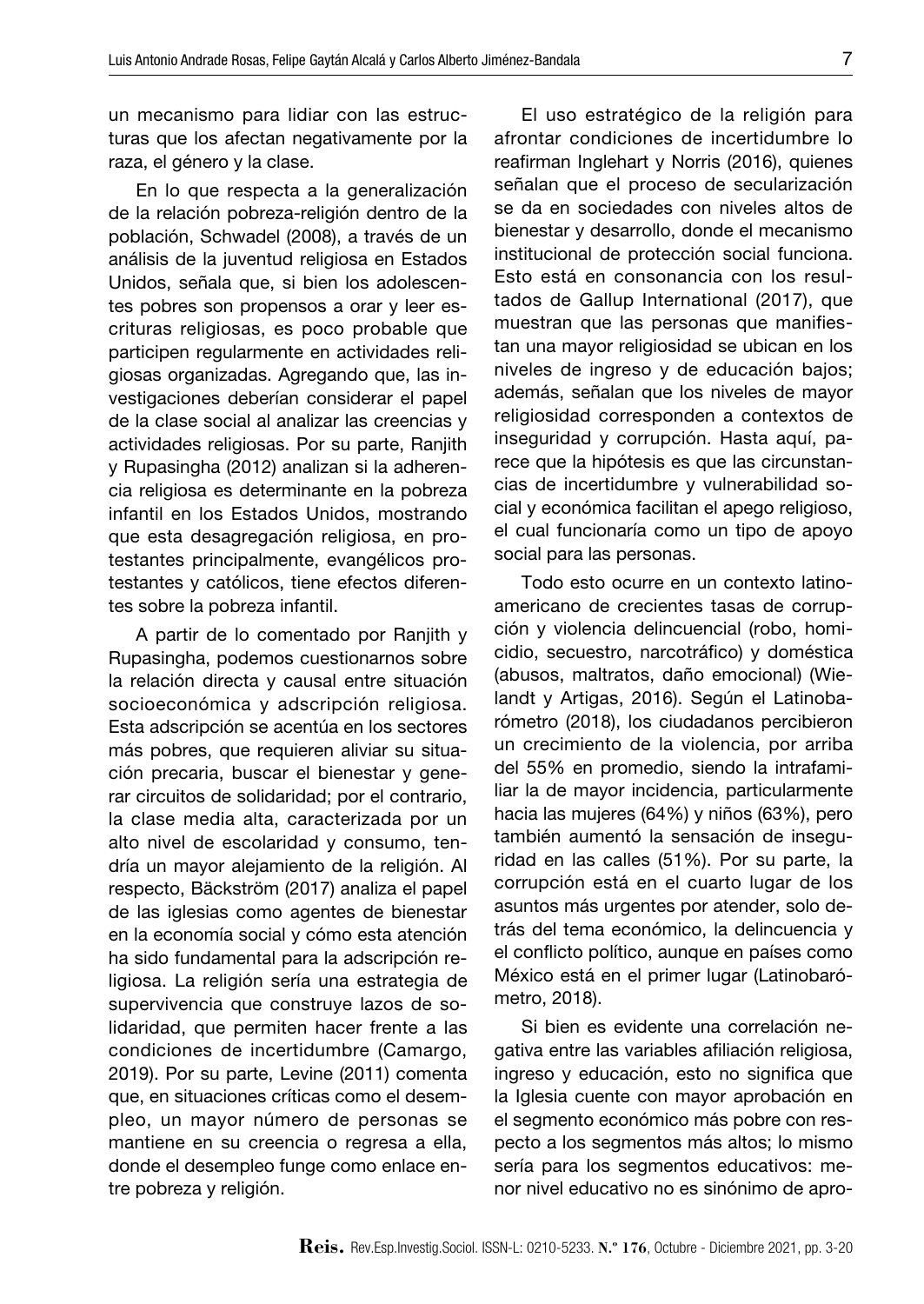bación (Hoevel, 2016; Camargo, 2019). De manera análoga, las correlaciones positivas religiosidad-violencia, y religiosidad-corrupción no implican que la religión sea un medio institucional de resguardo. Pero sí lo es para una variable compuesta como es la impunidad, la cual deriva de la violencia y la falta de sanción a los que perpetran el delito, debido a las fallas en el sistema de justicia por corrupción (Le Clercq, 2018). Pero la variable impunidad no refiere solo a la falta de sanción al crimen, más bien genera un sentimiento de vulnerabilidad de los ciudadanos al saber de las fallas en las autoridades y de indefensión ante los delincuentes (Vilalta, Castillo y Torres, 2016). Ante ello, los ciudadanos han establecido redes de apoyo y defensa para prevenir el crimen y/o demandar al Estado la aplicación de la ley (Bonet y Alija, 2009).

Los ciudadanos católicos han encontrado en las redes comunitarias de las parroquias apoyo legal y psicológico para hacer frente a las consecuencias de haber sido víctima del crimen. La Iglesia misma ha creado organizaciones civiles para denunciar la impunidad y, en casos extremos, han conformado autodefensas para hacer frente al narcotráfico o crimen organizado (Valenzuela y Odgers, 2014; Burbano, 2010). La variable impunidad tiene un impacto positivo en el índice de catolicidad, pero no entendida como incremento en la creencia, sino como mecanismo de seguridad que brinda el pertenecer a un sistema religioso.

Entonces, la impunidad es una variable que muestra, por un lado, la percepción de incertidumbre ante la violencia, y, por otro lado, la incapacidad de las autoridades de sancionar a los delincuentes. Esto produce en las personas sensación de vulnerabilidad ante la delincuencia, pero también ante la autoridad (Le Clercq, 2018); la autoridad incapaz de perseguir y castigar al delincuente también puede mostrar colusión con el delito. La incertidumbre en la vida cotidiana, los conflictos y el desencanto social tienen impacto negativo en la percepción ciudadana sobre la política, pero también en los lazos de confianza y solidaridad, entre los que destaca la religiosidad (PNUD, 2013).

# **METODOLOGÍA**

#### Modelo econométrico

En un análisis econométrico, para mostrar la correlación de variables, se deben cumplir dos condiciones: i) la parte intuitiva que refleja el análisis teórico esperado (sentido de esa relación representado en la pendiente de la ecuación resultante) y, ii) la significancia estadística, que muestra el error de explicación mínimo cometido por la variable independiente sobre la dependiente.

Para capturar las condiciones (i) y (ii), nos apoyamos en la siguiente expresión lineal,

$$
Y_{i} = a_{0} + a_{1}X_{1i} + a_{2}X_{2i} + \dots + a_{ki} + U_{i}
$$
 (1)

donde, *Yi* representa la variable dependiente o explicada y  $X_1$ ,  $X_2$ , ...,  $X_k$  las  $k$  posibles variables independientes. Los coeficientes *aj* representan los efectos por los cambios de las variables independientes sobre la dependiente, expresados como !*Yi*  $\frac{\partial Y_i}{\partial X_{ji}} = a_j$ , para *j* = 1, 2, ..., *k*.

Por su parte,  $U_i$  representa variables no controlables y aleatorias, denominadas perturbaciones; ejemplos clásicos de estas perturbaciones son: una crisis, una guerra, una enfermedad, entre otros. Finalmente, los efectos no representados en las variables independientes son atribuidos a estas perturbaciones (Gujarati, 2003).

La expresión (1), que considera los efectos de las variables independientes sobre la dependiente, aunado al factor perturbación, representa un modelo econométrico. Tal modelo, debe cumplir los siguientes supuestos: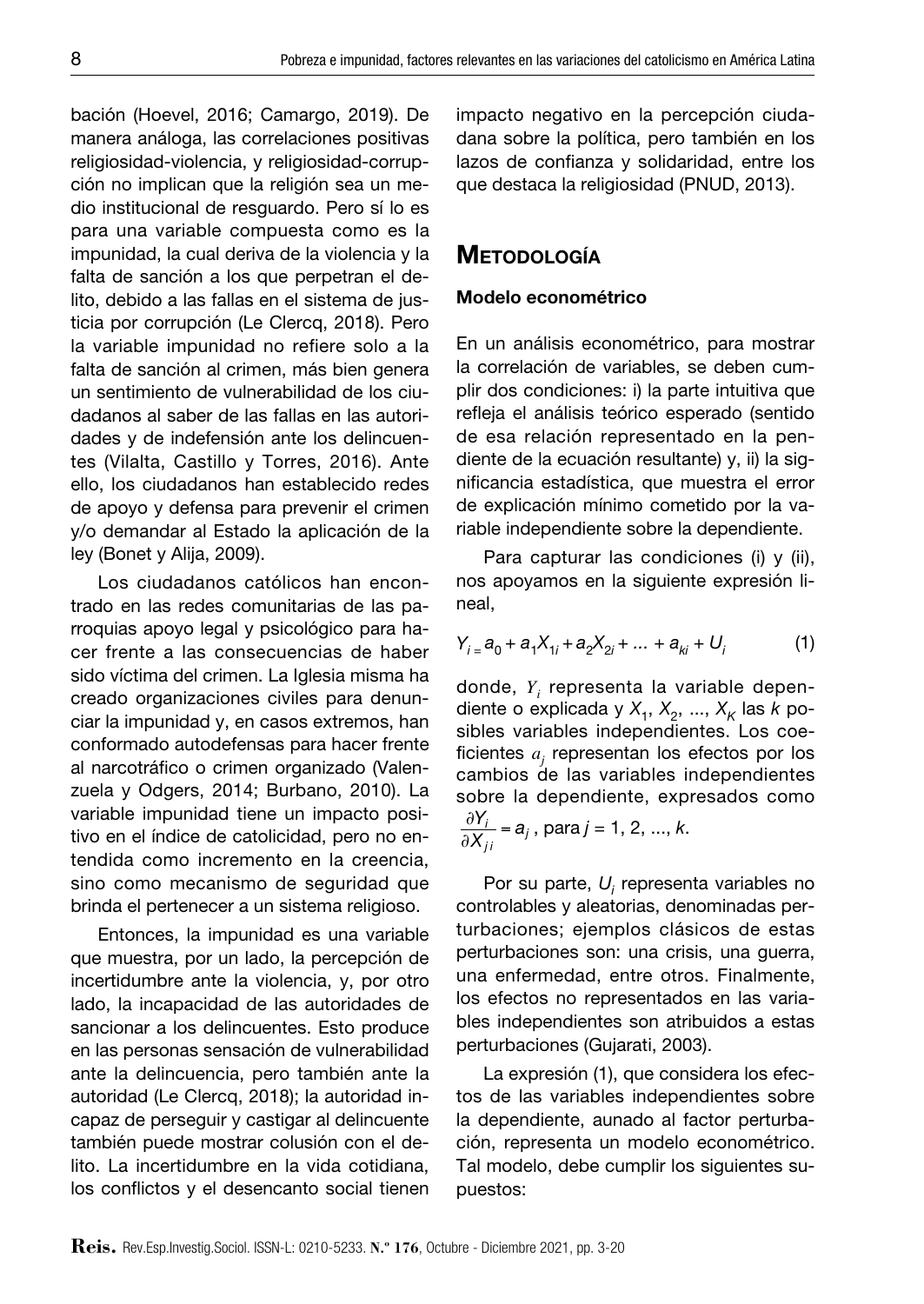- i) *Ui* es una variable aleatoria con distribución normal, con media 0 y varianza constante, esto es, *Ui ~N* (0, σ2).
- ii) Las variables explicativas  $X_1, X_2, ..., X_k$ tienen que ser no correlacionadas, es decir, lo que explica *X<sub>i</sub>* tiene que ser completamente diferente a la explicación de *Xj* , para toda *i* ≠ *j*.
- iii) Las  $U_i$  tienen que ser independientes, lo que significa, por ejemplo, que si se quiere explicar el cambio religioso de un país en términos de variables observadas  $X_1, X_2, ..., X_k$ , una enfermedad en un país no debe afectar al cambio religioso de otros países.

Para encontrar los valores de los coeficientes *aj* (*j* = 1, 2, ..., *k*) se utilizan mínimos cuadrados ordinarios (MCO), que estiman el comportamiento promedio de *Yi* dadas las observaciones  $X_1, X_2, ..., X_k$ , como se muestra en (2),

$$
\hat{Y}_i = E(Y_i|X_1, X_2, \dots, X_k) = \hat{a}_0 + \hat{a}_1 X_{1i}
$$

$$
+ \hat{a}_2 X_{2i} + \dots + \hat{a}_k X_{ki}
$$
(2)

Para verificar si las variables  $X_1, X_2, ..., X_k$ , son significativas individualmente sobre *Yi* , se plantea la siguiente prueba de hipótesis,

$$
H_0: a_j = 0
$$
 vs.  $H_a: a_j \neq 0$ , para  $j = 1, 2, ..., k$  (3)

Para contrastarla se utilizan los valores *p* (probabilidad de error). Un *pvalue* < 0,05 muestra que la variable *X* es estadísticamente significativa para explicar el comportamiento *Yi* , al menos a un 95% de confianza.

Por otro lado, si se quiere mostrar la significancia de todo el modelo en su conjunto, la prueba de hipótesis es,

$$
H_0: a_1 = a_2 = ...a_k = 0 \text{ vs. } H_0: a_j \neq 0,
$$
  
para  $j = 1, 2, ..., k$  (4)

Para contrastarla se construye el estadístico *F* de prueba,  $F_p = \frac{n - (k + 1)}{k}$ *R*2  $1 - R^2$ que sigue una distribución *F* de Fischer (Gujarati, 2003) y se compara con el cuan-

til  $\mathcal{F}^k_{n-(k+1)}$  que arrojan los paquetes estadísticos. Si  $F_p > F_{n-(k+1)}$  no se rechaza  $H_0$ , lo que implica que al menos una variable impacta al modelo.

Finalmente, consideremos el caso del siguiente modelo,

$$
Y_i = a_0 + a_1 X_{1i} + a_2 X_{2i} + \dots + a_k X_{gi} + U_i
$$
 (5)

Suponga que a (5) se le agregan más variables independientes, como muestra (6),

$$
Y_i = a_0 + a_1 X_{1i} + a_2 X_{2i} + \dots + a_g X_{gi}
$$
  
+ ... + a<sub>k</sub>X<sub>ki</sub> U<sub>i</sub> (6)

Con *k* > *g*, para verificar si la agregación de las *k* – *g* variables fue significativa, se plantea la siguiente prueba de hipótesis,

$$
H_0: a_{g+1} = a_{g+2} = ...a_k = 0 \text{ vs. } H_0: a_j \neq 0,
$$
  
para  $j = g + 1, g + 2, ..., k$  (7)

Para contrastarla, se construye el estadístico de prueba,

$$
F_{\rm obs} = \frac{R_{\rm C}^2 - R_{\rm R}^2/(k - g)}{(1 - R_{\rm C}^2)/(n - k - 1)} \sim F_{n - k - 1}^{k - g}
$$

Donde,  $R_R^2$  se refiere al  $R^2$  del modelo reducido (5) y  $R_C^2$  al  $R^2$  del modelo completo (6). Si  $F_{obs}$  >  $F_{n-k-1}^{k-g}$  no rechazamos  $H_0$ y, por lo tanto, no se justifica la agregación de las nuevas variables.

Ahora bien, las variables explicativas en (1) son cuantitativas, pero en algunos casos es de gran interés incluir variables cualitativas para considerar otros efectos sobre la variable dependiente. Un caso particular de estas variables cualitativas son las variables dicotómicas o binarias.

De esta forma, sea *D* una variable que representa el lugar de pertenencia de un país, definida como,

$$
D = \left\{ \begin{array}{ll} 1 & \text{si el país es de Centroamérica} \\ 0 & \text{otro caso,} \end{array} \right.
$$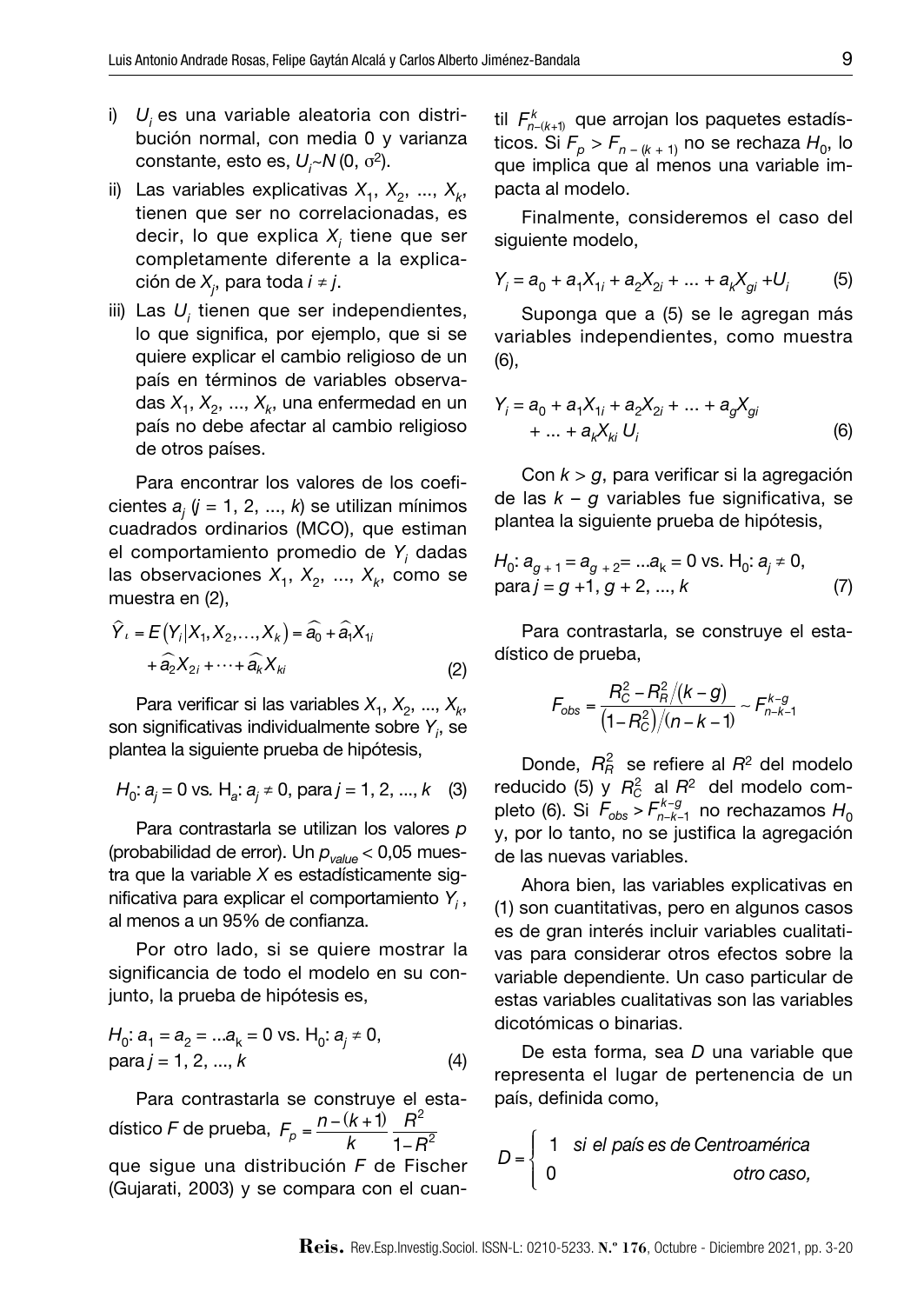Entonces, si Y<sub>í</sub> representa el nivel de religiosidad de un país, podemos analizar el efecto de  $X_{1i}^{\phantom{\dag}}$  (en particular) sobre  $Y_{i\prime}^{\phantom{\dag}},$  dependiendo si el país es de Centroamérica o de otra región. Para su análisis, partimos de la<br>*zimilanta aumencián* siguiente expresión,

$$
Y_i = a_0 + a_1 X_{1i} + a_2 X_{2i} + \dots + a_k X_{ki}
$$
  
+  $a_{k+1} D_i X_{1i} + U_i$  (8)

En este caso, la estimación del modelo para países no centroamericanos es,

$$
\hat{Y}_i = E(Y_i|X_1, X_2, \dots, X_k \quad y \quad D_i = 0) = \hat{a}_0
$$

$$
+ \hat{a}_1 X_{1i} + \hat{a}_2 X_{2i} + \dots + \hat{a}_k X_{ki}
$$
(9)

Y, análogamente, para países centroamericanos tenemos,

$$
\hat{Y}_i = E(Y_i|X_1, X_2, \dots, X_k \quad y \quad D_i = 1) = \hat{a}_0
$$

$$
+ (\hat{a}_1 + \hat{a}_{k+1}) X_{1i} + \hat{a}_2 X_{2i} + \dots + \hat{a}_k X_{ki}
$$
(10)

Para validar la diferencia entre los modelos, se propone una prueba de hipótesis individual sobre el coeficiente de la variable binaria,  $\widehat{a_{k+1}}$ .

#### Datos y variables

Para este trabajo se proponen las variables descritas en la tabla 1. Donde *Y* es la variable dependiente y  $X_1$  ... $X_4$  las variables independientes.

Tabla 1. *Descripción de las variables del modelo*

| Literal | Variable                                                                                                                                                                                                                        | Descripción                                                                                                                                                                                                                                                                                             |
|---------|---------------------------------------------------------------------------------------------------------------------------------------------------------------------------------------------------------------------------------|---------------------------------------------------------------------------------------------------------------------------------------------------------------------------------------------------------------------------------------------------------------------------------------------------------|
| Y       | Nivel de catolicismo                                                                                                                                                                                                            | Porcentaje de la población que dijo ser católica en la encuesta de prefe-<br>rencia religiosa 2014 del Pew Research Center. Toma valores de 0 a 1,<br>donde 1 indica totalidad preferencia católica.                                                                                                    |
| $X_{1}$ | Crecimiento económico                                                                                                                                                                                                           | Crecimiento real del Producto Interno Bruto del periodo 2000-2013, con-<br>siderando las cifras a precios constantes del compendio estadístico de la<br>Comisión Económica para América Latina (CEPAL):                                                                                                 |
|         |                                                                                                                                                                                                                                 | $X_1 = \frac{pib_{2013} - pib_{2000}}{pib_{2000}}$                                                                                                                                                                                                                                                      |
|         |                                                                                                                                                                                                                                 | Es una variable continua que puede tomar valores negativos.                                                                                                                                                                                                                                             |
| $X_{2}$ | Corrupción                                                                                                                                                                                                                      | Percentil del límite inferior de la variable «control de la corrupción» elabo-<br>rado por el Banco Mundial para el año 2014 para ser comparable tem-<br>poralmente con la variable dependiente. Toma valores de 0 a 100, siendo<br>100 el país con mayor control y equiparablemente el menos corrupto. |
| $X_{2}$ | Tasa de homicidios por cada 100.000 habitantes para el año 2014, de<br>acuerdo con el compendio estadístico del Banco Mundial. Toma cualquier<br>Violencia<br>valor positivo, donde un país es menos violento si tiende a cero. |                                                                                                                                                                                                                                                                                                         |
| $X_{A}$ | Pobreza                                                                                                                                                                                                                         | Crecimiento de la Población Económicamente Activa Ocupada que se en-<br>contraba bajo el umbral de pobreza para el periodo 2000-2013, conside-<br>rando los datos de CEPAL:                                                                                                                             |
|         |                                                                                                                                                                                                                                 | $X_4 = \frac{p_{0} - p_{0} - p_{0}}{p_{0} - p_{0}}$                                                                                                                                                                                                                                                     |
|         |                                                                                                                                                                                                                                 | Es una variable continua que puede tomar valores negativos.                                                                                                                                                                                                                                             |

*Fuente:* Elaboración propia.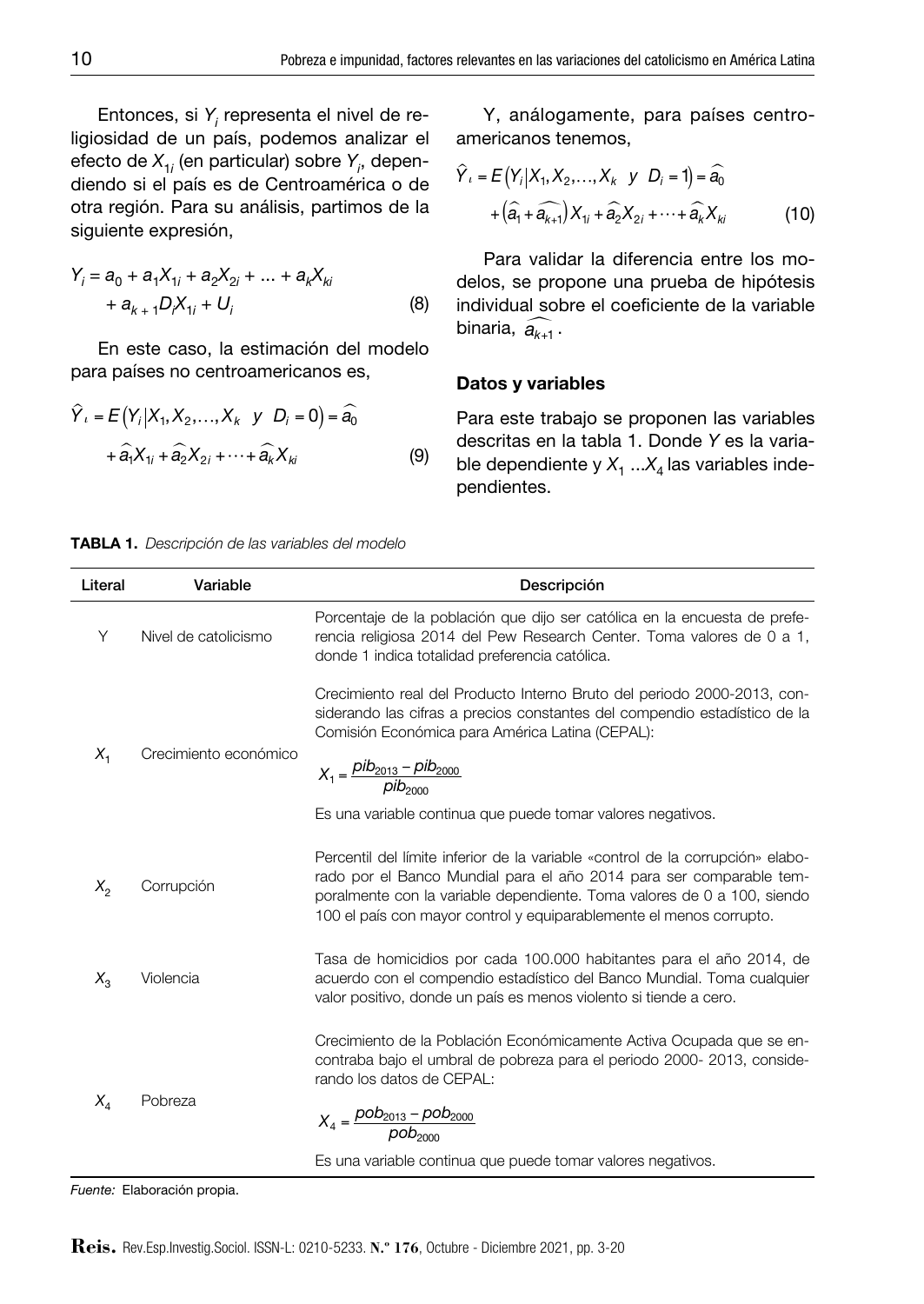Se consideraron a  $X_1$  y  $X_4$  como tasas de crecimiento, ya que partimos del supuesto de que las variables económicas, a diferencia de las sociales, son percibidas por las personas en un periodo mayor de tiempo. Consideramos 2000-2013, un año antes de *Y* (nivel de catolicismo) para hacer compatibles los cambios económicos con la percepción de las personas.

Por la complejidad para medir directamente el fenómeno, para los casos de X<sub>2</sub> (corrupción), *X*3 (violencia) y *X*4 (pobreza) se utilizan variables *proxy*. La selección estuvo basada en los siguientes criterios.

Para el caso de corrupción, hay diferentes formas de medirla. Buscaglia (2001) sugiere como indicador el número de denuncias realizadas, sin embargo, hay un sesgo implícito, ya que países más corruptos podrían reportar menor número de denuncias. Morris (1991) propuso el conteo de notas de prensa, pero, igualmente, países más corruptos podrían cooptar a periodistas. Otras formas de acercarse al fenómeno son las encuestas de percepción como la que realiza Transparencia Internacional, calificada como el índice de índices porque se publica desde 1995 (Johnston, 2005), aunque también tiene ciertos problemas de endogeneidad debido a que las percepciones se construyen en muchas ocasiones a partir de la prensa (véase Transparency International, 2018). Por su parte, Kaufman, Kraay y Zoido-Lobatón (1999) crearon el Índice de Control de la Corrupción que adoptó el Banco Mundial (2014), que pondera tanto percepciones como datos verificables; si bien tiene una fuerte correlación con el de Transparencia Internacional, el del Banco Mundial suele ser más efectivo si partimos del hecho de que, dado que la percepción es una construcción social, esta podría ir a ritmos diferentes al de la realidad. Por ello se consideró a este último para representar la variable del modelo.

Respecto a la violencia, medirla es complejo por sus diferentes significados; lo más fácil es expresarla por actos físicos. Pero, si consideramos que los indicadores de violencia se construyen a partir de la denuncia del delito o de la acción de las fiscalías locales (ministerios públicos) y que suelen estar subestimados, el indicador de homicidios podría ser el más cercano para reflejar el nivel de violencia de un país, porque debe reportarse inevitablemente como defunción. Para el fenómeno de la violencia utilizamos la tasa de homicidios por cada 100.000 habitantes de acuerdo a Vilalta, Castillo y Torres (2016).

Por último, la pobreza también es difícil de medir, porque en ella intervienen múltiples dimensiones tanto subjetivas como objetivas. La forma más difundida de medirla es por el nivel de ingresos (Banco Mundial, 2009), sin embargo, es limitado porque hay factores más allá del ingreso. Algunos autores proponen mediciones basadas en Necesidades Básicas Insatisfechas (NBI) (Santos, 2013; Bielchowsky y Torres, 2018). Una tercera vía es cruzar ambos enfoques para complementarlos (Boltvinik, 1992). De forma más completa, está la metodología de umbrales que CEPAL (2018) construye a partir de Alkire y Foster (2011), en el que los umbrales aplican criterios intermedios y con ello disminuye el error de inclusión. Nosotros optamos por esta opción.

Se obtuvieron datos para 18 países de América Latina y el Caribe (anexo 1) y los resultados se muestran a continuación.

#### Análisis <sup>y</sup> resultados

#### Crecimiento económico y pobreza

Analizamos la relación entre las variables económicas y el nivel del catolicismo. En principio, la estimación del efecto del nivel de pobreza (X<sub>4</sub>) es,

$$
\hat{Y}_i = 57,88 - 19,84X_{4i},
$$
  
\n
$$
p_{value} = 0,079, \quad R_A^2 = 0,180
$$
\n(11)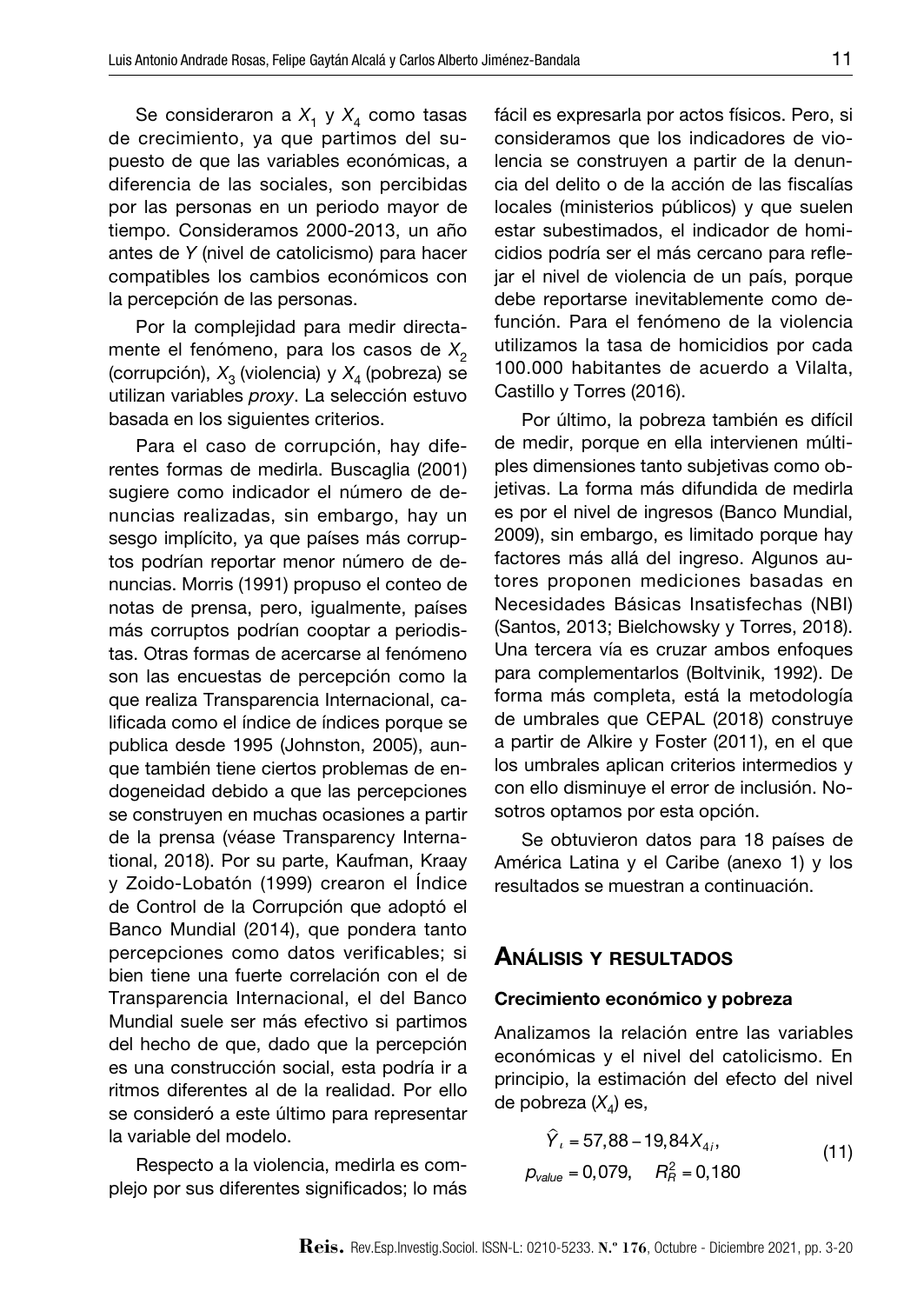En este caso, la pobreza es significativa al 93%. En la expresión (11) se agregó el crecimiento del PIB (X<sub>1</sub>) para obtener la siguiente estimación,

$$
\hat{Y}_t = 97,19 - 19,25X_{4i} + 5,63X_{1i},
$$
  
\n
$$
p_{value} = 0,097 \qquad 0,606 \qquad (12)
$$
  
\n
$$
R_C^2 = 0,195
$$

A partir de los resultados en (12), se demuestra que la agregación del crecimiento del PIB fue no significativa. Esto sostiene que el proceso de secularización, al menos en el grupo de países que han tenido números significativos en materia económica, mantiene la diferenciación social entre ámbitos sociales, donde la economía no tiene un impacto directo en los comportamientos religiosos, no al menos en los esquemas de identidad y adscripción (Guiso, Sapienza y Zingales, 2003).

Para descartar cualquier forma de correlación entre el crecimiento económico (X<sub>1</sub>) y el nivel de catolicismo (*Y*), se construyeron dos variables binarias. La primera ( $\delta$ <sub>1</sub>) para distinguir a los países que acumularon un crecimiento por encima del 70% respecto a los que no alcanzaron este umbral; esto es,

$$
\delta_1 = \left\{ \begin{array}{cc} 1 & \text{si crecpib}_{00-13} > 0,70 \\ 0 & \text{otro caso,} \end{array} \right.
$$

Los resultados se muestran en (13):

$$
\hat{Y}_i = 97,19 - 18,67X_{4i} + 5,66\delta_{1i},
$$
  
\n
$$
p_{value} = 0,102 \qquad 0,390 \qquad (13)
$$
  
\n
$$
R^2 = 0,221
$$

Con esto observamos que la variable binaria para identificar el factor económico no es significativa ni de forma individual, ni de manera conjunta, en efecto,

$$
H_0: = \beta_1 = \beta_2 = 0 \text{ vs. } H_0: = \beta_1 \neq 0
$$
  
Note que  $F_p = \frac{n - (k + 1)}{k} \frac{R^2}{1 - R^2} = 2,13$   
 $P(F > 2, 13) = 0,153,$ 

Para la segunda variable ( $\delta$ <sub>2</sub>), se consideró el tamaño del PIB y se crearon dos grupos de países, quedando en un grupo los seis más grandes: México, Brasil, Argentina, Chile, Perú y Colombia; la variable binaria fue,

$$
\delta_2 = \begin{cases} 1 & \text{si el país es del grupo de los grandes} \\ 0 & \text{otro caso,} \end{cases}
$$

La estimación resultante se muestra en  $(14)$ .

$$
\hat{Y}_i = 56,24 - 17,39X_1 + 7,73\delta_2
$$
  
\n
$$
p_{value} = 0,123 \qquad 0,257 \qquad (14)
$$
  
\n
$$
R^2 = 0,250
$$

El modelo tampoco es globalmente estable, es decir,  $P$  ( $F > 2,50$ ) = 0,115.

La insistencia por la relación entre la religión y variables económicas encuentra su justificación en trabajos seminales como el de Weber (2011) que plantea la relación entre la ética protestante y el capitalismo; Allen (2004) también refiere al apoyo que el protestantismo brindó al capitalismo, a través de justificar la explotación material de las masas proletarias. Al respecto, Ferguson (2004) señala que los factores religiosos modificaron la ética del trabajo en Estados Unidos, favoreciendo la inserción exitosa en la globalización a diferencia de Europa, que en su proceso de secularización provocó la pérdida de valores religiosos con un impacto negativo en su nivel de industrialización.

 $\frac{H}{1-R^2}$  = 2,13 y senala que el factor de crecimiento econo-<br> $\frac{H}{1-R^2}$  = 2,13 mico en ninguna de sus fases tiene inciden-Sin embargo, con los datos aquí utilizados, podemos decir que la evidencia empírica para América Latina demuestra que el crecimiento económico no es significativo sobre el factor religioso bajo ninguna forma de consideración, ni cuantitativamente, expresión (12), ni de manera cualitativa, expresiones (13 y 14). Resultados que se apoyan en la postura de Esquivel (2017), que señala que el factor de crecimiento econócia sobre la catolicidad.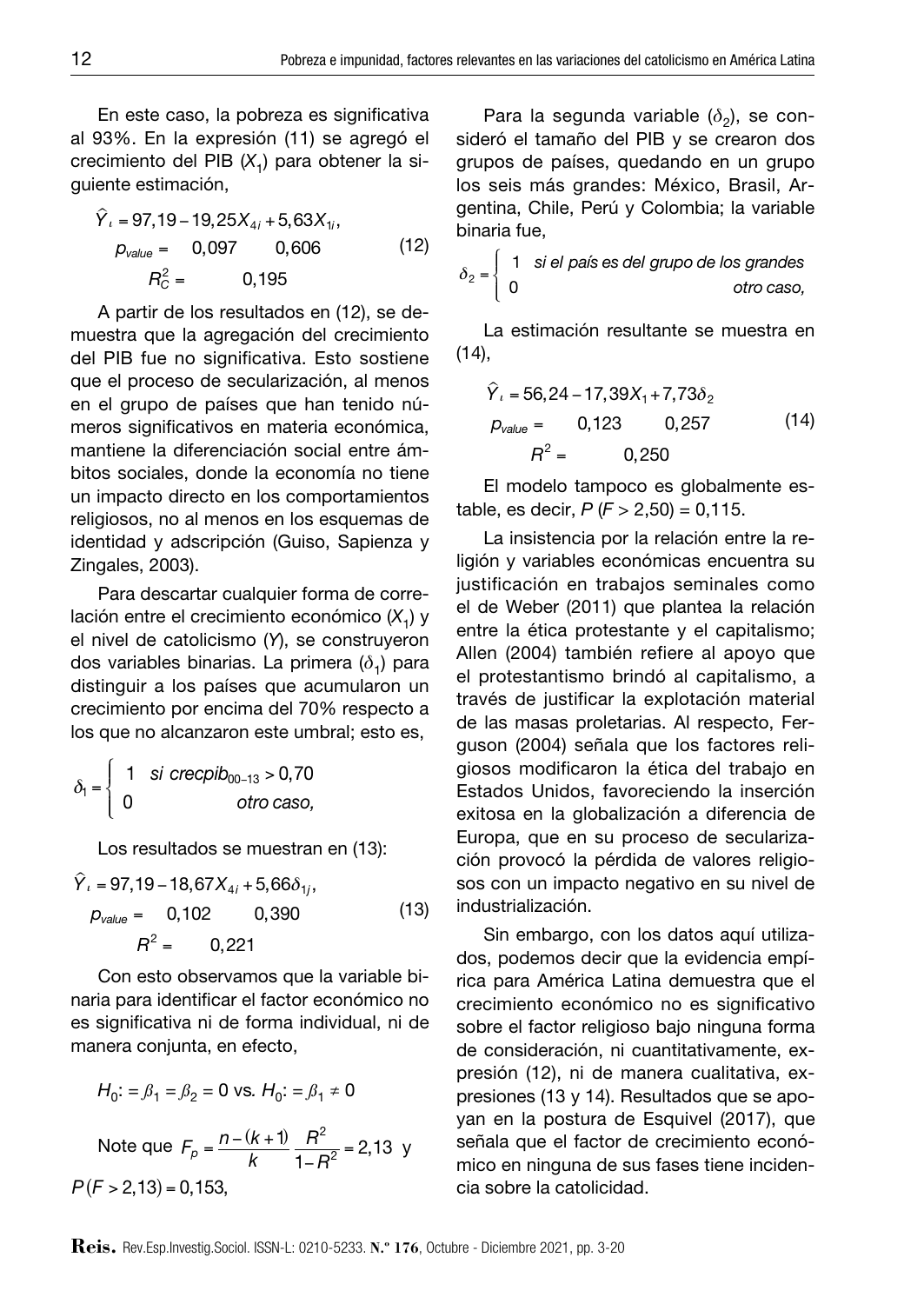Pero, a pesar de que el crecimiento económico no es significativo, sí lo fue la pobreza. Esto puede explicarse si consideramos que en América Latina la dinámica de crecimiento económico ha estado desligada de la reducción de la pobreza, debido a que los beneficios económicos se concentran en los deciles más altos, haciendo de ella la región más desigual del planeta (CEPAL, 2018). Lo anterior se refleja en la expresión (11), un modelo que sustenta que las tasas de pobreza afectan de manera negativa el nivel de catolicidad en la región; es decir, un aumento del 1% de pobreza se refleja en una disminución del 19,84% de católicos.

El resultado anterior contradice lo que se expuso en el primer apartado, incluso contradice otros hallazgos como el que muestra que las personas de mayores ingresos se consideran menos religiosas, mientras que aquellos que están en los umbrales de pobreza son más religiosos (RedC Opinion Pol-Win Gallup International, 2012). Gallup International (2017) confirma la correspondencia entre una mayor pobreza y religiosidad.

El comportamiento distinto para América Latina podría encontrar sus causas en la forma en que las personas afrontan la pobreza: la migración es una opción al desempleo y la falta de oportunidades (Delaunay, 2005). Este fenómeno podría estar asociado a una pérdida de afiliación católica y una influencia de otras iglesias cristianas a la usanza norteamericana (país receptor de la migración). Estas iglesias cristianas realizan una estrategia de conversión desde redes de apoyo y solidaridad (Semán, 2019; Carbonelli, 2019).

Lo anterior indicaría que los feligreses se desplazan hacia una racionalidad estratégica creciente para afrontar su situación y que tiene incidencia en su afiliación religiosa (Camargo, 2019). Para comprobarlo verifiquemos si la correlación entre pobreza y catolicidad es uniforme en AL (CEPAL, 2016) y para ello se propone una variable binaria  $(\delta_2)$  que distinga dos regiones históricamente identificadas, tanto por proximidad territorial, como por similitud social y económica: Centro-Caribe (Guatemala, Honduras, Nicaragua, El Salvador, Costa Rica, Panamá, México y República Dominicana) y Sudamérica (Argentina, Bolivia, Brasil, Chile, Colombia, Ecuador, Paraguay, Uruguay y Venezuela), que se describen de la siguiente manera:

$$
\delta_3 = \begin{cases} 1 & \text{si el país es de Centro - Caribe} \\ 0 & \text{otro caso,} \end{cases}
$$

La estimación incorporando la región de pertenencia, se muestra en (15),

$$
\hat{Y}_t = 60,26 - 24,64X_4 + 35,48\delta_3 X_4
$$
  
\n
$$
p_{value} = 0,015 \qquad 0,014 \qquad (15)
$$
  
\n
$$
R^2 = 0,463, \quad P(F > 6,40) = 0,009
$$

Los resultados muestran que ambas variables son significativas al 95% de confianza (*Pvalue*), al tiempo que el modelo es globalmente estable con un 1% de error.

De esta forma, tenemos el modelo para los países Centro-Caribe en (15A) cuando  $\delta_3$  = 1 y para Sudamérica en (15B) cuando  $\delta_3 = 0$ ,

$$
\hat{Y}_i = 60,26 + 10,84X_{4i} \tag{15A}
$$

$$
\hat{Y}_i = 60, 26 - 24, 64X_{4i} \tag{15B}
$$

Así, en Centro-Caribe al aumentar la pobreza en un 1% el catolicismo aumentará en un 10,84%, mientras que en Sudamérica el comportamiento es diferente: un aumento del 1% de la pobreza disminuye el catolicismo en un 24,64%. El resultado para el modelo (15A) es similar a los resultados de evidencias globales, no así en (15B); si consideramos que históricamente la región central y caribeña ha tenido un nivel de pobreza mayor que Sudamérica, incluso México que experimentó un deterioro rápido de las condiciones de vida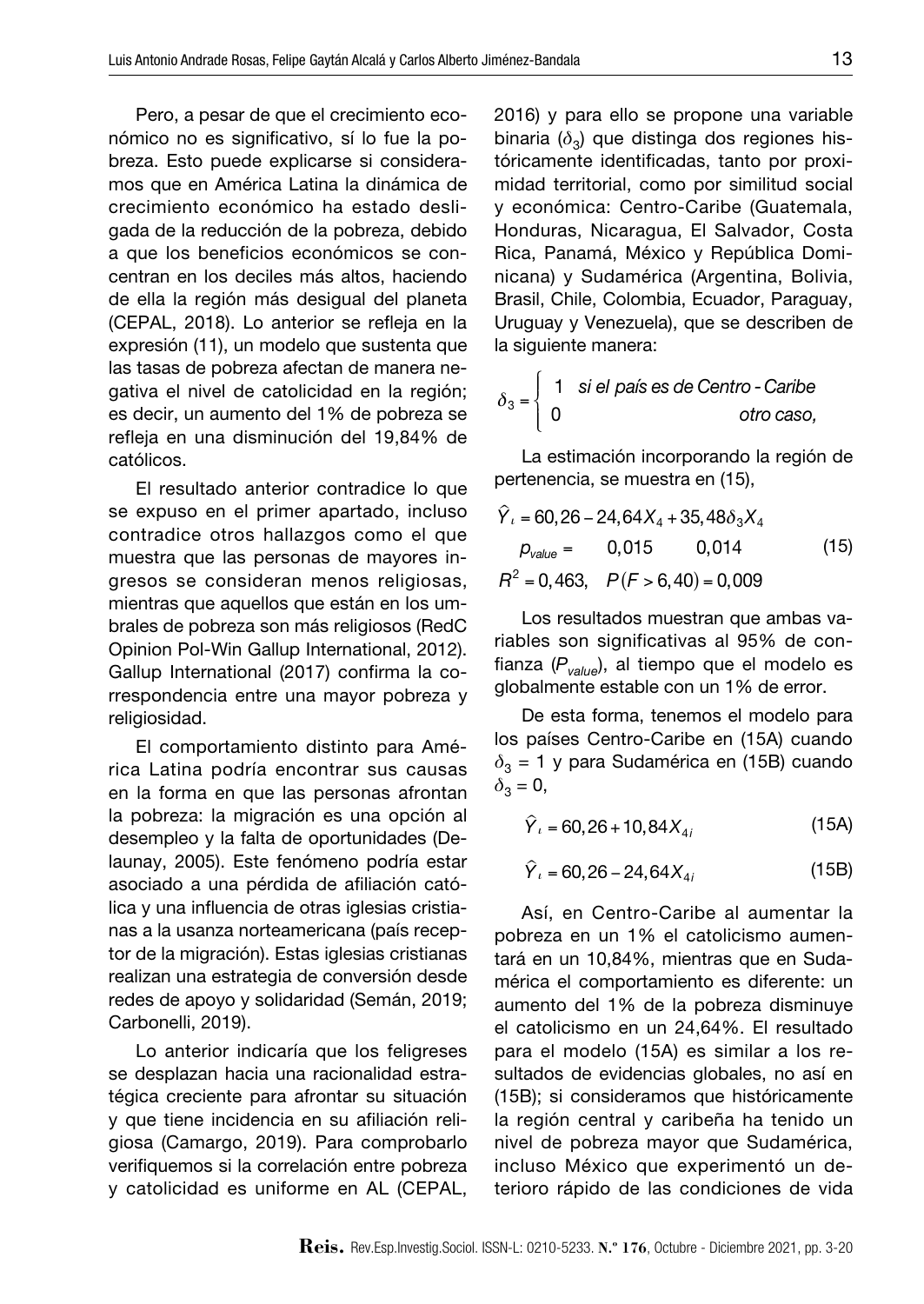durante el periodo neoliberal (Jiménez-Bandala, 2018), podemos decir que el aumento de la pobreza en regiones pobres aumenta la adscripción católica; por el contrario, el aumento de la pobreza en otras regiones podría orillar a un cambio en la afiliación religiosa, como el aumento que en los últimos años han tenido las iglesias cristianas en Brasil.

La expresión (15A) es congruente también cuando se observa el accionar católico en la región que ha jugado un papel en la conformación de redes de solidaridad en defensa de los derechos humanos y en el acompañamiento migratorio, creando albergues y refugios y desarrollando un activismo político que ha costado la vida a varios sacerdotes católicos (González, 2019). La catolicidad ha tenido una presencia más viva tanto en parroquias como en comunidades con una misión pastoral arraigada, en otros momentos, con grupos guerrilleros y libertarios, que para algunos significa una estrategia para no disminuir su presencia pública frente a las otras ofertas religiosas como las evangélicas (Burbano, 2010).

#### Violencia y corrupción: la impunidad

La estimación del nivel de violencia (X<sub>3</sub>) sobre el índice de catolicismo (*Y*) se presenta en (16),

 $\hat{Y}_i$  = 71,21 – 0,24 $X_{3i}$  $p_{value} = 0,120,$ (16)

El resultado muestra que las tasas de violencia no fueron significativas en el cambio de religiosidad; lo cual es congruente con otros resultados como el de Blancarte (2019), Mallimaci (2011) y Valenzuela y Odgers (2014), quienes mostraron que en áreas altamente católicas como Ciudad de México y Tijuana (México), Sao Paulo (Brasil) o Buenos Aires (Argentina) la creciente ola de violencia no modificó ni el nivel ni la adscripción religiosa.

Respecto a la corrupción  $(X_2)$ , su correlación con el catolicismo se muestra en (17), pero tampoco fue significativo,

$$
\hat{Y}_i = 71,03 - 0,19X_{2i}
$$
\n
$$
p_{value} = 0,181
$$
\n(17)

Los escándalos sobre abusos políticos, enriquecimiento ilícito y saqueo del erario que se han vuelto comunes en América Latina parecieran no tener incidencia en la preferencia religiosa, a pesar de que en algunos casos se involucra a miembros de la propia Iglesia católica o, por el contrario, son miembros de la Iglesia los que se han pronunciado contra la violencia y la corrupción. En el histórico de las encuestas del Latinobarómetro (1995-2017) se demuestra que un porcentaje importante de católicos puede tolerar la corrupción a cambio de solucionar los problemas del país; por ejemplo, personas religiosas justificaron los robos como mecanismo social de sobrevivencia de los más pobres (Aparicio, 2019).

A pesar de que las variables por separado no fueron significativas, se propuso un modelo en conjunto cuya estimación es,

$$
\hat{Y}_t = 82,49 - 35,21X_3 + 0,29X_2
$$
  
\n
$$
p_{value} = 0,02 \t 0,03,
$$
 (18)  
\n
$$
R^2 = 0,37, \quad P(F > 4,56) = 0,028
$$

Lo anterior significa que, de manera combinada, violencia y corrupción son significativos a un 95% de confianza. Mostrado en particular, que, a mayor violencia y menor corrupción, el porcentaje de catolicidad disminuye considerablemente. Es relevante el resultado si consideramos que la violencia y la corrupción configuran un estado de impunidad que mengua la pertenencia católica; además, que por separado violencia (expresión 16) y corrupción (expresión 17) no impactaban el índice de catolicismo.

Podemos entender a la impunidad como la ausencia de las instituciones del Estado para investigar, perseguir, enjuiciar y castigar a los responsables de delitos (Le Clercq,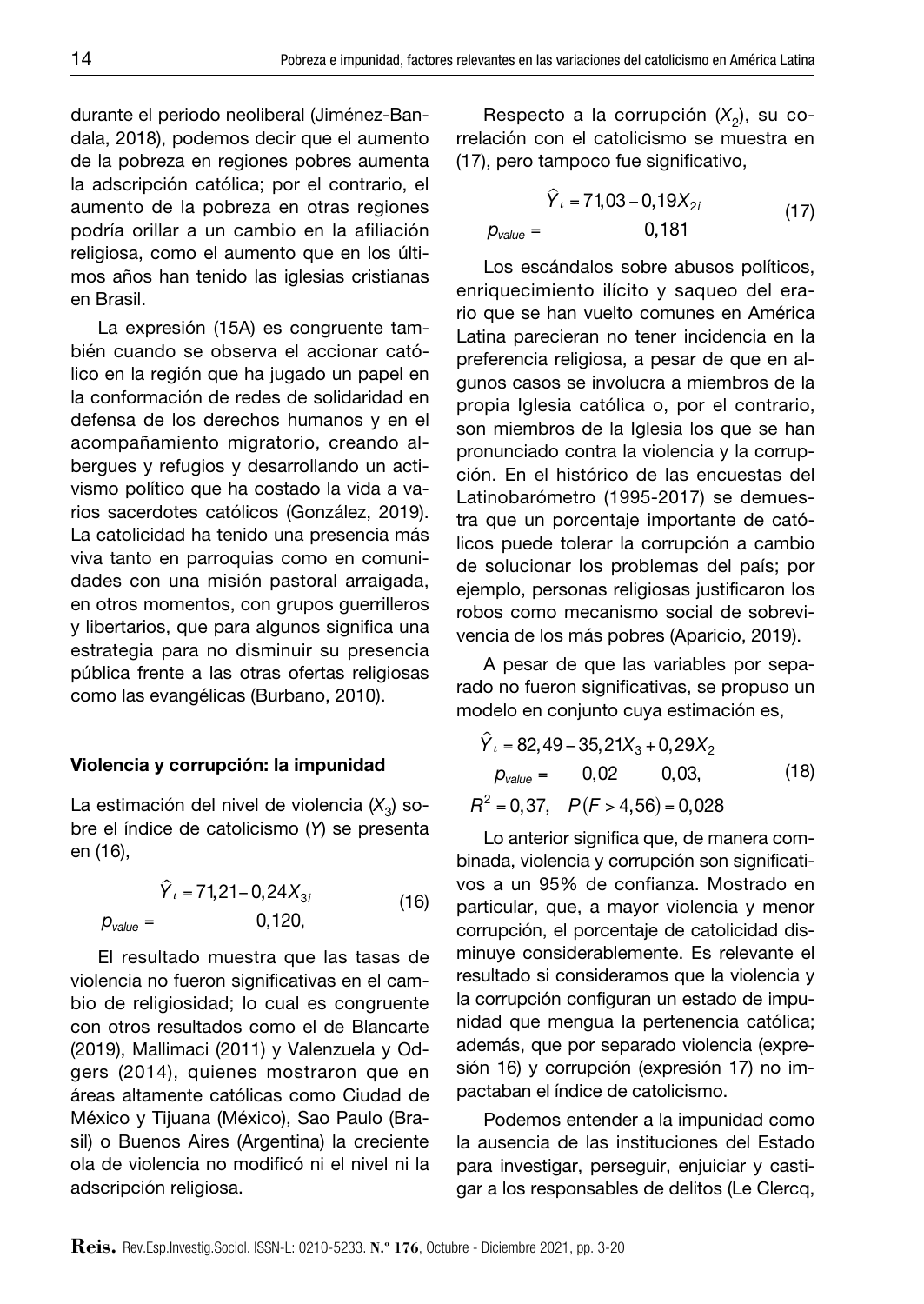2018). El Estado ha sido incapaz de prevenir y castigar el delito, lo que genera una percepción de indefensión de los ciudadanos ante la violencia. La impunidad como concepto no se reduce solo a la incapacidad de las instituciones, suma también la percepción de vulnerabilidad de los ciudadanos, que se sienten desamparados frente a los delincuentes (Bonet y Alija, 2009).

De acuerdo con nuestros resultados en (18), si el nivel de violencia  $(X_3)$  disminuye en un punto porcentual junto con la disminución del nivel de corrupción (X<sub>2</sub>), se genera un aumento del 34,92% en la adscripción católica2 (resta de los coeficientes). El resultado es congruente con las redes centroamericanas de protección y autodefensas, algunas lideradas por sacerdotes católicos (el Centro Agustín Pro en México o el Centro Arnulfo Romero en El Salvador), pero también los grupos de protección y pensamiento crítico colombianos (Centro de Pensamiento Camilo Torres Restrepo) y argentinos (Movimientos de Sacerdotes para el Tercer Mundo). Parece un dibujo claro: aumento de violencia e inoperancia de la policía derivan en grupos, donde religiosos y laicos se unen ante un Estado que no aplica la ley.

Pero también, si la corrupción (X<sub>2</sub>) aumenta y la violencia  $(X_2)$  disminuye, el resultado será el aumento de la adscripción católica en un 35,5% (suma de los coeficientes). Sectores de la Iglesia católica (clero y laicos) han denunciado la impunidad en la sociedad, han organizado protestas y han conformado organismos de presión al poder público para castigar a los culpables y contener la violencia, lo que ha fortalecido la credibilidad de los feligreses hacia su Iglesia.

La impunidad toma sentido cuando se percibe que la violencia aumenta y las autoridades no sancionan a los delincuentes, sea por colusión o negligencia (ambas demuestran corrupción). Esto en América Latina deriva en una pérdida de católicos, pero, obsérvese los coeficientes de los resultados en (18), la corrupción tiene menor efecto que la violencia; lo que también es congruente con otras investigaciones que muestran mayor tolerancia de los latinos hacia la corrupción que hacia la violencia (Aparicio, 2019).

Pero el factor impunidad —que aparece constantemente y es referido en distintos estudios e índices latinoamericanos—, no es un fenómeno coyuntural, sino más bien estructural en América Latina. Al respecto, Wielandt y Artigas (2016) señalan a la impunidad como factor clave que frena el desarrollo regional. Además, ha sido punto de discusión por su impacto sobre la garantía de los derechos humanos y por la debilidad de los aparatos de justicia para castigarlos (Vilalta, Castillo y Torres, 2016; Bonet y Alija, 2009). La importancia, como tema académico, en los últimos años ha permitido un mayor y mejor monitoreo al respecto, baste señalar los índices de Transparencia Internacional en su capítulo latinoamericano (Transparency International, 2018) y el de la Universidad de Las Américas Puebla (UDLAP) (Le Clercq y Rodríguez, 2017).

Es importante destacar que el crecimiento del índice de catolicidad no implica que las personas afiancen su fe o se vuelvan más creyentes como supone la hipótesis de Inglehart y Norris (2016). Simplemente, las personas ven en las comunidades católicas los circuitos de apoyo para contener el sentimiento de vulnerabilidad social o sensación de desamparo. Los católicos muestran más confianza en su Iglesia que en instituciones públicas (Ameigeiras, 2019; Mallimaci, Giménez y Esquivel, 2019). De esta forma, la Iglesia se convierte

<sup>2</sup> Recordar que el valor de la corrupción se mide de 0 a 100, a través del nivel de transparencia, donde un valor cercano a 100 significa menos corrupción y un valor cercano a cero, más corrupción. Por eso, la resta de los coeficientes.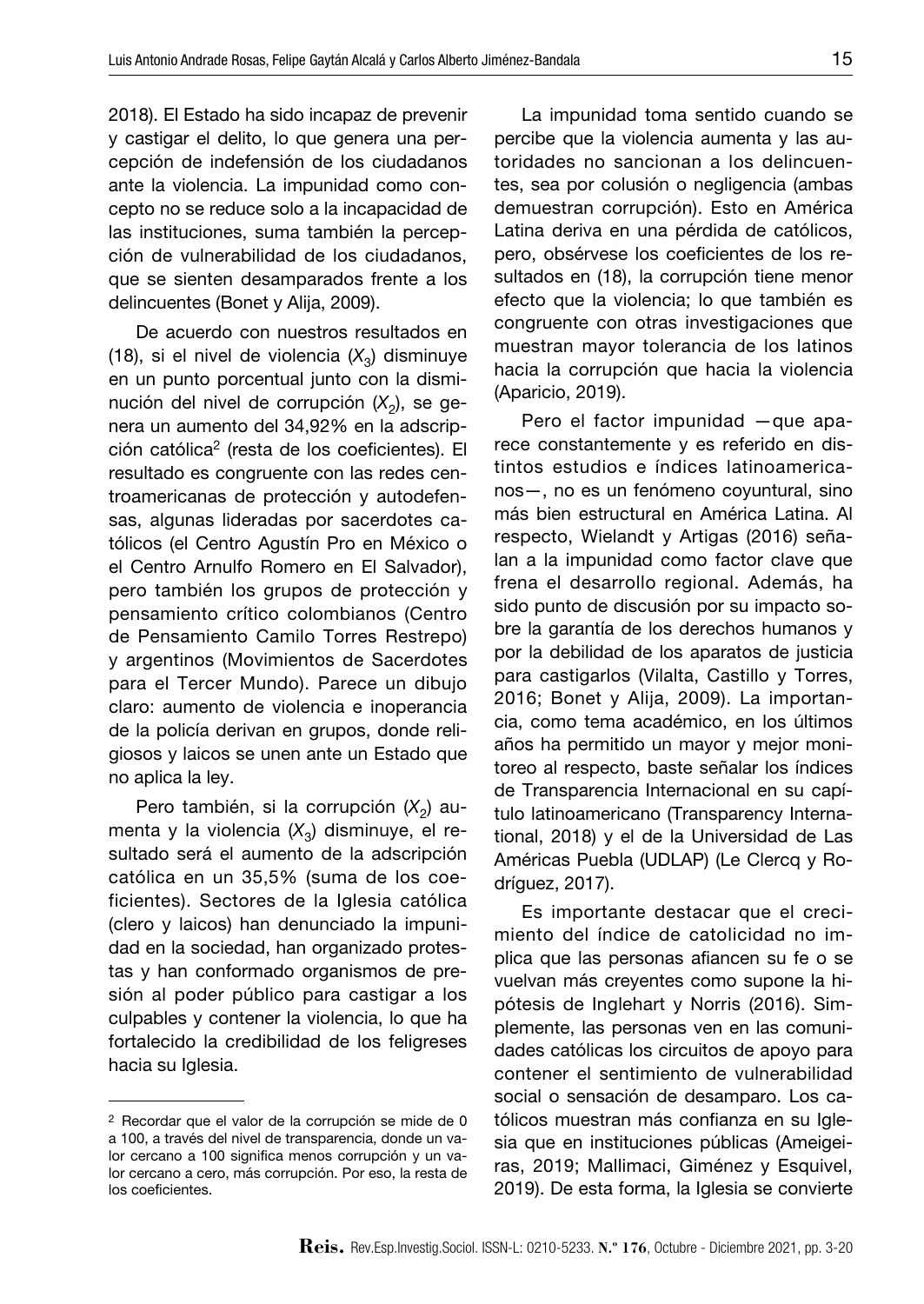en una fortaleza para procesar la incertidumbre, generada por la incapacidad de los sistemas para hacer efectiva la justicia.

# **CONCLUSIONES**

La secularización en América Latina se ha entendido como un proceso de modernización intenso, asociado a la creciente urbanización, industrialización y tecnificación; ha tenido un efecto directo sobre la catolicidad que predominaba en la región. Diversos argumentos han apuntado a factores económicos y sociales como causas directas. En este artículo pusimos a prueba esas causas económicas y sociales para medir su incidencia en la disminución del número de personas que la profesan, a partir de un análisis econométrico.

El trabajo muestra que las variables de crecimiento económico y el tamaño del PIB de los países no tiene un impacto directo en el comportamiento de la catolicidad, sugiriendo que los individuos traducen sus problemas económicos en una racionalidad estratégica antes que en un sentido religioso.

En cambio, la pobreza es significativa en sentido negativo; tal afirmación pareciera ir en contra de lo que las encuestas señalan, pero la explicación puede deberse a factores en los que la expectativa no cumplida del bienestar y las condiciones de necesidad generen simplemente rutas de acción estratégica. Aunque este efecto se corrige cuando se hace una separación, de países de Centro-Caribe (a mayor pobreza mayor índice de religiosidad) contra los de Sudamérica (con un efecto contrario).

Una explicación adicional del abandono de la adscripción católica por parte de los pobres en Sudamérica podrían ser las redes de apoyo comunitario que los evangélicos han tenido, pero no podemos decir que los católicos se vuelvan evangélicos. Faltará entonces otro análisis cuantitativo para explicar hacia dónde se van los feligreses que abandonan su catolicismo, si pierden la religiosidad o cambian de adscripción religiosa.

Más allá de las hipótesis señaladas, el análisis permitió despejar algunas relaciones de sentido común que apuntaban a la violencia y corrupción como factores para el crecimiento de la catolicidad como recurso de certeza y protección. Lo que se demostró fue la no variabilidad significativa del índice de catolicismo respecto a la violencia y la corrupción por separado. Su impacto se registra al construir la variable impunidad que transforma la adscripción católica en una estrategia racional que apela a las redes de solidaridad, para organizarse alrededor de los centros comunitarios y las parroquias para hacer frente a la delincuencia y llenar el vacío que las instituciones del Estado provocaron en la vida cotidiana.

# **BIBLIOGRAFÍA**

- Alkire, Sabina y Foster, James (2011). «Counting and Multidimensional Poverty Measurement». *Journal of Public Economics,* 95(7-8): 476-487.
- Allen, Kieran (2004). *Max Weber. A Critical Introduction*. London: Pluto Press.
- Ameigeiras, Aldo (2019). «Religión, migración y desigualdad en la periferia urbana del Gran Buenos Aires». En: Giménez, B. (ed.). *La religión ante los problemas sociales espiritualidad, poder y sociabilidad en América Latina*. Buenos Aires: Consejo Latinoamericano de Ciencias Sociales, pp. 259-282.
- Ameigeiras, Ronald y Norris, Pippa (2016). *Sacred and Secular: Religion and Politics Worldwide.*  Cambridge: Cambridge University Press.
- Andrade Rosas, Luis A. y Vega, Vladimir (2015). «Toma de decisiones del gobierno para incentivar el crecimiento bajo corrupción no controlada». *Revista del Centro de Investigación de la Universidad La Salle*, 11(44): 103-120.
- Andrade Rosas, Luis A. y Jiménez-Bandala, Carlos A. (2018). «El desempleo y la probabilidad de caer en trampas de pobreza: consideraciones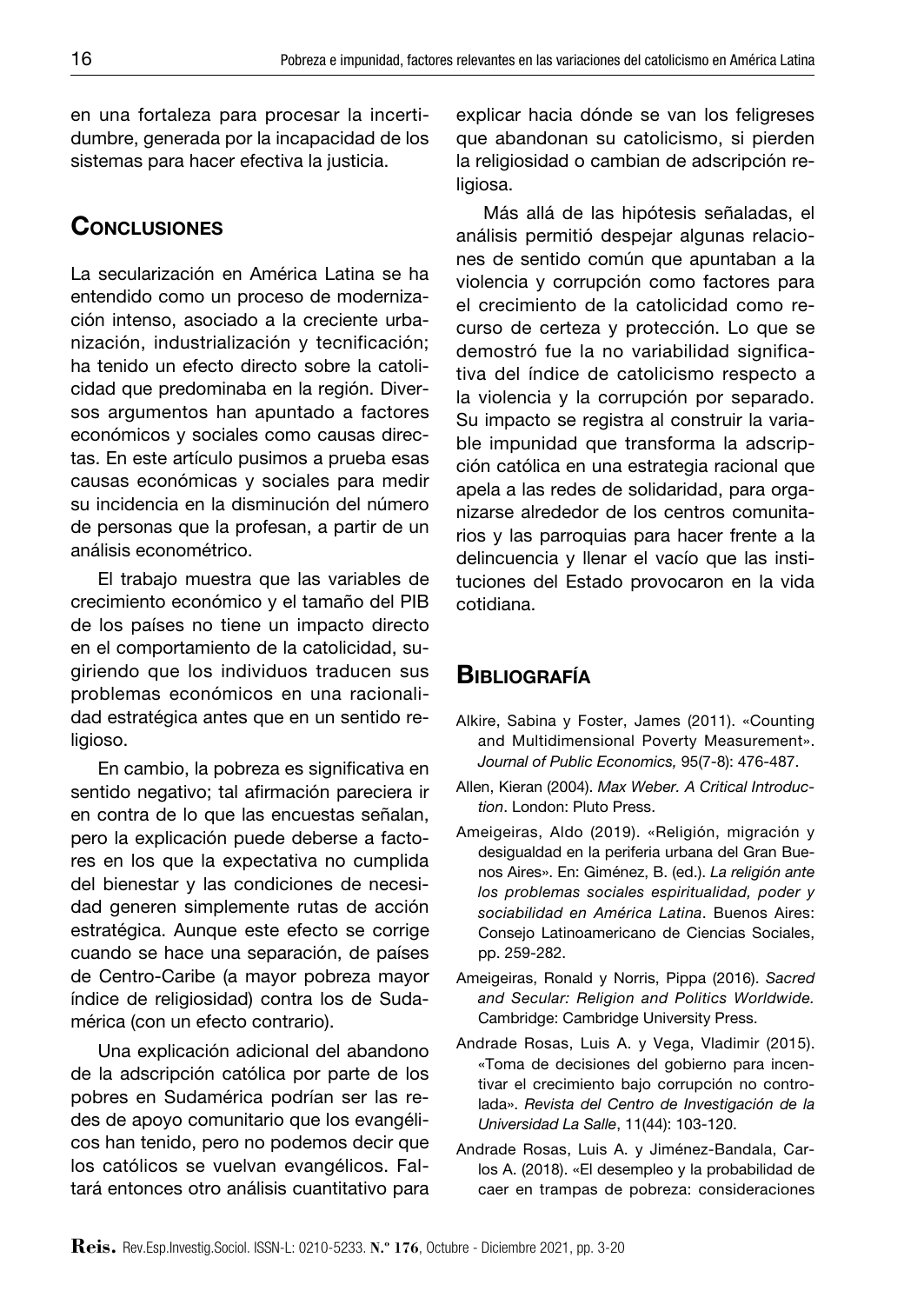para países en vías de desarrollo» / «Unemployment and the Probability of Falling into Poverty Traps: Considerations for Developing Countries». *Revista Española de Investigaciones Sociológicas*, 164: 3-20. doi: 10.5477/cis/reis.164.3

- Aparicio, Abraham (2019). «Valores políticos y sociales de católicos, evangélicos y personas sin religión en Latinoamérica». *Revista de Ciencias Sociales*, 25(1): 264-280.
- Bäckström, Anders (2017). «The Wave Project as a Record of Religious and Social Transformations in Northern Europe». En: Bäckström, A.; Molokotos-Liederman, L. y Davie, G. (eds.). *Religion and Welfare in Europe: Gendered and Minority Perspectives.* Bristol: Bristol University Press, pp. 77-106.
- Banco Mundial (2009). *Indicadores mundiales de desarrollo*. Washinton, D.C.: Banco Mundial. (Documentos e informes).
- Banco Mundial (2014) *Indicadores mundiales de buen gobierno*. Washington D.C.: Banco Mundial. (Documentos e informes).
- Berger, Peter; Davie, Grace y Fokas, Effie (2008). *Religious America Secular Europe?* Farnham: Ashgate Press.
- Bielchowsky, Ricardo y Torres, Miguel (2018). *Desarrollo e igualdad: el pensamiento de la CEPAL en su séptimo decenio*. Santiago: Comisión Económica para América Latina.
- Blancarte, Roberto (2002). «Religión, política y libertades en los albores del tercer milenio». *Meta política*, 6-7(26-27): 39-44.
- Blancarte, Roberto (2019). «Reflexiones en torno a la relación entre religión, violencia y fundamentalismo». En: Capdevielle, P. y Blancarte, R. (eds.). *Política, religión Y violencia ¿El retorno de los fundamentalismos?* México: Instituto de Investigaciones Jurídicas-UNAM.
- Boltvinik, Julio (1992). «El método de medición integrada de la pobreza: una propuesta para su desarrollo». *Comercio Exterior*, 42(4): 354-365.
- Bonet, Jordi y Alija, Rosa (2009). *Impunidad, derechos y justicia transicional.* Bilbao: Instituto de Derechos Humanos. Universidad de Deusto.
- Burbano, Mauricio (2010). «Migración y religión: desafíos para la Iglesia». *Belo Horizonte*. *Pensar*, 5(1): 45-61.
- Buscaglia, Edgardo (2001). «An Analysis of Judicial Corruption and its Causes: An Objective Governing-Based Approach». *International Review of Law and Economics*, 21(2): 233-449.
- Camargo, Abbdel (2019). «El andar de las creencias. Algunos determinantes de la movilidad religiosa en América Latina». *Frontera norte*, 31: 1-19.
- Carbonelli, Marcos (2019). «De los templos a las calles. La politización evangélica en perspectiva». *Revista Digital de Trabajo Social*, 3(5): 29-43.
- CEPAL (2016). *Anuario estadístico de América Latina y el Caribe*. Santiago: Comisión Económica para América Latina.
- CEPAL (2018). *Desarrollo social inclusivo: una nueva generación de políticas para superar la pobreza y reducir la desigualdad en América Latina y el Caribe.* (LC.L/4056/Rev.1). Santiago: Comisión Económica para América Latina.
- Corporación Latinobarómetro (1995-2017). *Encuesta Latinobarómetro-Series de tiempo 1995- 2017*. Disponible en: [http://www.latinobarome](http://www.latinobarometro.org/latContents.jsp)[tro.org/latContents.jsp](http://www.latinobarometro.org/latContents.jsp), acceso 12 febrero de 2020.
- Corporación Latinobarómetro (2018). *Informe Latinobarómetro 2018*. Disponible en: [http://www.](http://www.latinobarometro.org/latContents.jsp) [latinobarometro.org/latContents.jsp](http://www.latinobarometro.org/latContents.jsp), acceso 13 febrero de 2020.
- Delaunay, Daniel (2005). «Relaciones entre pobreza, migración y movilidad: dimensiones territorial y contextual». *Notas de Población,* 84: 87-131.
- Díaz-Salazar, Rafael (1994). «La religión vacía. Un análisis de la transición religiosa en Occidente». En: Díaz-Salazar, R.; Giner, S. y Velasco, F. (eds.). *Formas modernas de religión*. Madrid: Alianza, pp. 71-114.
- Dobbelaere, Karel (2008). «La secularización: teoría e investigación». En: Pérez-Agote, A. y Santiago, J. (eds.). *Religión y política en la sociedad actual.* Madrid: Centro de Investigaciones Sociológicas.
- Esquivel, Juan (2017). «Transformations of Religious Affiliation in Contemporary Latin America: An Approach from Quantitative Data». *International Journal of Latin American Religions*, 1(1): 5-23.
- Ferguson, Niall (2004). «Economics, Religion and the Decline of Europe». *Economic Affairs,* 24(4): 37-40.
- Gallup International [Center for Public and Political Studies] (2017). *Religion Prevails in the World.*  Disponible en: [https://www.gallup-international.](https://www.gallup-international.bg/en/36009/religion-prevails-in-the-world/) [bg/en/36009/religion-prevails-in-the-world/](https://www.gallup-international.bg/en/36009/religion-prevails-in-the-world/), acceso 28 enero de 2020.
- Gaytán Alcalá, Felipe (2020). «Dinámicas de la catolicidad en América Latina: pertenecer y creer en contexto de cambio religioso». *Revista Vínculos, Sociología, análisis y opinión*, 16: 37-59.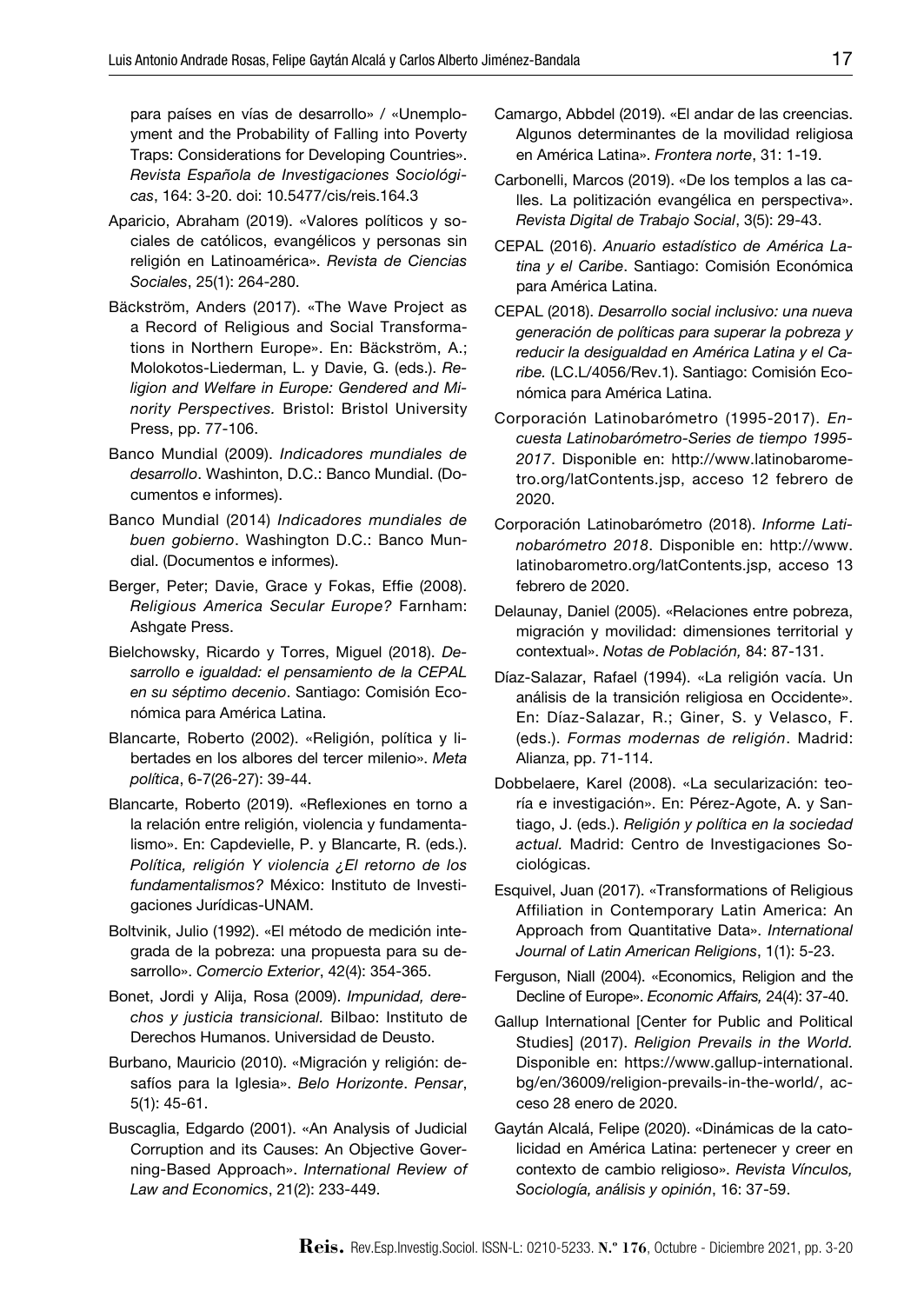- González, José (2019). «Qué dice el espíritu a la Iglesia. La teología del s. xxi como escucha del espíritu». *Carthaginensia*, 35(68): 301-321.
- Guadalupe, José L. (2018). «¿Políticos evangélicos o evangélicos políticos? Los nuevos modelos de conquista política de los evangélicos». En: Guadalupe, J. L. y Grundberger, S. (eds.). *Evangélicos y poder en América Latina*. Lima: Fundación Konrad Adenauer-Instituto de Estudios Sociales Cristianos, pp. 11-106.
- Guiso, Luigi; Sapienza, Paola y Zingales, Luigi (2003). *Peoples Opium? Religion and Economic Attitudes*. (NBER Working Paper No. 9237).
- Gujarati, Damodar (2003). *Econometría*. México: McGraw-Hill.
- Hoevel, Carlos (2016). «Religión y racionalidad económica: afinidades y rupturas». *Revista Humanidades*, 1: 115-133.
- Inglehart, Ronald F. y Norris, Pippa (2016). *Trump, Brexit, and the Rise of Populism: Economic Have-Nots and Cultural Backlash*. [HKS Working Paper; RWP16-026]. doi: 10.2139/ssrn.2818659, acceso 20 mayo 2021.
- Iyer, Sriya (2018). *The Economics of Religion in India*. London: Harvard University Press.
- Jiménez-Bandala, Carlos A. (2018). «Development in Southern Mexico: Empirical Verification of the Seven Erroneous Theses about Latin America». *Latin American Perspectives*, 45(2): 129-141. doi: 10.1177/0094582X17736036
- Johnston, Michael (2005). «Es posible medir la corrupción, ¿pero podemos medir la reforma?». *Revista Mexicana de Sociología*, 67(2): 357-377.
- Johnson, Todd M. y Grim, Brian J. (eds.) (1970). *World Religion Database*. Leiden/Boston: Brill.
- Kaufman, Daniel; Kraay, Aart y Zoido-Lobatón, Pablo (1999). *Governance Matters, Research*. Washington D.C.: Banco Mundial. (Documento de Trabajo, WPS 2196).
- Le Clercq, Juan (2018). «Midiendo la impunidad en América Latina: retos conceptuales y metodológicos». *Revista Íconos,* 55: 69-91.
- Le Clercq, Juan y Rodríguez, Gerardo (2017). *Índice global de impunidad 2017: dimensiones de la impunidad.* México: Universidad de las Américas Puebla UDLAP - Jenkins Graduate School - Centro de Estudios sobre Impunidad y Justicia. Disponible en: [https://www.udlap.mx/cesij/](https://www.udlap.mx/cesij/files/IGI-2017_esp.pdf) [files/IGI-2017\\_esp.pdf](https://www.udlap.mx/cesij/files/IGI-2017_esp.pdf), acceso 20 de marzo de 2020.
- Levine, Daniel (2011). «Religión y política en América Latina en el siglo xx: un balance empírico metodológico». En: Touris, C. (ed.). *Nuevos aportes a los estudios de la religión en sociedades contemporáneas del cono sur.* Buenos Aires: Ediciones Lumiere-RELIG-AR-CONICET, pp. 201-223.
- Mallimaci, Fortunato (2011). «Los laberintos de la secularización y la laicidad en Argentina». En: Touris, C. (ed.). *Nuevos aportes a los estudios de la religión en sociedades contemporáneas del cono sur*. Buenos Aires: Ediciones Lumiere-RE-LIG-AR-CONICET, pp. 15-54.
- Mallimaci, Fortunato; Giménez, Verónica y Esquivel, Juan (2019). *Segunda Nacional de Creencias y Prácticas Religiosas en Argentina.* Buenos Aires: CIEL–CONICET. Disponible en: [http://www.](http://www.ceil-conicet.gov.ar/wp-content/uploads/2019/11/ii25-2encuestacreencias.pdf) [ceil-conicet.gov.ar/wp-content/uploads/2019/11/](http://www.ceil-conicet.gov.ar/wp-content/uploads/2019/11/ii25-2encuestacreencias.pdf) [ii25-2encuestacreencias.pdf,](http://www.ceil-conicet.gov.ar/wp-content/uploads/2019/11/ii25-2encuestacreencias.pdf) acceso 22 de abril de 2020.
- Mansilla, Miguel y Orellana, Luis (2019). «Los evangélicos y política en Chile, 1960-1990. Política, apoliticismo y anti política». *Cultura y religión*, 13(1): 129-132.
- McCleary, Richard y Barro, Robert (2019). «Religion and Economic Growth». En: *The Wealth of Religions: The Political Economy of Believing and Belonging*. Princeton, Oxford: Princeton University Press, pp. 45-66. doi:10.2307/j. ctvc775c4.6
- Mora, Carlos N. (2017). «Entre la crítica, la autonomía y la indiferencia: la población sin religión en México». *Estudos de Religião*, 31(3): 157-178.
- Morello, Gustavo y Rabbia, Hugo H. (2019). «Cambios religiosos y dinámicas demográficas: más allá de la Teoría de la Secularización. El caso del catolicismo en la ciudad de Córdoba, Argentina». *Revista de Estudios Sociales,* 69: 14-27.
- Morris, Stephen (1991). *Corruption and Politics in Contemporary Mexico*. Tuscaloosa: University of Alabama Press.
- Parker, Cristian (2013). «¿América Latina ya no es católica? El incremento del pluralismo cultural y religioso». En: Llanbias, J. (ed.). *América Latina: Interrogantes y Perspectivas*. Toronto: Universidad de York-Universidad de Valparaíso.
- Pew Research Center (2014). *Religion in Latin America: Widespread Change in a Historically Catholic Region*. Disponible en: [http://www.pewforum.](http://www.pewforum.org/2014/11/13/religion-in-latin-america/) [org/2014/11/13/religion-in-latin-america/,](http://www.pewforum.org/2014/11/13/religion-in-latin-america/) acceso 8 de abril 2020.
- Programa de Naciones Unidas para el Desarrollo (PNUD) (2013). *Informe Regional de Desarrollo Humano 2013-2014. Seguridad Ciudadana con*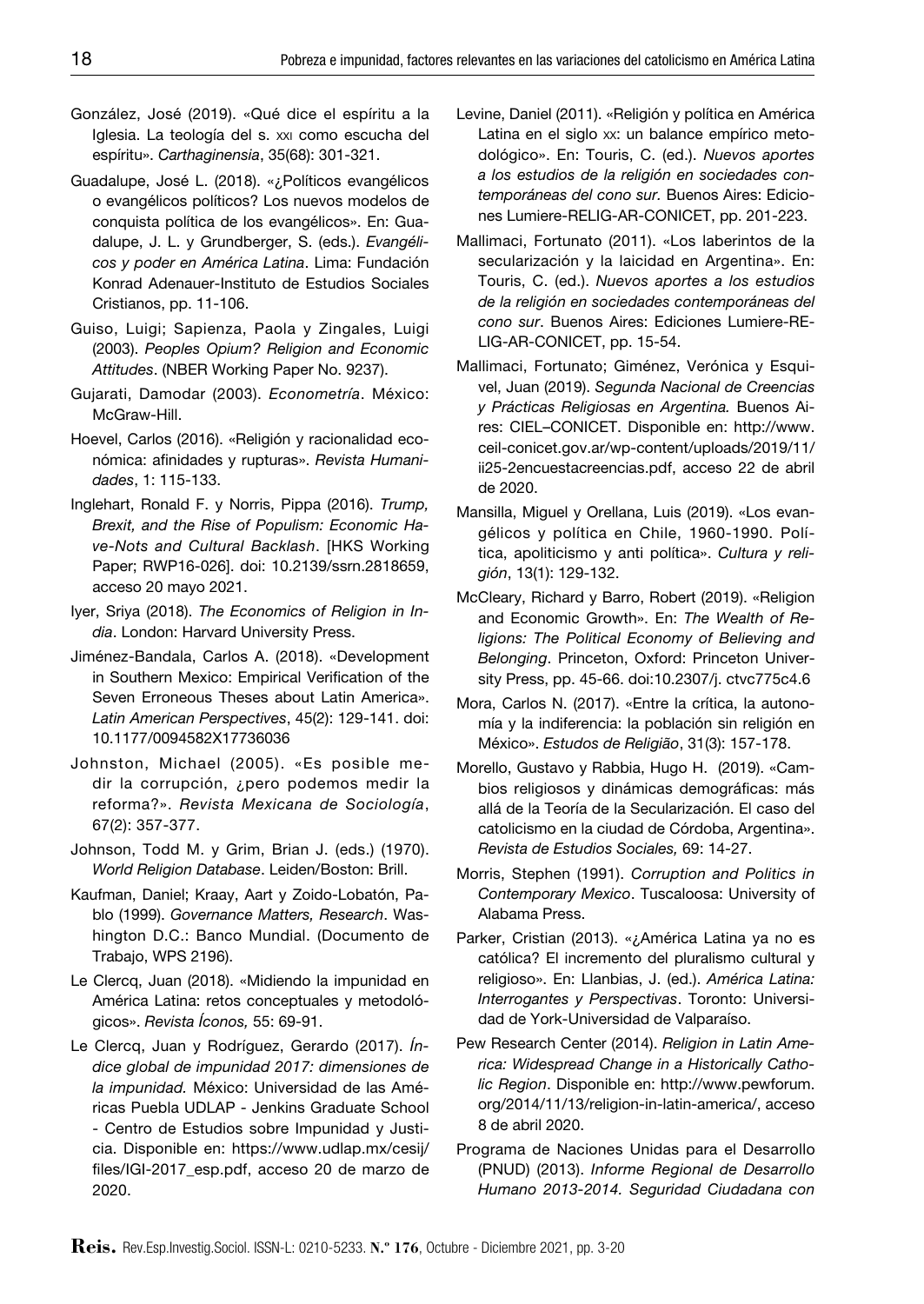*rostro humano*: *diagnóstico y propuestas para América Latina.* Panamá: ONU.

- Ranjith, Sri y Rupasingha, Anil (2012). «Social and Cultural Determinants of Child Poverty in the United States». *Journal of Economic Issues,*  46(1): 119-141*.*
- RedC Opinion Pol-Win Gallup International (2012). *Índice Global de Religiosidad y Ateísmo 2012*. Disponible en: [https://danteamerisi.wordpress.](https://danteamerisi.wordpress.com/2015/11/30/indice-global-de-religiosidad-y-ateismo/) [com/2015/11/30/indice-global-de-religiosidad-y](https://danteamerisi.wordpress.com/2015/11/30/indice-global-de-religiosidad-y-ateismo/)[ateismo/,](https://danteamerisi.wordpress.com/2015/11/30/indice-global-de-religiosidad-y-ateismo/) acceso 8 de mayo de 2020.
- Red de Investigadores del Fenómeno Religioso en México (RIFREM) (2016). *Encuesta Nacional sobre Creencias y Prácticas Religiosas en México*. Disponible en: <http://rifrem.mx/encreer/>, acceso 13 de marzo de 2020.
- Santos, Maria E. (2013). «Measuring Multidimensional Poverty in Latin America: Previous Experience and the Way Forward». OPHI. (Documentos de Trabajo; 66)*.* Disponible en: http://www.ophi.org.uk/ measuringmultidimensional-povertyin-latin-america-previous-experience-and-the-way-forward/
- Schwadel, Philip (2008). «Poor Teenagers' Religion». *Sociology of Religion*, 69(2): 125-149.
- Semán, Pablo (2019). «¿Quiénes son? ¿Por qué crecen? ¿En qué creen? Pentecostalismo y política en América Latina». *Revista Nueva Sociedad*, 280: 26-46.
- Sota, Eduardo (2005). *Religión, pobreza y modernidad. La reconfiguración religiosa en las calles de la Ciudad de México*. México: Universidad Iberoamericana*.*
- Thomas, Linda y Hopkins, Dwight (2009). «Religion and Poverty: Ritual and Empowerment in

Recepción: 28/01/2019 Revisión: 27/01/2020 Aprobación: 11/09/2020 Africa and African Diaspora». En: Paris, P. y Olupona, J. (eds.). *Religion and Poverty: Pan-African*. *Perspectives*. Durham, London: Duke University Press, pp. 128-151. doi:10.2307/j. ctv11hppnm.11

- Transparency International. The Global Coalition against Corruption (2018). *Índice de percepción de la corrupción 2018.* Disponible en: [https://](https://images.transparencycdn.org/images/CPI-2018-Executive-Summary-in-Spanish.pdf) [images.transparencycdn.org/images/CPI-2018-](https://images.transparencycdn.org/images/CPI-2018-Executive-Summary-in-Spanish.pdf) [Executive-Summary-in-Spanish.pdf,](https://images.transparencycdn.org/images/CPI-2018-Executive-Summary-in-Spanish.pdf) acceso 6 de junio de 2020.
- Valenzuela, Erika y Odgers, Olga (2014). «Usos sociales de la religión como recurso ante la violencia: católicos, evangélicos y testigos de Jehová en Tijuana, México». *Revista Culturales*, 2(2): 9-40.
- Vilalta, Carlos; Castillo, José G. y Torres, Juan (2016). «Delitos violentos en ciudades de América Latina». *División de capacidad institucional del Estado.* Washington D.C.: Banco Interamericano y Desarrollo. (Documento para Discusión; IDB-DP-474).
- Weber, Max (2011). *La ética protestante y el espíritu del capitalismo*. México: Fondo de Cultura Económica.
- Wielandt, Gonzalo y Artigas, Carmen (2016). *La corrupción y la impunidad en el marco del desarrollo en América Latina y el Caribe: un enfoque centrado en derechos desde la perspectiva de las Naciones Unidas*. Santiago de Chile: CEPAL.
- Zerpa, Yubeira (2019). «La batalla por el alma de América Latina: Una revisión crítica del papel de la religión en el continente». *Humania del Sur*, 0(25): 155-167.